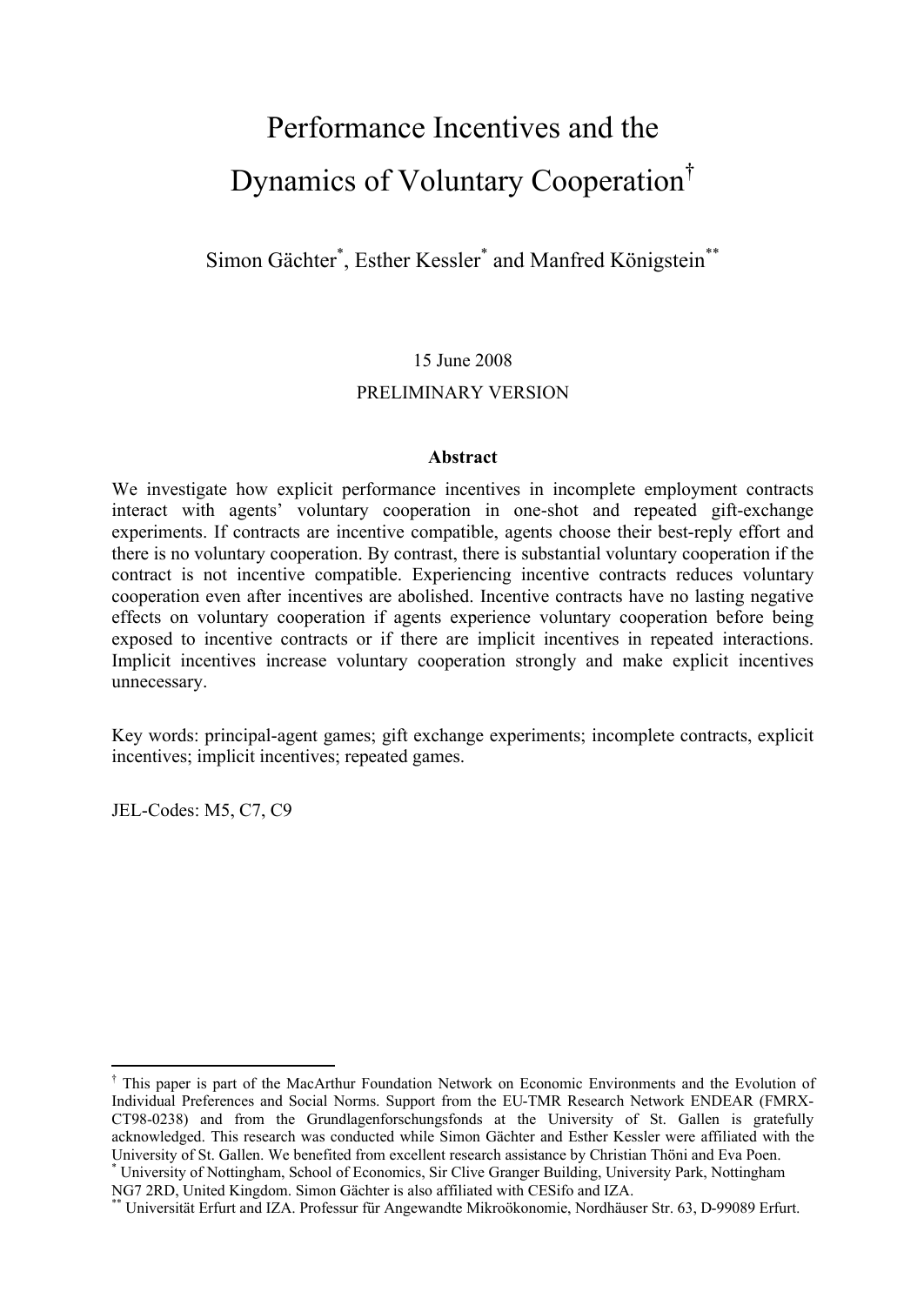#### 1. INTRODUCTION

The employment relation is an incomplete contract, which leaves many important aspects, in particular the content of work effort, unregulated and therefore non-enforceable by third parties. Contractual incompleteness gives opportunistic agents an incentive to shirk and therefore leads to an inefficiently low surplus. Thus, many scholars have argued that voluntary cooperation ('gift exchange', 'loyalty', 'good will', 'initiative', 'organizational citizenship') is necessary to ensure efficiency (Akerlof (1982); Williamson (1985); Organ (1988); Simon (1997); Bewley (1999); Bowles (2007)).

In this paper we investigate how explicit and implicit performance incentives affect voluntary cooperation in simple one-shot and repeated games that model an employment relationship with incomplete contracts. Arguably, most employment relationships contain some explicit or implicit performance incentives. Explicit incentives are incentives in which compensation depends on observed output in an ex ante announced way; implicit incentives arise through strategic incentives to behave cooperatively in a repeated relationship. If voluntary cooperation is crucial for ensuring the smooth functioning of employment relationships it is important to understand how explicit and implicit incentives interact with voluntary cooperation.

The reason why there might be an interaction effect between performance incentives and voluntary cooperation is that voluntary cooperation and incentives operate on different psychological mechanisms. The psychological sources of voluntary cooperation are nonselfish motives like fairness and equity concerns (Adams (1965); Akerlof (1982); Bolton and Ockenfels (2000); Fehr and Schmidt (1999)), reciprocity (Rabin (1993); Dufwenberg and Kirchsteiger (2004); Falk and Fischbacher (2006)); let-down aversion (Dufwenberg and Gneezy (2000); Charness and Dufwenberg (2006)), or loyalty and goodwill (Simon (1991), Bewley (1999)). By contrast, performance incentives give the agent a selfish motive to perform. These selfish motives may or may not point into the same direction as the nonselfish motives. For instance, explicit incentives may transform a good-will based relationship into a monetized relationship which is governed by selfish cost-benefit considerations rather than good will, reciprocity and other intrinsic motivations (Gneezy and Rustichini (2000); Frey and Jegen (2001)). Explicit incentive contracts may also signal distrust and introduce an element of control that might undermine voluntary cooperation (Falk and Kosfeld (2006)). By contrast, implicit incentives may support voluntary cooperation because the strategic incentives in a repeated relationship do not contradict other-regarding motivations.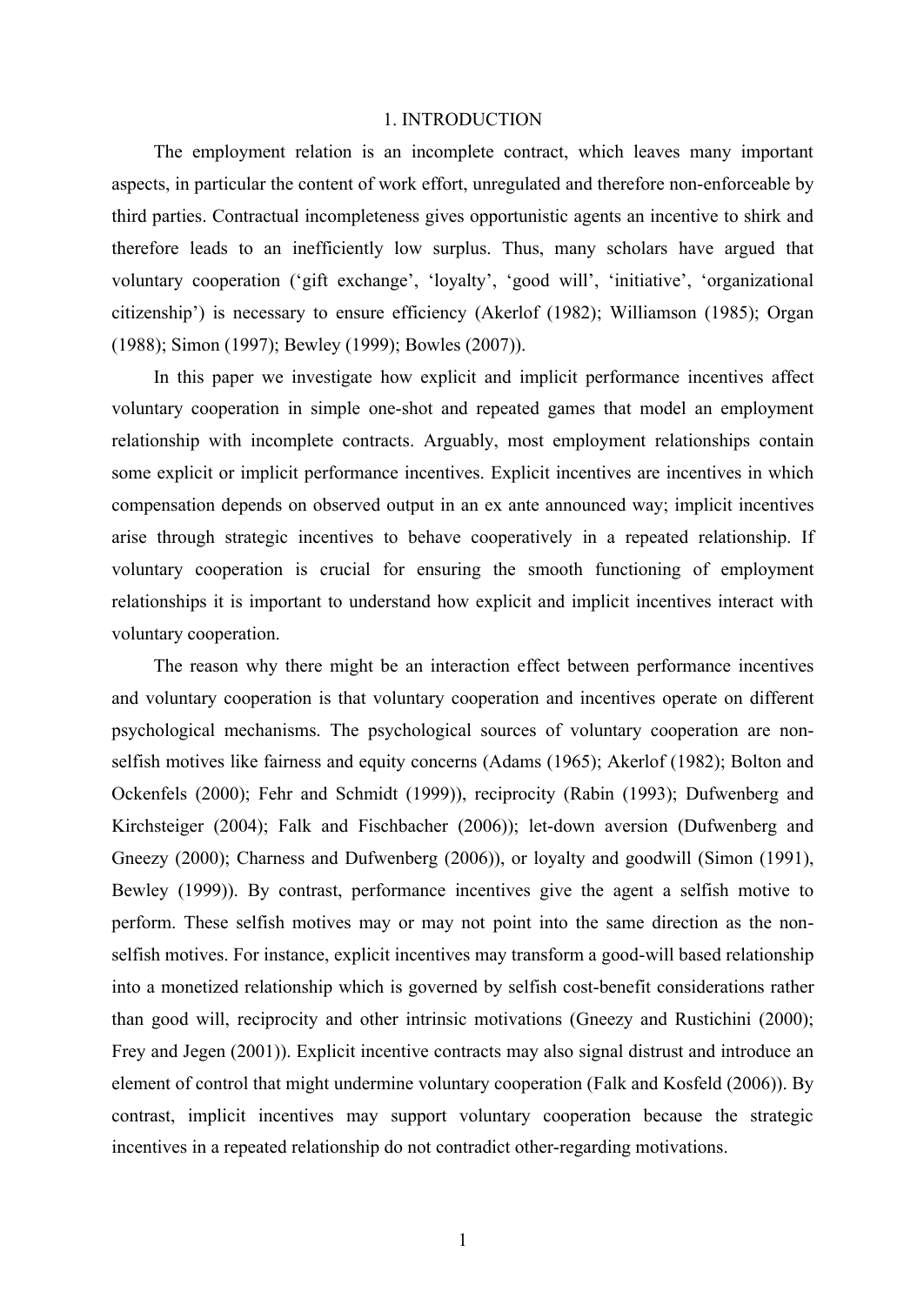We approach the question how incentives and voluntary cooperation interact by means of laboratory experiments in the framework of gift exchange games<sup>1</sup>. We chose laboratory experiments for two reasons: (i) only the laboratory allows for the comprehensive investigation of all interaction effects we are interested in and (ii) controlling for selfish incentives, which will be crucial for our approach, is hardly feasible in the field. We chose gift exchange experiments because they have proved useful tools for investigating voluntary cooperation in experimental employment relationships<sup>2</sup>.

The gift exchange game is a version of a sequential prisoner's dilemma game. Specifically, it is a two-player game in which a principal ('an employer') offers a fixed wage to an agent ('an employee'). The agent can accept or reject the fixed wage offer. If the agent accepts, he or she chooses an output level. Output is costly for the agent and beneficial for the principal. In the standard version of the gift exchange game parameters are such that efficiency calls for the maximal output whereas selfish incentives induce the agent to provide the minimal output irrespective of the wage he or she has accepted (that is, there is no voluntary cooperation). The results of numerous experiments have refuted this prediction and have demonstrated the relevance of voluntary cooperation as wages and output are positively correlated even in one-shot games.<sup>3</sup> We will replicate this finding in a version of the giftexchange game that we call 'Trust game'. The results from the Trust games will provide the necessary benchmark for the comparisons we are mainly interested in.

Our main interest is in understanding how explicit and implicit incentives influence voluntary cooperation. For this reason we run our games both as sequences of one-shot games (with randomly changing pairs of principal and agent) and as repeated games (with fixed pairs). In the one-shot games only explicit incentives are feasible, whereas in the repeated games explicit and implicit incentives might be operative.

The *explicit* incentives take a very simple form in our experiments: The principal offers a contract that specifies a desired output level and two compensation levels, one for the case in which the agent delivers at least the contractually pre-specified output and a second (lower) compensation level if the agent's output falls short of the pre-specified output. We design the set of feasible contracts such that the maximally enforceable output (by means of incentive compatible contracts if agents are selfishly rational) is substantially less than the efficient

<sup>&</sup>lt;sup>1</sup> See Falk and Fehr (2003) for a general methodological discussion of experiments in labor economics and Fehr and Falk (2002) for a discussion on the psychology of incentive provision.

 $2^2$  See, for instance, Fehr, Kirchsteiger and Riedl (1993); Fehr, Gächter and Kirchsteiger (1997); Fehr, Kirchler, Weichbold and Gächter (1998); Gächter and Falk (2002); Charness (2004); Brandts and Charness (2004).

<sup>&</sup>lt;sup>3</sup> For an overview of laboratory gift exchange experiments see Fehr and Gächter (2000). Evidence on gift exchange is not confined to the laboratory. See Gneezy and List (2006) and Falk (in print) for recent field experiments on gift exchange.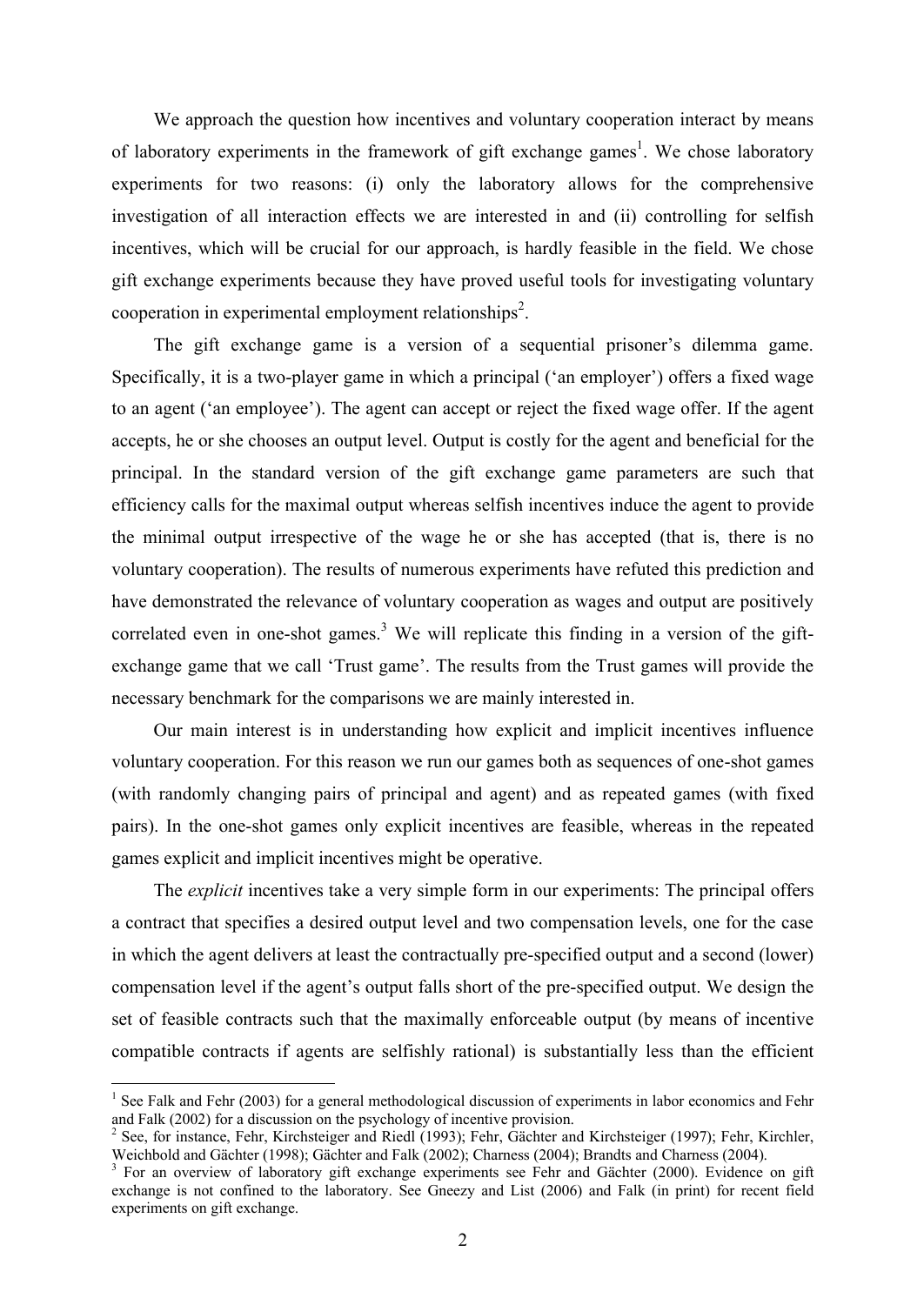output level. Thus, there is room for efficiency-enhancing voluntary cooperation beyond the maximally enforceable output level. In general, we define voluntary cooperation as any output the agent puts forward that exceeds his or her selfishly-rational (best-reply) output level. Since given previous evidence we expect to see substantial voluntary cooperation in the Trust games, we can compare voluntary cooperation under incentive contracts and under Trust games.

In the one-shot games our design also has the feature that contracts that are not incentive compatible induce the same best-reply output levels as pure fixed wage contracts (Trust contracts). There is an interaction effect of incentives and voluntary cooperation if the output levels under non-incentive compatible Incentive contracts are different than under Trust contracts, holding the offered compensation constant. There are three logically possible interaction effects: output is higher, lower or equal than under comparable Trust contracts. We borrow terminology from psychological motivation crowding theory (Frey and Jegen (2001)) and speak of 'crowding out' ('crowding in') if, holding the offered compensation constant, output is reduced (increased) due to the experience of performance incentives. We expect that in the one-shot games explicit incentives will lead to a crowding out of voluntary cooperation because explicit incentives appeal to the agents' selfishly-rational motivations, whereas Trust contracts appeal to the agents' other-regarding motivations (see also Fehr and Gächter (2002)). In the repeated games we expect a crowding in of voluntary cooperation because the strategic incentives give all types of players, the self-regarding and the otherregarding ones, an incentive to cooperate (see also Gächter and Falk (2002)).

We study two forms of 'crowding effects': short-run crowding and long-run crowding. *Short-run crowding* occurs simultaneously to experiencing explicit performance incentives, whereas *long-run crowding* occurs *after* explicit incentives have been abolished. Understanding short-run crowding is important because it informs us about the extent of voluntary cooperation one can expect in the presence of explicit and/or implicit performance incentives. Long-run crowding effects are interesting because they tell us about the long-run impact of explicit incentives on voluntary cooperation even beyond the point in time in which explicit incentives have been operative (Gneezy and Rustichini (2000)).

We will present a comprehensive design to evaluate possible interaction effects of incentives with voluntary cooperation in one comparable design that also allows us to gauge which effects are of first-order importance and which ones are of second-order importance.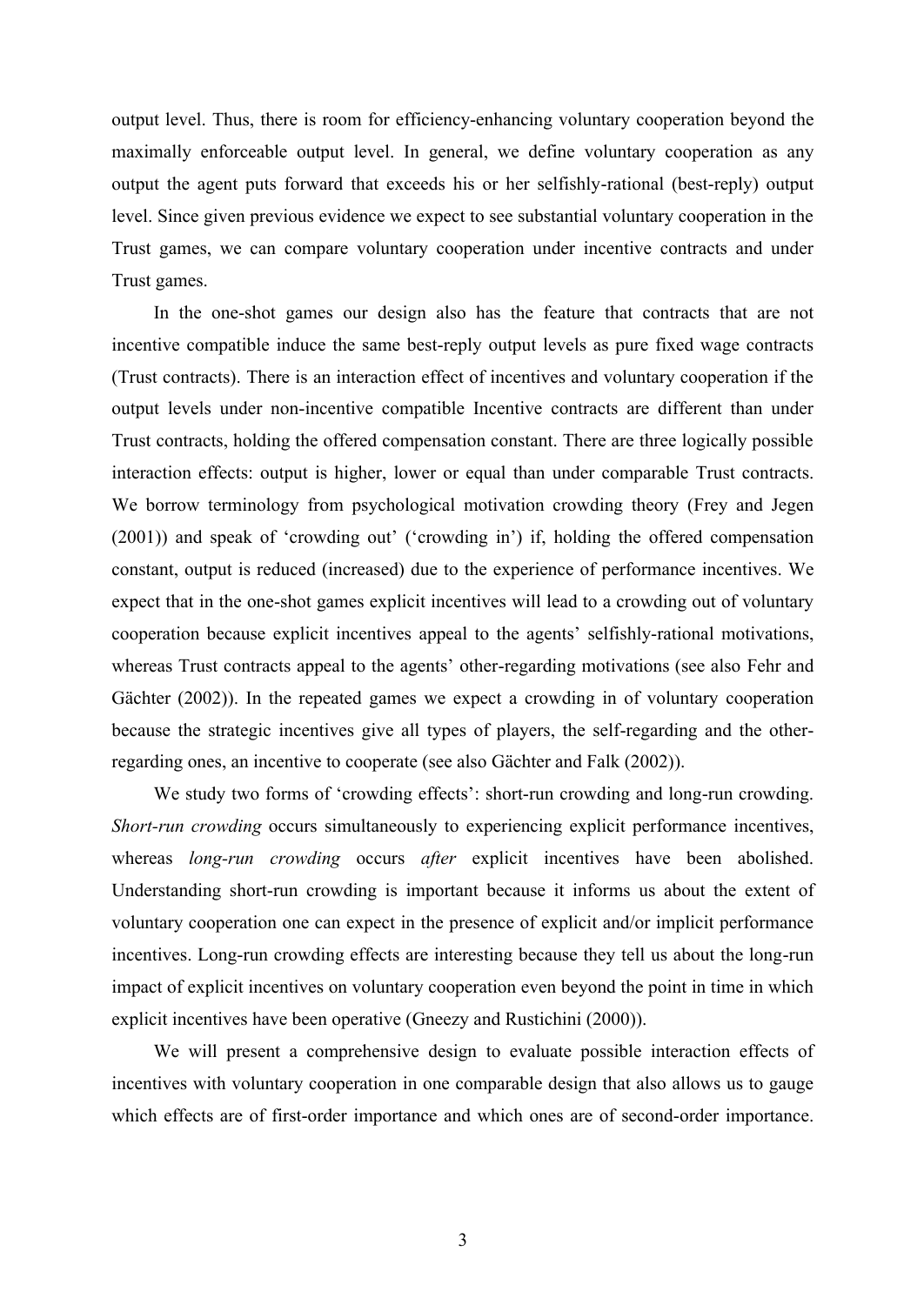To our knowledge this has not been done before<sup>4</sup>. Specifically, after having established the extent of voluntary cooperation in pure Trust games we will (i) assess the power of limited explicit performance incentives to influence output and the role of framing of incentives (we will compare 'fines' versus 'bonuses' as incentives); (ii) estimate the short- and long-run crowding effects of explicit incentives in one-shot games; (iii) gauge the role of experience of Trust contracts before being exposed to Incentive contracts for short- and long-run crowding effects, and (iv) measure the power of implicit incentives and the interplay with explicit incentives in repeated interactions.

In our benchmark experiments we find substantial voluntary cooperation in one-shot Trust games. In particular, we find a positive wage-output relationship that is stable over the thirty rounds of our benchmark experiments. Our main new results are as follows:

- 1. Explicit performance incentives work almost exactly as standard economic theory predicts provided the contract is incentive compatible. The framing of incentives is unimportant. Higher incentives lead to higher output. There is virtually no voluntary cooperation if the contract is incentive compatible. By contrast, there is substantial voluntary cooperation if the contract is not incentive compatible.
- 2. We find no evidence for a short-run crowding out effect but a substantial long-run crowding out effect if people are inexperienced with Trust contracts before being exposed to Incentive contracts.
- 3. The experience of Trust contracts before being exposed to Incentive contracts eliminates also the long-run crowding out effect.
- 4. The implicit incentives are very strong in our setup and lead to a strong crowding *in* of voluntary cooperation. The explicit incentives become unimportant as the implicit incentives are strong enough to make the use of explicit incentives unnecessary.

In this paper we focus on the behavior of agents because we are interested in how incentives affect voluntary cooperation by agents. Optimal contract design by principals, given the behavioral effects we will observe in this paper, is left for future research. Given its focus on the behavior of agents, our paper contributes to an emerging economic literature on the psychology of incentives (Fehr and Falk (2002); Gneezy and Rustichini (2000); Frey and Jegen (2001); Falk and Kosfeld (2006); Fehr, Klein and Schmidt (2007)). It is also related to

 $\overline{a}$ 

<sup>&</sup>lt;sup>4</sup> Aspects of our comprehensive design have been studied before. Gächter and Falk (2002) compare one-shot and repeated gift exchange games. Fehr and Gächter (2002) investigate a version of short-run crowding out of voluntary cooperation by incentive contracts. However, the behavioral effects of these papers are hardly comparable because the designs differ in too many ways. To our knowledge, no study has looked at long-run crowding effects and the role of experience and implicit incentives for crowding effects of voluntary cooperation.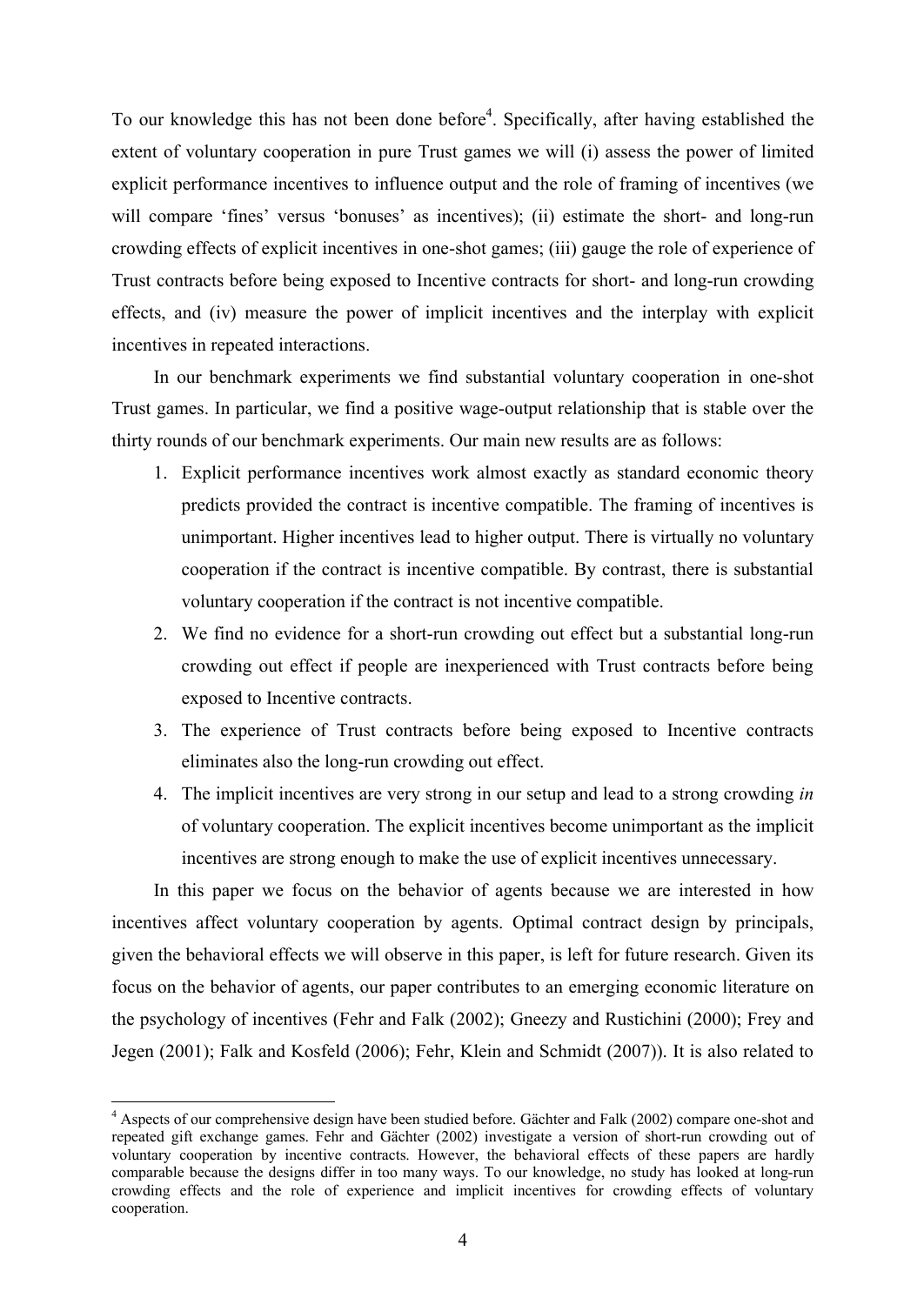a psychological literature on the "crowding out of intrinsic motivation" (e.g., Deci, Koestner and Ryan (1999)). Our paper differs from this literature in two important ways. First, the psychological literature focuses on the (detrimental) impact of intrinsic motivation for performing a particular task, whereas we are interested in voluntary cooperation. Second, our comprehensive design permits conclusions about efficiency implications, which is out of focus in the psychological literature and allows us to draw conclusions about first and second order effects.

#### 2. DESCRIPTION OF GAMES AND BENCHMARK SOLUTIONS

We investigate three versions of principal-agent games based on the gift exchange game studied by Fehr, Kirchsteiger and Riedl (1993) and Fehr, Gächter and Kirchsteiger (1997). Specifically, we contrast a gift exchange game in which only fixed wage contracts are feasible (called the 'Trust game') with games in which fixed wages and in addition fines ('Fine game') or bonuses ('Bonus game') are feasible. Fines and bonuses can be used to punish or to reward low or high output, respectively.

We first describe the rules and then derive a benchmark solution. The benchmark solution characterizes behavior of rational and money-maximizing players. Specifically, we determine the paths of subgame perfect equilibria of the games. Later on we will compare these benchmark predictions with alternative predictions and actual behavior.

#### 2.1 *The games*

We summarize the games and parameters in Table 1. Each game consists of three stages. The principal first designs a contract which is offered to the agent. In the *Trust game* the contract comprises two components, a fixed wage *w* and a desired effort  $e^d$  (effort can also be interpreted as output in our games). The contract offer has to obey the following restrictions:  $1 \le e^d \le 20$  and  $-700 \le w \le 700$ . Both  $e^d$  and w, as well as all other experimental choice variables described below are restricted to integer numbers.

Second, the agent is informed about the offer and can accept or reject the contract. If he rejects the contract, the game ends and both the principal and the agent earn nothing. If the agent accepts the contract, he chooses effort (or output) *e* in integers (where  $1 \le e \le 20$ ). That is, the third stage is entered only if the agent has accepted the offered contract. Again, the agent is not restricted by  $e^d$  in his choice of  $e$ . This feature of the design reflects contractual incompleteness because  $e^d$  is not enforceable. The stage game ends after effort has been chosen.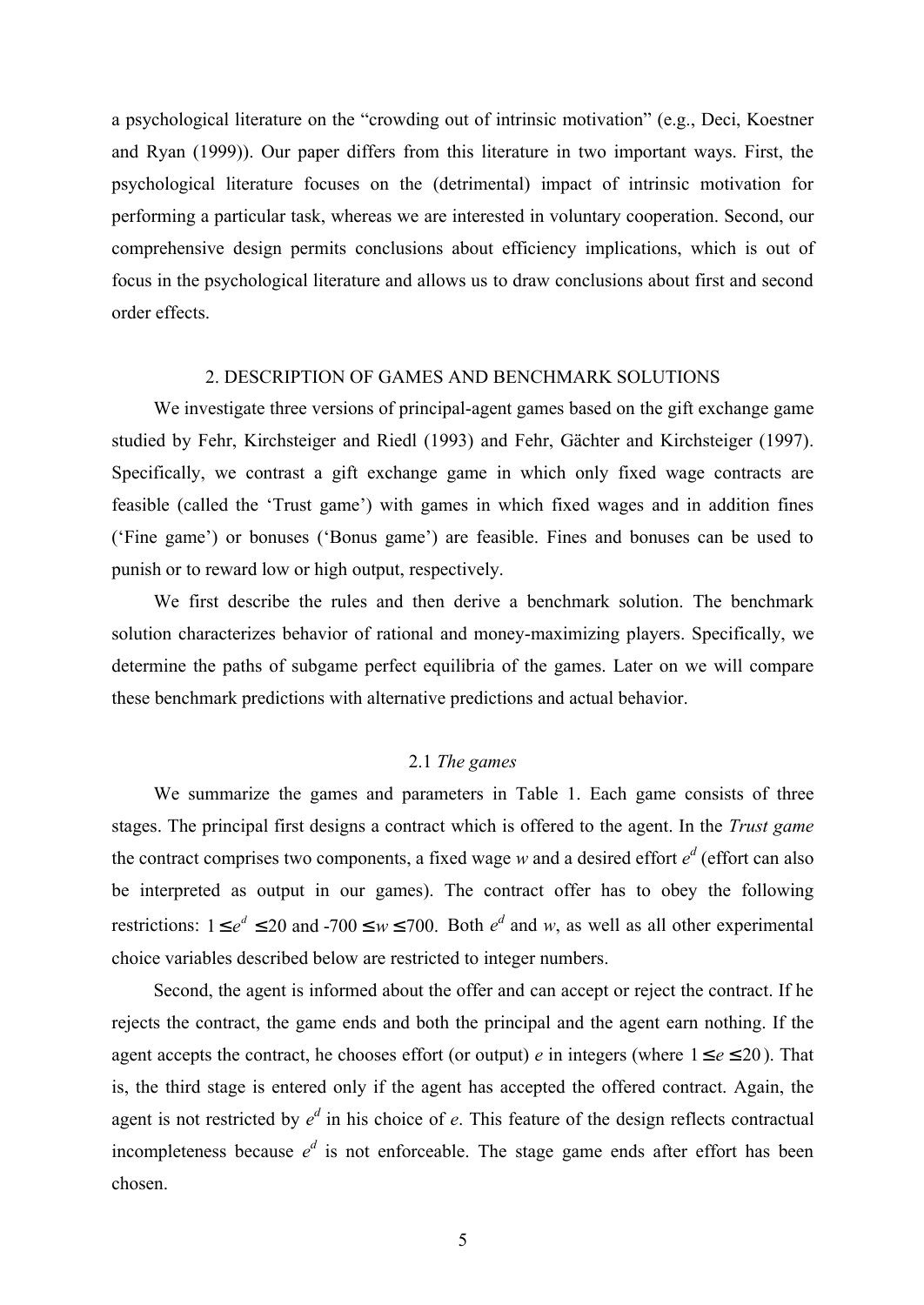In the Trust game the principal's profit is  $35e - w$  and the agent's profit is  $w - c(e)$  in case of acceptance. Since the payment *w* can not be conditioned upon effort, we refer to this game as the 'Trust game'. Thus, effort induces a return that accrues to the principal and causes a cost (disutility of effort) to be borne by the agent. The cost function is increasing and linear in effort:  $c(e) = 7e - 7$ . It is a game of complete information. Each player knows the rules, including the payoff functions for both players, and is informed about all choices made in the game.

|                                         | Trust game          | Fine game                  | Bonus game                            |
|-----------------------------------------|---------------------|----------------------------|---------------------------------------|
| Wage                                    | $w \in [-700, 700]$ | $w \in [-700, 700]$        | $w \in [-700, 700]$                   |
| Desired effort (=output)                | $e^d \in [1,20]$    | $e^d \in [1,20]$           | $e^d \in [1,20]$                      |
| Performance incentive                   |                     | $f \in \{0, 24, 52, 80\}$  | $b \in \{0, 24, 52, 80\}$             |
| Agent's payoff                          | $w - c(e)$          | $w - c(e)$ if $e \geq e^d$ | $w-c(e)+b$ if $e \geq \overline{e^d}$ |
|                                         |                     | $w - c(e)$ -f if $e < e^d$ | $w - c(e)$ if $e < e^d$               |
| Principal's payoff                      | $35e - w$           | $35e - w$ if $e > e^d$     | $35e - w - b$ if $e \geq e^d$         |
|                                         |                     | $35e - w + f$ if $e < e^d$ | $35e - w$ if $e < e^d$                |
| Effort cost: $c(e) = 7e-7$              |                     |                            |                                       |
| Payoff if contract rejected: 0 for both |                     |                            |                                       |

TABLE 1 GAMES AND PARAMETERS

In the *Fine game* the principal may punish the agent if effort falls short of  $e^d$ . The offered contract in the Fine game consists of *w*,  $e^d$  and *f*, where *f* represents a fine (it can be interpreted as a wage reduction). The principal may choose one of four fine levels:  $f \in \{0, 24, \ldots\}$ 52, 80}. If  $e < e^d$ , then f is subtracted from the agent's payoff and added to the principal's payoff. If  $e \geq e^d$ , the fine is not imposed.

In the *Bonus game* the principal has the opportunity to reward the agent if the chosen effort *e* is equal to or larger than the desired effort  $e^d$ . Thus, the offered contract features *w*,  $e^d$ and *b*, where *b* is a bonus (a wage increase) with  $b \in \{0, 24, 52, 80\}^5$ . If  $e \ge e^d$ , the bonus is added to the agent's payoff and subtracted from the principal's payoff. If  $e < e^d$ , the bonus is not due. Under standard assumptions the Fine game and the Bonus game have exactly the same incentive effects. Thus the comparison of effort levels in the experiments will inform us about framing effects in incentive provision. We include the comparison of Fine and Bonus contracts into our design because there are theoretical and empirical arguments that frames might influence beliefs and beliefs influence motivations (see Dufwenberg, Gächter and Hennig-Schmidt (2006)). Thus, Fine and Bonus contracts might have different behavioral effects.

 $\overline{a}$ 

<sup>&</sup>lt;sup>5</sup> In our setup the bonus (as well as the fine) is enforceable. This is in contrast to Fehr, Klein and Schmidt (2007), where paying the bonus is at the discretion of the principal after the agent has chosen the effort.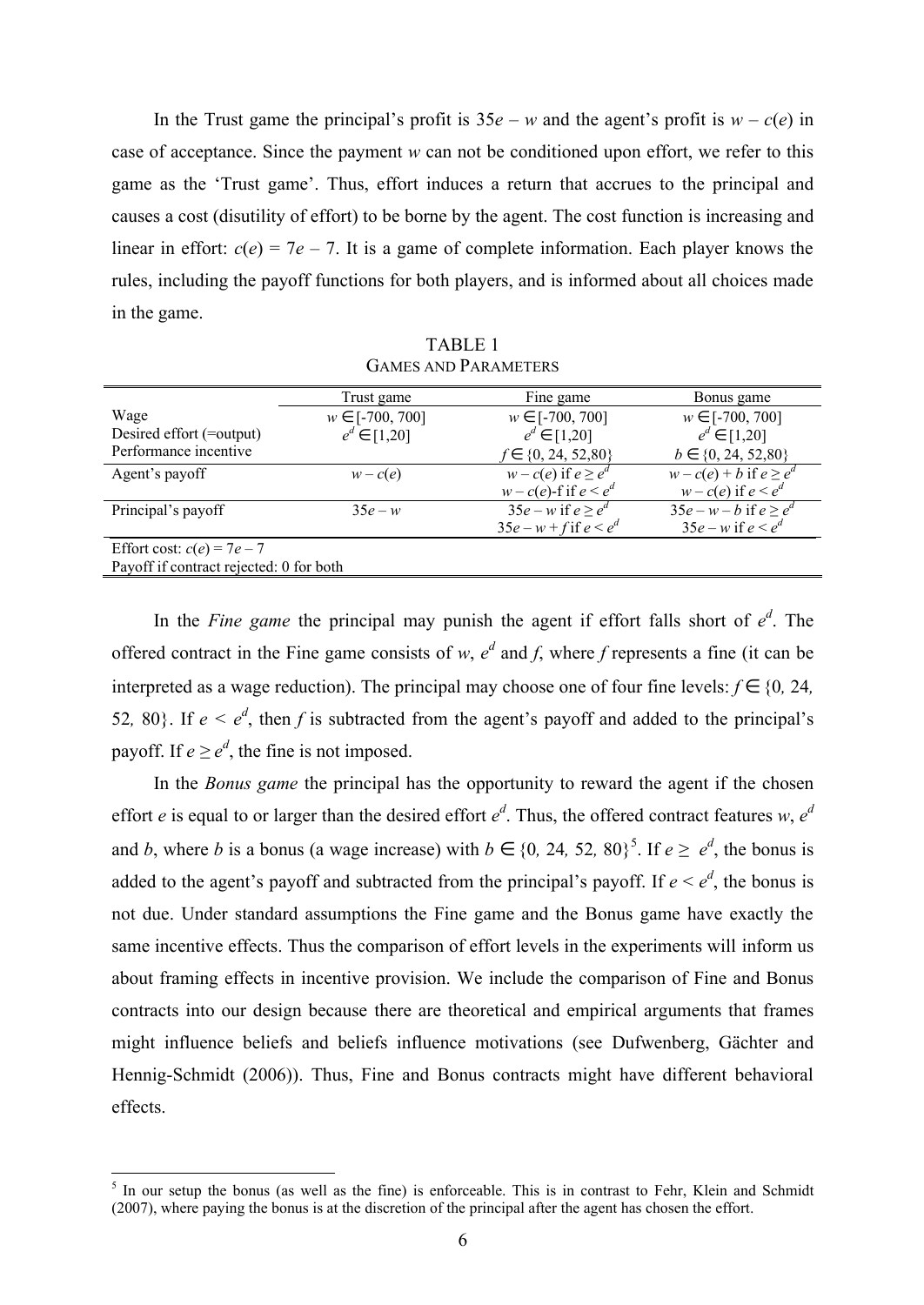#### 2.2 *Benchmark solutions*

*Trust game:* Since providing effort is costly and payment does not depend on effort, it is optimal for an agent to choose minimal effort  $e = e^{min} = 1$ . Anticipating the minimal effort choice, the principal offers the wage that just ensures the agent's acceptance, namely  $w = 1$ (or  $w = 0$  if one assumes acceptance in case the agent is indifferent between acceptance and rejection). These decisions result in payoffs of 34 money units for the principal and 1 money unit for the agent. This solution is highly inefficient, since the efficient surplus is 567 and requires maximal effort  $e = e^{max} = 20$ .

*Fine game and Bonus game:* In choosing effort the agent has to consider two alternatives,  $e = e^d$  or  $e = 1$ . All other effort choices are clearly suboptimal. A higher effort is suboptimal since it causes higher cost without increasing payment. A rational and selfish agent will choose the desired effort only if the fine or the bonus is higher than the cost of the desired effort. In case of  $e \leq e^d$ , the agent either has to pay the fine or loses the bonus, and this is independent of the exact value of *e*. So, conditional on  $e < e^d$  minimal effort  $e = 1$  is best. The optimal effort level is defined as:

$$
e^* = \begin{cases} e^d & \text{if } w - c(e^d) \ge w - f - c(1) \iff f \ge c(e^d) \text{ or } w + b - c(e^d) \ge w - c(1) \Leftrightarrow b \ge c(e^d);\\ 1 & \text{otherwise.} \end{cases} (1)
$$

Thus, the agent will perform at the desired effort level if the fine or bonus is larger than the costs of contractual compliance. Notice that the best reply efforts are the same in the Fine game and the Bonus game; any behavioral difference for a given contract is therefore due to a framing effect.

The agent's best reply function (1) is the incentive compatibility constraint for the principal's contract design problem. For each level of fine or bonus there exists a maximal level of effort that satisfies *f,*  $b \ge c(e^d)$ . The maximal enforceable effort is 12. Before choosing effort the agent has to accept an offered contract in the first place. This requires that the following participation constraints are satisfied ((2) in the Fine game and (3) in the Bonus game).

$$
w - c(ed) \ge 0 \qquad \text{if } e^* = ed \text{ or}
$$
  
\n
$$
w - f - c(1) \ge 0 \qquad \text{if } e^* = 1,
$$
\n(2)

$$
w+b-c(ed) \ge 0 \qquad \text{if } e^*=ed \text{ or}
$$
  
\n
$$
w-c(1) \ge 0 \qquad \text{if } e^*=1,
$$
\n(3)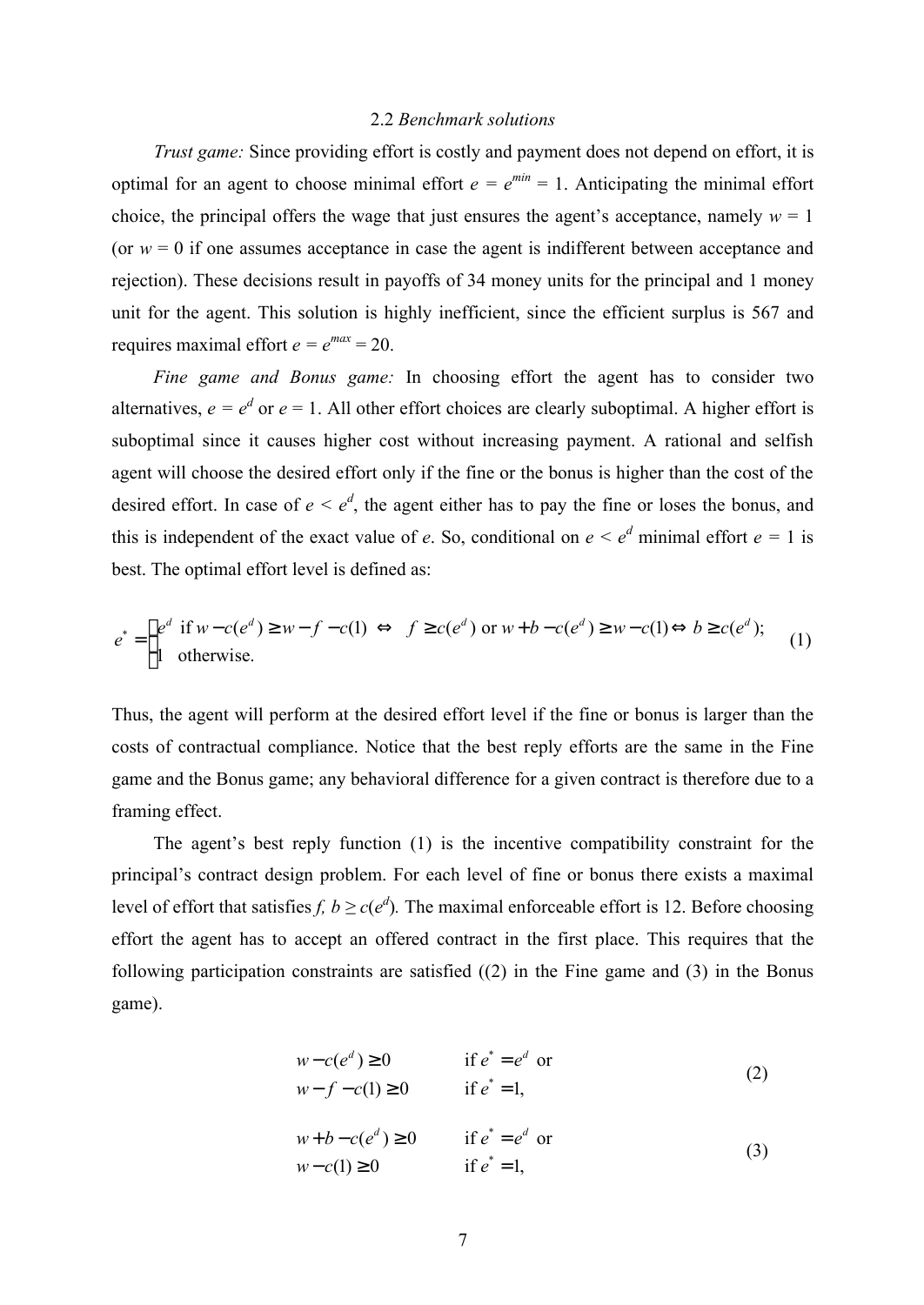The principal chooses  $w, f$  or  $b$  and  $e^d$  in order to maximize his profit subject to (1) and (2) or (1) and (3). One can see easily that it is optimal for the principal to set *w* such that (2) or (3) holds with equality, and furthermore that the solution to the principal's problem is  $f, b = 80$ ,  $e^{d} = 12$  and  $w_f = c(12) = 77$  or  $w_b = b - c(12) = -3$  (where  $w_f(w_b)$ ) denotes the wage in the Fine (Bonus) game).. Accordingly, the agent will accept the contract and will indeed choose *e =* 12 as desired by the principal. The solution is more efficient as the solution without incentives but it does not generate the maximal surplus. It induces a rather asymmetric distribution of payoffs: 343 money units for the principal and 0 money units for the agent.

#### 3. RESEARCH QUESTIONS, EXPERIMENTAL DESIGN AND PROCEDURES

## 3.1 *Research Questions and Experimental Design*

In the experiment the participants played multiple rounds of the above games. Specifically, they played two, or respectively three, blocks ('phases') of ten games. For instance, one group of subjects played ten Fine games first (phase 1) and ten Trust games thereafter (phase 2). Another group played ten Trust games, then ten Fine games and finally ten Trust games. Table 2 lists our research questions and all respective treatments. For several of our empirical analyses treatment TTT will be the baseline against which we compare other treatments. In all three sets of experiments we compare Fine and Bonus games to gauge the relevance of framing effects for incentive provision and crowding effects.

Table 2 also indicates the respective matching procedure. In most sessions subjects (principal and agent) were matched randomly across games. In some sessions subjects were matched with the same player during the whole experiment ('Partner' matching).

We conducted three sets of experiments that correspond to the three main purposes of our experiments. The first set of experiments aims at measuring (i) the impact of explicit incentives on performance; and (ii) the short- and long-run crowding effects of voluntary cooperation that are neither confounded with strategic incentives, nor with prior experience of Trust contracts before being exposed to incentive contracts. Therefore, subjects played oneshot experiments in two phases of ten periods each. In the first phase of principals could design either Fine or Bonus contracts, where in the second phase only Trust contracts were feasible. We refer to these treatments as FT or BT treatments.

The second set of experiments investigates the relevance of prior experience of Trust contracts before being exposed to Incentive contracts. All subjects play three phases of ten one-shot games with random matching. The first and the last phase consist of Trust contracts, whereas the second phase allows for either Fine or Bonus contracts. We refer to these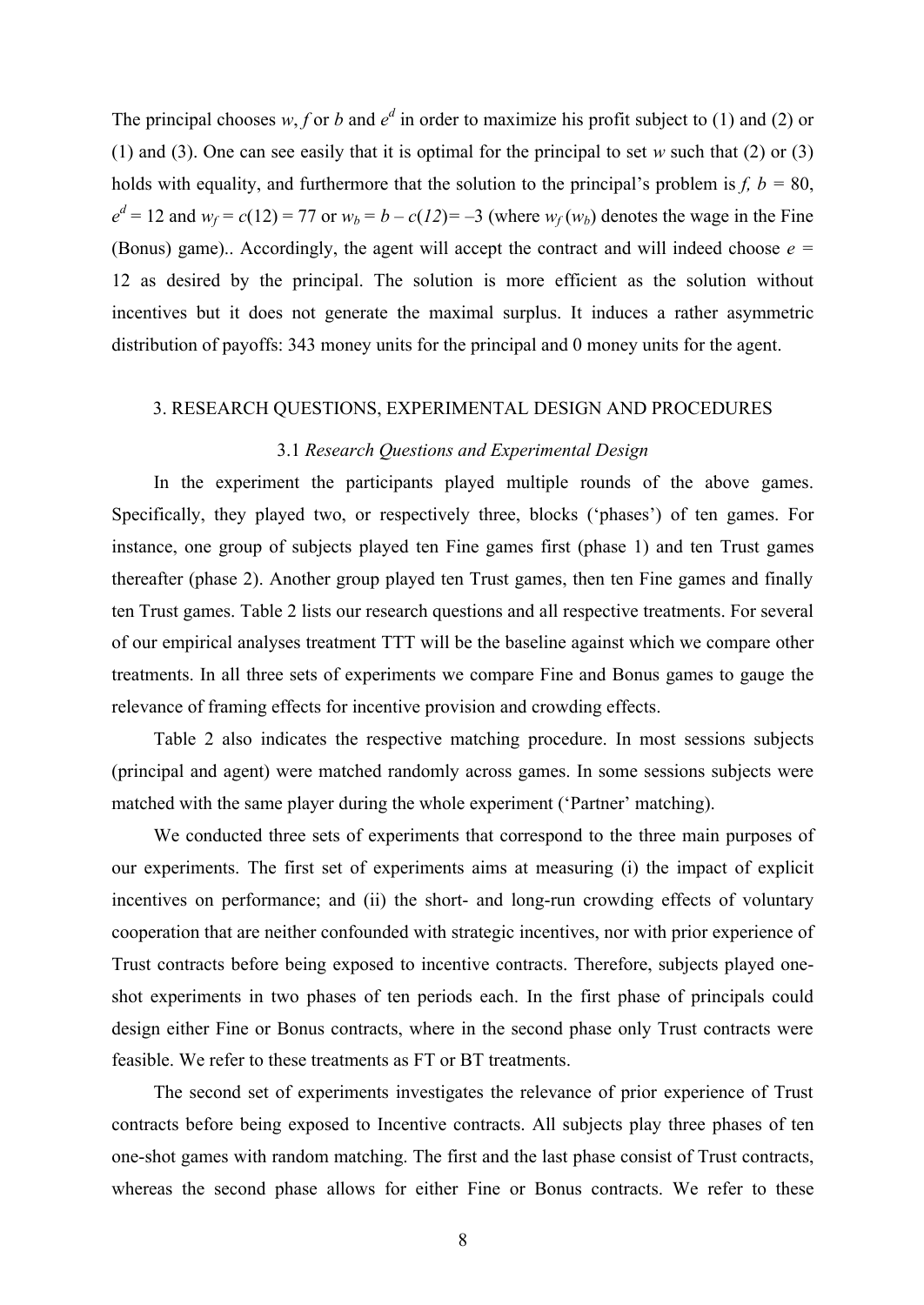experiments are TFT or TBT treatments. These experiments are interesting for two reasons. First, we can investigate the impact of experience of Trust contracts on the robustness of short- and long-run crowding out. Second, it is also of practical relevance to understand what happens to voluntary cooperation if Incentive contracts are introduced into an existing Trust environment.

The final set of experiments allows for both explicit and implicit incentives. Participants play either the TTT, the TFT or the TBT experiments in fixed pairs ('Partner' matching) for three phases of ten periods each. We refer to these experiments as TTT-R, TFT-R and TBT-R, where the suffix 'R' stands for repeated games. Although subjects are aware that they play finitely repeated games there are theoretical and empirical reasons why there are implicit (that is strategic) incentives to cooperate: First, if selfishness and rationality are not common knowledge cooperation can be sequentially rational (Kreps, Milgrom, Roberts and Wilson (1982)). Second, boundedly rational play can also lead to cooperation (Selten and Stoecker (1986)). Third, previous experimental evidence suggests that cooperation in the finitely repeated gift exchange game is higher than in one-shot games (Gächter and Falk (2002)).

#### TABLE 2

MAIN RESEARCH QUESTIONS, EXPERIMENTAL DESIGN, NUMBER OF SUBJECTS AND NUMBER OF MATCHING GROUPS

| A. Establishing voluntary cooperation and the effects performance incentives: Are there short-run and long-<br>run crowding out effects? Does the framing of incentives matter? |                |                |              |                 |  |
|---------------------------------------------------------------------------------------------------------------------------------------------------------------------------------|----------------|----------------|--------------|-----------------|--|
| Phase 1                                                                                                                                                                         | Phase 2        | Phase 3        | $#$ Subjects | $#$ independent |  |
| (Period 1-10)                                                                                                                                                                   | (Period 11-20) | (Period 21-30) |              | matching Groups |  |
| Trust                                                                                                                                                                           | Trust          | Trust          | 78           |                 |  |
| Fine                                                                                                                                                                            | Trust          |                | 80           |                 |  |
| <b>Bonus</b>                                                                                                                                                                    | Trust          |                | 78           |                 |  |
|                                                                                                                                                                                 |                |                |              |                 |  |

B. *Introducing incentives after experiencing trust contracts: What is the impact of performance incentives on short-run and long-run crowding out effects? Does the framing of incentives matter?*

| $-$<br>. .<br>-- | ruc              | –<br>---<br>$\mathbf{H}$<br>$\sim$ | 22.01<br>TIUSL  | oυ<br>$ -$ |  |
|------------------|------------------|------------------------------------|-----------------|------------|--|
| m<br>---         | -----<br>п٥<br>. | แนะ                                | ירים במה<br>વડા | ٥4         |  |

C. *What is the impact of a repeated interaction on voluntary cooperation, performance incentives, and shortrun and long-run crowding out effects? Does the framing of incentives matter?*

| .   | .                |           | --                     |    |                          |  |
|-----|------------------|-----------|------------------------|----|--------------------------|--|
| -к  | $\sim$<br>l rust | rust      | --<br>ı rust           | ∠− | $\overline{\phantom{0}}$ |  |
| – b | l rust           | ÷-<br>ine | $\mathbf{r}$<br>I rust | 30 | 1 U                      |  |
|     | 1 rust           | Bonus     | m.<br>ı rust           | 94 | $\overline{\phantom{a}}$ |  |

The main benchmark is treatment TTT. In these experiments subjects play three phases where each phase comprises ten one-shot Trust games played in randomly matched pairs. Based on previous experiments on the gift exchange game we predict that the fixed wage will be positively correlated with effort. If effort is higher than predicted according to the benchmark solution (i.e.,  $e > e^*$ ), we refer to this as 'voluntary cooperation'. Thus, contrary to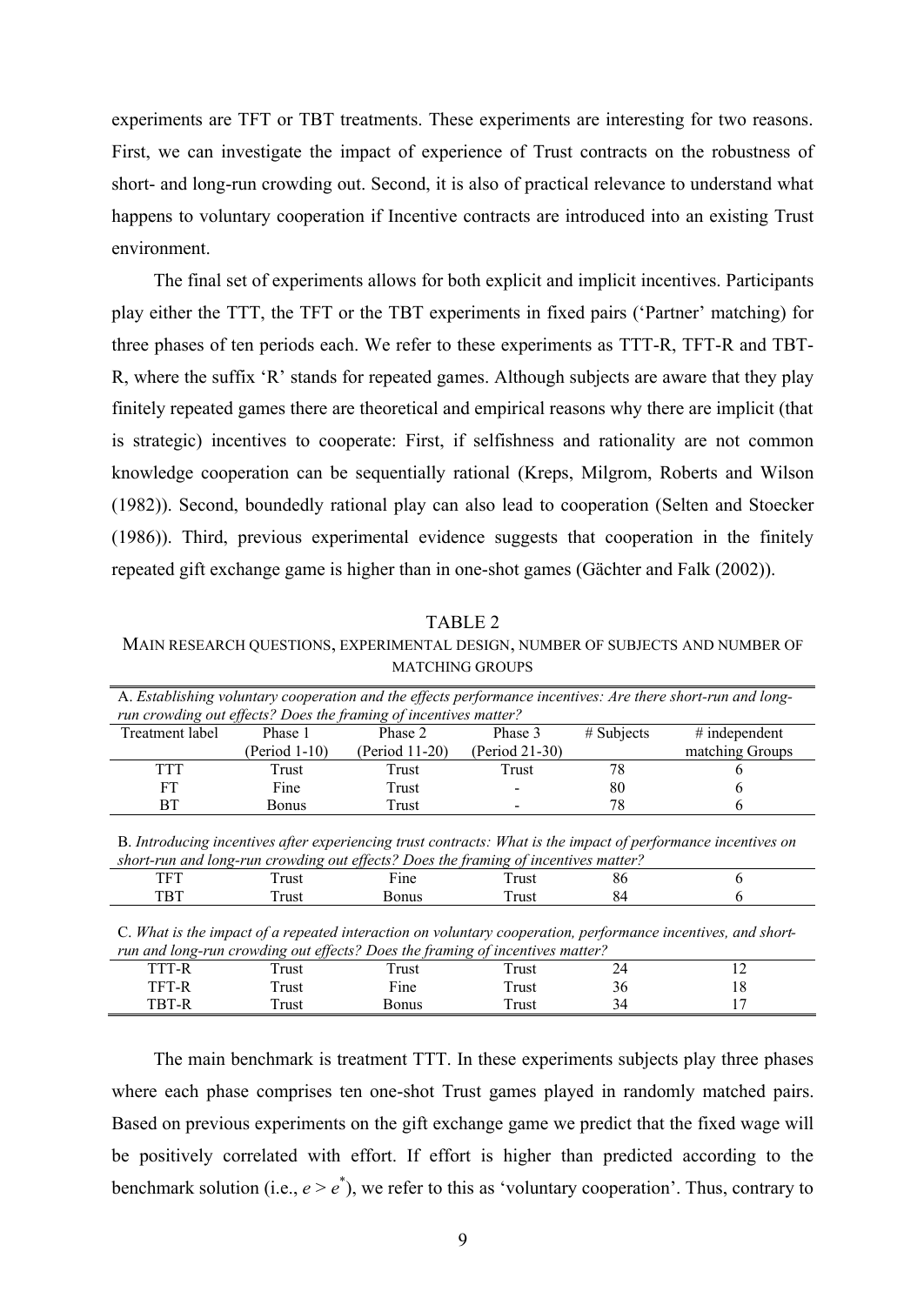the benchmark solution, we predict a positive amount of voluntary cooperation in the games of treatment TTT.

We are now in a position to give a precise definition of crowding effects. A *short-run crowding effect* occurs in phase 1 (phase 2) of treatment FT (TFT) if  $(\bar{e}^{Trust} - \bar{e}_{MC}^{Fine})|_{v=f} \neq 0$  $\left. \overline{e}^{Trust} - \overline{e}^{Fine}_{NIC} \right) \right|_{w-f} \neq 0,$ and in BT (TBT) if  $(\overline{e}^{Trust} - \overline{e}^{Bonus}_{NIC})|_{w} \neq 0$  $\overline{e}^{Trust} - \overline{e}_{NIC}^{Bonus}$ )  $\vert_w \neq 0$ , where  $\overline{e}$  is the average effort (over all ten periods) in phase 1 (phase 2) of the Trust game and the Fine or Bonus game, respectively; the subscript *NIC* indicates that we only look at non-incentive compatible contracts. In words, a short-run crowding effect exists if the average phase 1 effort under non-incentive compatible Fine or Bonus contracts differs from the average effort in phase 1 (phase 2) of TTT, *holding the offered compensation constant*. We will test for crowding effects by means of an econometric analysis. We will say there is short-run crowding out (crowding in) if the inequality is statistically significantly negative (positive). This definition focuses on nonincentive compatible contracts because the best-reply effort is  $e^* = 1$  as under a Trust contract. We also only compare phase 1 (phase 2) of either FT or BT (TFT or TBT) to phase 1 (phase 2) of TTT. Holding the phase and offered compensation constant ensures that we compare the exact same situations $<sup>6</sup>$ .</sup>

Long-run crowding effects are defined similarly. Long-run crowding occurs if the following holds:  $\left(\overline{e}^{Trust \text{ AFTER Trust}} - \overline{e}^{Trust \text{ AFTER Fine/}|Bonus}\right) \neq 0$  $\left. e^{T_{\text{rust}} \text{ AFTER } T_{\text{rust}}} - \overline{e}^{T_{\text{rust}} \text{ AFTER } F_{\text{line}}/B_{\text{onus}}} \right) \right|_{w} \neq 0$ , where  $\overline{e}$  indicates the average effort (across all periods of the respective phase). In other words, a long-run crowding effect exists if the average effort in the Trust games of phase 2 (phase 3) of either FT or BT (TFT or TBT) differs from the average effort in phase 2 (phase 3) of TTT, *holding the offered wage and the phase of comparison constant*. Long-run crowding out (crowding in) occurs if the econometric analysis returns a significantly negative (positive) inequality.

In the one-shot games of the first set of experiments (treatments FT and BT) we expect a crowding out of voluntary cooperation both in the short-run and the long-run. First, previous related experiments suggest the existence of short-run crowding out (Fehr and Gächter (2002)). Second, incentive contracts appeal to an agent's selfishly rational motivations, whereas a Trust contract appeals to an agent's other-regarding motivations. We

 $\overline{a}$ 

<sup>&</sup>lt;sup>6</sup> In FT the offered compensation is *w* if the contract is incentive compatible and  $w - f$  if it is not incentive compatible (because such a contract gives the agent an incentive to shirk and in case of shirking the offered compensation is  $w - f$ ). Similarly, a non-incentive compatible contract in BT gives the agent an incentive to shirk, in which case the offered compensation is *w* because the agent foregoes the bonus in case of shirking; if the contract is incentive compatible the offered compensation amounts to  $w + b$ . In TTT the offered compensation is equal to the fixed wage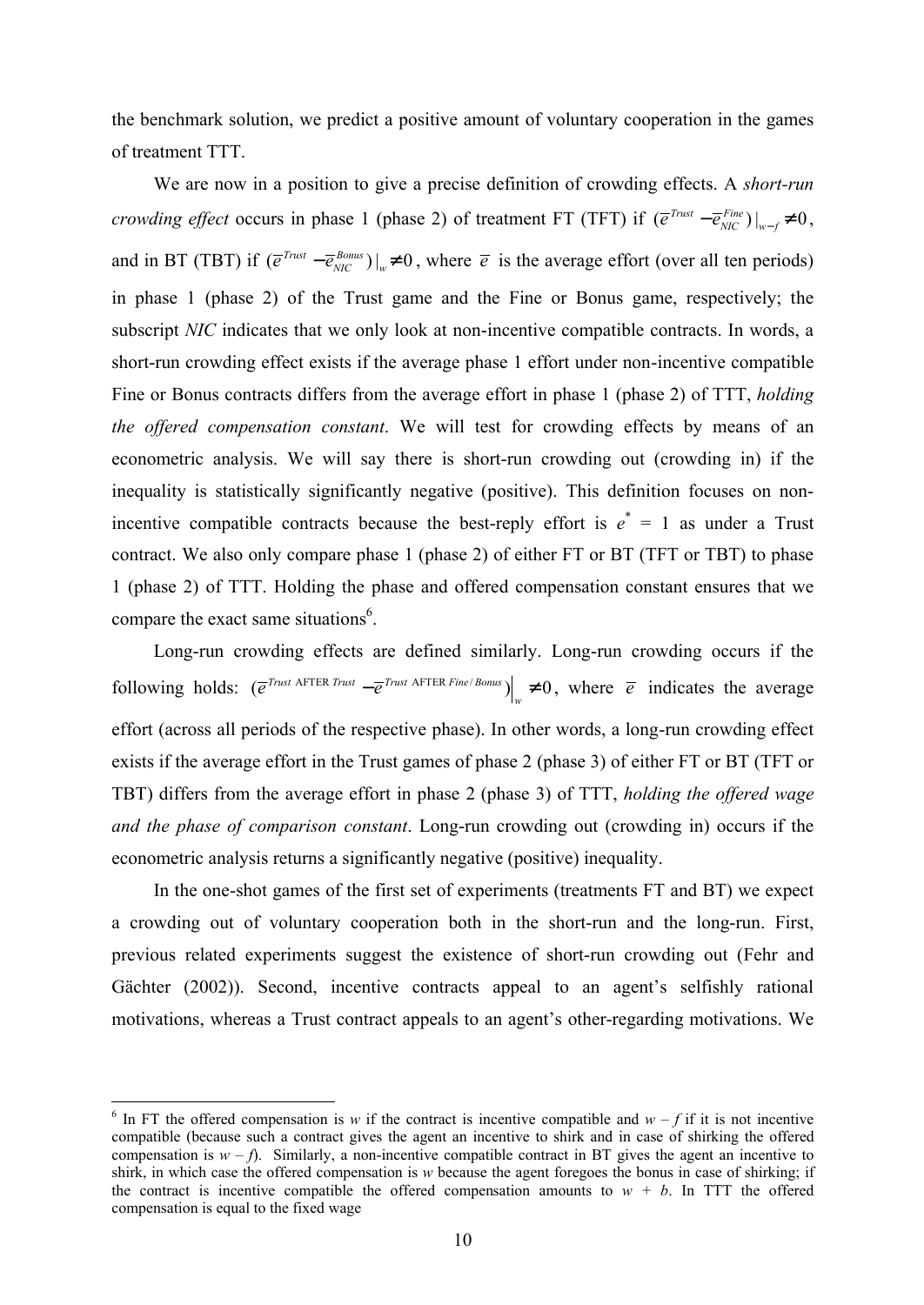expect that the experience of Trust contracts (treatments TFT and TBT) will reduce both short- and long-run crowding out.

The implicit incentives in the repeated games of our third sets of experiments (treatments TTT-R, TFT-R and TBT-R) should eliminate crowding out and may even lead to a crowding in of voluntary cooperation (Gächter and Falk (2002)). The reason is that strategic incentives and other-regarding motivations are not in opposition to one another in repeated games. If the implicit incentives are strong enough they may overpower any crowding out effect that might exist in the one-shot games.

#### 3.2 *Procedures*

We conducted 20 sessions at the University of St. Gallen with a total of 500 participants (first-year undergraduates of business, economics or law). We recruited our subjects from a large data base of people who volunteered to participate in experiments. In a typical session 28 participants were present at the same time. In sessions with random matching (all treatments except TFT-Partner and TBT-Partner and TTT-Partner) we formed two independent matching groups of 14 subjects each. Subjects were not informed about the size of the matching groups but only that they will be randomly matched with another player present in the room.

After arrival at the lab, participants first had to read instructions (a translation can be found in the appendix). The instructions were the same for principal and agent. Subjects also had to answer a set of hypothetical questions to test their understanding of payoff calculations. The experiment did not start before all participants had answered all questions correctly. All participants could ask questions privately. In the instructions the principal was called participant X and the agent was called participant Y. To facilitate understanding of the decision problem we indicated that one may think of X as an employer and of Y as an employee. Role assignment was random and fixed throughout the session. It was explained that all decisions would be anonymous during the whole experiment. A short summary of the instructions was read aloud by the experimenter.

At the beginning of each session subjects were informed about the first block of ten games. After finishing the first block of games they were informed about the second block of ten games. And if there was a third block of games, they were informed about that block after completing the second block of games.

The experiments were computerized and conducted with the help of the experimental software 'z-Tree' (Fischbacher (2007)). Participants were separated from each other by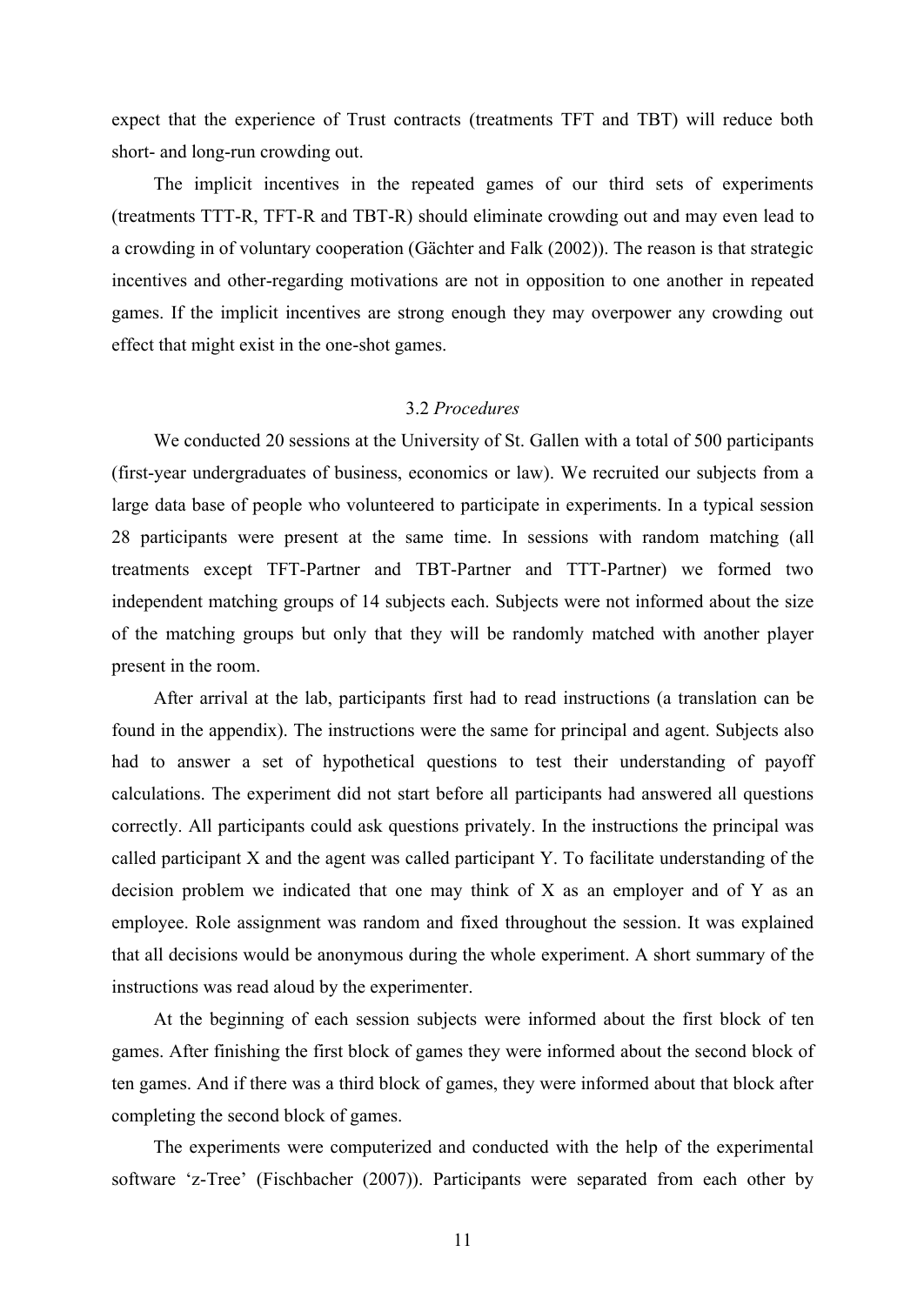blinders and matched anonymously via a computer network. They never learned the identity of their opponent players. Each session lasted about two hours and the subject's average earnings were about 45 CHF (about 30 Euro).

#### 4. RESULTS

We organize our analysis in the order of our research questions. First, we will look at voluntary cooperation under Trust contracts (section 4.1). We will investigate the behavioral reactions to incentive contracts in Section 4.2. Section 4.3 will analyze to what extent there is crowding out of voluntary cooperation both in the short-run and the long-run. Section 4.4 will investigate how the experience of Trust contracts before being exposed to incentive contracts influences short- and long-run crowding out. Finally, in Section 4.5 we will look at the impact of repeated interactions on incentive provision and (crowding out of) voluntary cooperation.

#### 4.1 *Voluntary Cooperation under Trust Contracts*

We set the stage for our analysis by looking at the results of our benchmark TTT treatment. We are in particular interested in how the actual effort depends on the offered wage. Based on previous evidence on closely related variants of our Trust game (e.g., Fehr, Kirchsteiger and Riedl 1993; Fehr, Gächter and Kirchsteiger 1997) we predict that wage and effort will be positively correlated. The results confirm this prediction. Figure 1 is a scatter plot of fixed wage and effort choices in the three phases of treatment TTT; each dot is a single observation and the solid line is a locally weighted regression of actual effort on wage.<sup>7</sup>



FIGURE 1: Relation between offered wage and actual effort in each of the three phases of TTT

 $\overline{a}$ 

<sup>&</sup>lt;sup>7</sup> Figure 1 shows the relation between actual effort and fixed wage for wages between 0 and 450. Each dot represents one data point. We produced this scatter plot (and several similar ones below) by using the 'lowess' estimation command in the statistical software package Stata. We had a few wages above 450 (up to wages of 700), but they comprised less than 2 percent of cases. For expositional clarity we therefore restrict our attention in this (and subsequent figures) to wages below 450. In the econometric analyses we include all accepted contracts, not just those with wages up to 450.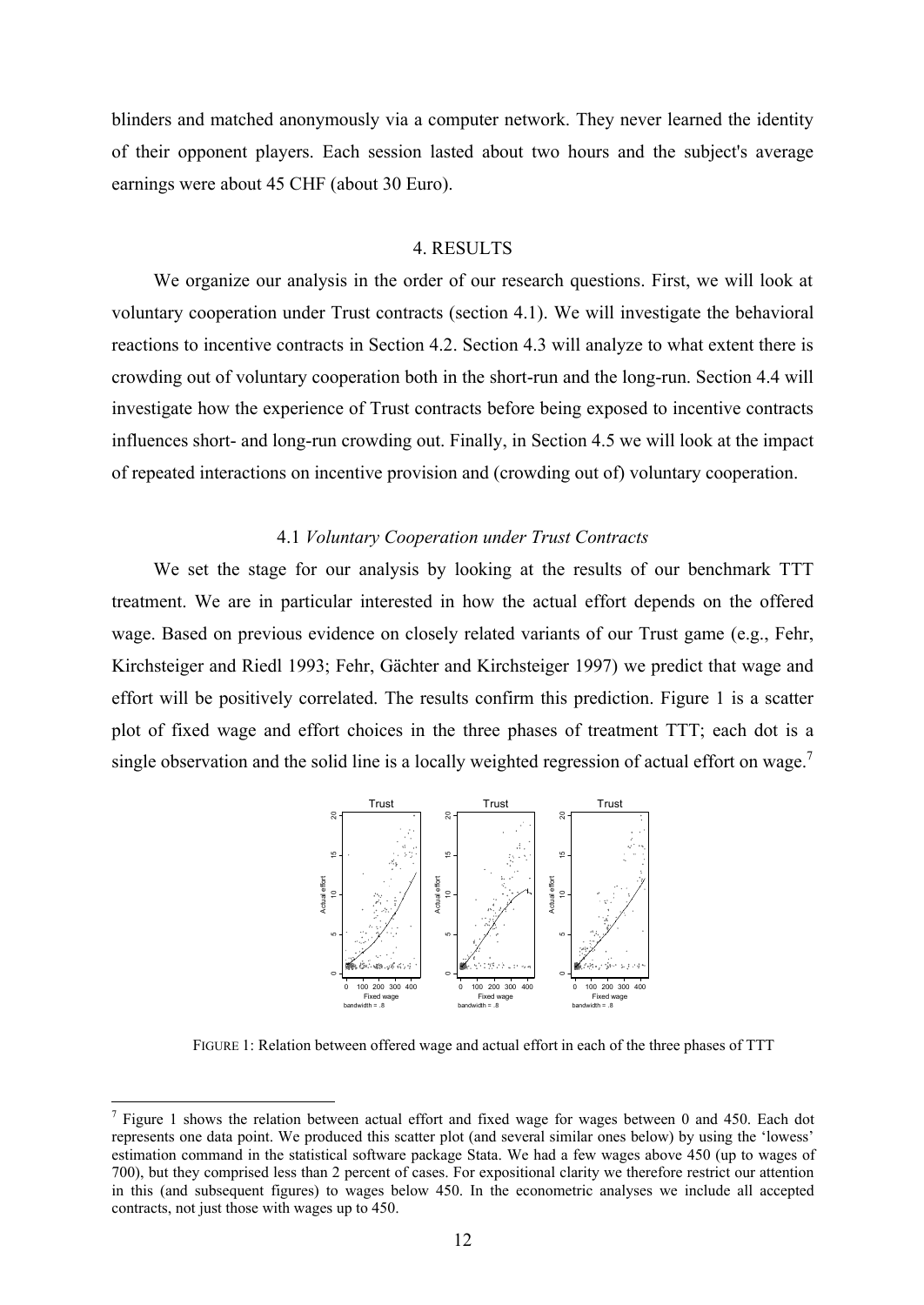Consistent with money-maximization some agents choose minimal effort independent of the fixed wage level. But Figure 1 also shows voluntary cooperation ( $e > e^*$ ) and, in line with previous evidence, a clear positive correlation between fixed wage and actual effort. Thus, more trust (higher fixed wage payments) induces more effort.

A somewhat novel feature of our design is that we observe behavior in the Trust game for 30 periods, whereas most previous evidence on the wage-effort relationship was based on ten to twelve periods only. The fact that we observe behavior in three phases allows us to investigate the role of experience for the stability of the wage-effort relationship. Figure 1 (and the econometric analysis reported in Table B2 in Appendix B) shows that the wageeffort relationship is stable across the three phases of our experiment. This is an important observation for our purposes because it suggests that voluntary cooperation under Trust contracts is a stable phenomenon (at least for the time span of our experiment). Conditional on offered wages more experience does not lead to more selfish behavior. Thus, when we observe different patterns in other treatments we know that these differences are due to treatment effects and not due to a systematic temporal change in voluntary cooperation (and the wage-effort relationship).

#### 4.2 *The Behavioral Effects of Incentive Contracts*

We start our main analysis by looking at behavioral effects of incentive contracts in phase 1 of FT and BT. Figure 2 is a scatter plot showing the relation between the moneymaximizing best-reply effort and the actual effort in the first phase of FT (left panel) and BT (right panel). The size of dots is proportional to the number of underlying observations. The behavioral reactions are remarkably similar in both treatments. There is obviously an almost linear correlation between best-reply effort and actual effort for  $e^* > 1$ , proving that performance incentives are effective in this environment.<sup>8</sup> Provided the principal offers an incentive-compatible contract (which happens in 67.8 percent of all cases in FT, and in 67.4 percent of cases in BT), the agent chooses the best-reply effort in 69.2 (76.9) percent of the cases in FT and BT respectively. Figure 2 also shows that if the contract is incentive compatible and above the minimum effort  $(e^* > 1)$  there is almost no voluntary cooperation as only very few contracts exceed  $e^*$ . If agents deviate from the best reply effort (given  $e^* > 1$ ), they tend to choose minimal effort.

 $\overline{a}$ 

 $8$  The variation in best-reply efforts visible in Figure 2 is mainly due to desired effort levels rather than fines and bonuses: in FT (BT) 82.0 percent (73.1 percent) of contracts are at the maximal fine or bonus level. See Figure B1 in Appendix B for a development of desired effort over time.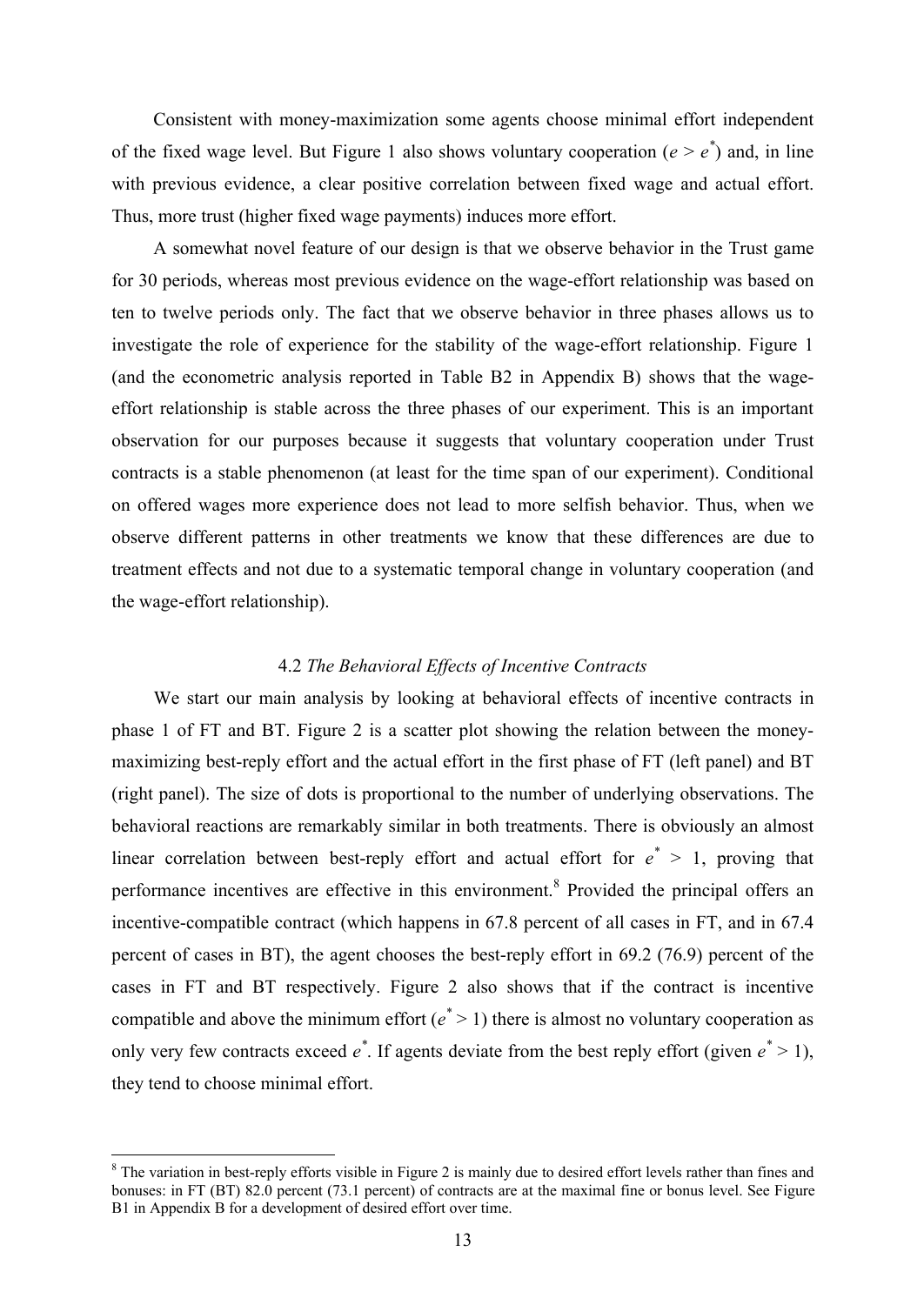

FIGURE 2: Relation between actual effort and best reply effort in phase 1 of FT (left panel) and phase 1 of BT (right panel). The size of dots is proportional to the number of underlying observations.

If the contract is not incentive compatible (which implies  $e^* = 1$ ), many agents choose a substantially higher than minimal effort level. It is interesting to note that effort above level 12 – which is the maximal level that can be enforced via incentives (see the reference line) – is more frequent for  $e^* = 1$  than for  $e^* > 1$ . Thus, non-incentive compatible contracts may allow for effort levels that are largely infeasible with incentive contracts. In summary, agents do not cooperate voluntarily if the contract is incentive compatible, but do so for nonincentive compatible contracts.

Tobit regression analyses (with robust standard errors, clustered on independent matching groups) confirm the observations from Figures 1 and 2 (see Table 3).<sup>9</sup> We estimate three models, one each for the data of TTT, BT and FT, respectively.

We regress actual effort on the "offered compensation" (in TTT) and in addition on the best-reply effort in FT and BT. The first model – using the phase 1 data of TTT – shows that actual effort and the offered fixed wages are highly significantly positively correlated. By contrast, the offered compensation has no significant impact on actual effort in phase 1 of treatments  $FT$  and  $BT<sup>10</sup>$ . Thus, in stark contrast to  $TTT$  fixed wages do not exert any significant influence on actual effort in the presence of incentive contracts in phase 1 of both FT and BT. We will return to this observation in more detail below.

<sup>&</sup>lt;sup>9</sup> We chose a Tobit regression in all effort regressions because effort is censored at 1 and 20 which are binding in many cases.

<sup>&</sup>lt;sup>10</sup> Note that in BT and FT the offered compensation measures the effect of payments beyond the incentive effect (which is captured by the variable 'Best-reply effort').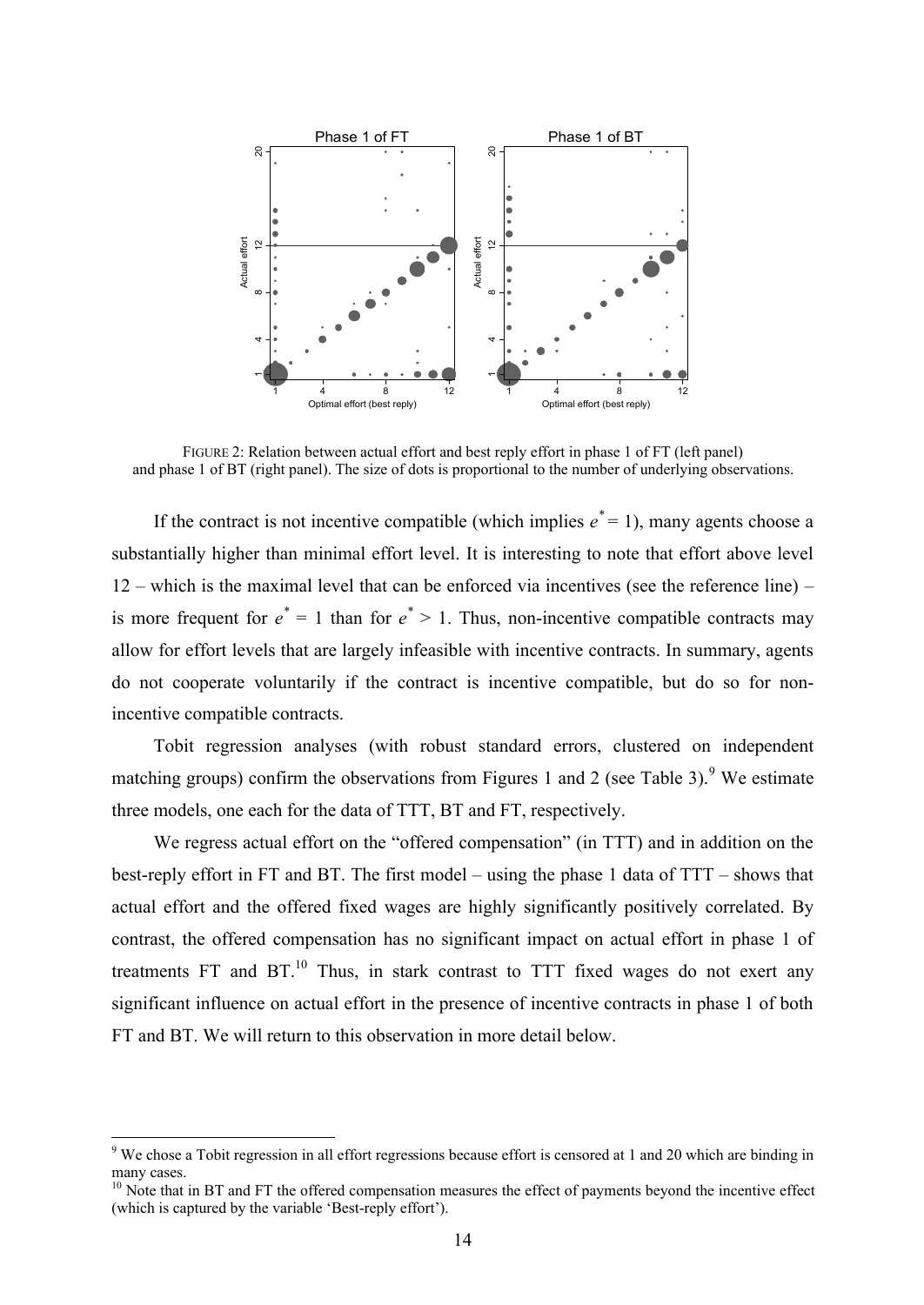## TABLE 3

|                           | Dependent variable: effort |                |               |
|---------------------------|----------------------------|----------------|---------------|
|                           | TTT                        | FT             | BТ            |
| Offered compensation      | 0.040                      | 0.011          | 0.007         |
|                           | $(0.005)$ ***              | (0.008)        | (0.006)       |
| Best-reply effort $(e^*)$ |                            | 0.648          | 0.702         |
|                           |                            | $(0.0821)$ *** | $(0.142)$ *** |
| Constant                  | $-6.671$                   | $-1.639$       | $-0.520$      |
|                           | $(1.594)$ ***              | (1.093)        | (0.679)       |
| <b>Observations</b>       | 316                        | 343            | 332           |
| Wald chi2                 | $69.97***$                 | 159.62***      | $50.18***$    |

TOBIT REGRESSION OF EFFORT ON OFFERED COMPENSATION AND BEST REPLY EFFORT FOR PHASE 1 OF TREATMENTS TTT, BT AND FT

Robust standard errors in parentheses; \*\*\*  $p < 1\%$ 

Actual effort and best-reply effort are also highly significantly positively correlated in both FT and BT. The estimation results are highly similar for FT and BT, which suggests that framing is unimportant. We summarize our findings in our first result.

**Result 1:** *Performance incentives increase the agent's work effort. If a contract is incentive compatible, agents choose the best-reply effort in most cases, that is, there is hardly any voluntary cooperation. By contrast, there is substantial voluntary cooperation for nonincentive compatible contracts. With regard to best-reply behavior framing does not matter as there is no behavioral difference between Fine and Bonus contracts.* 

Result 1, in combination with the observations from Figure 1, shows that both voluntary cooperation and performance incentives are behaviorally relevant. Thus, the question arises how performance incentives and voluntary cooperation interact. Result 1 already suggests one form of a 'crowding out effect': if the contract is incentive compatible there is hardly any voluntary cooperation, whereas such voluntary cooperation exists – and can be quite substantial – if the contract is not incentive compatible.

#### 4.3 *Short-Run and Long-run Crowding Effects*

As a first step we will provide a graphical analysis which indicates the impact of incentive contracts on the development of effort over time. This analysis only looks at average effort levels and does not control for the offered compensation, which varies between treatments (see Figure B2 in Appendix B). In a second step we will provide an econometric analysis of short- and long-run crowding effects by controlling for the offered compensation.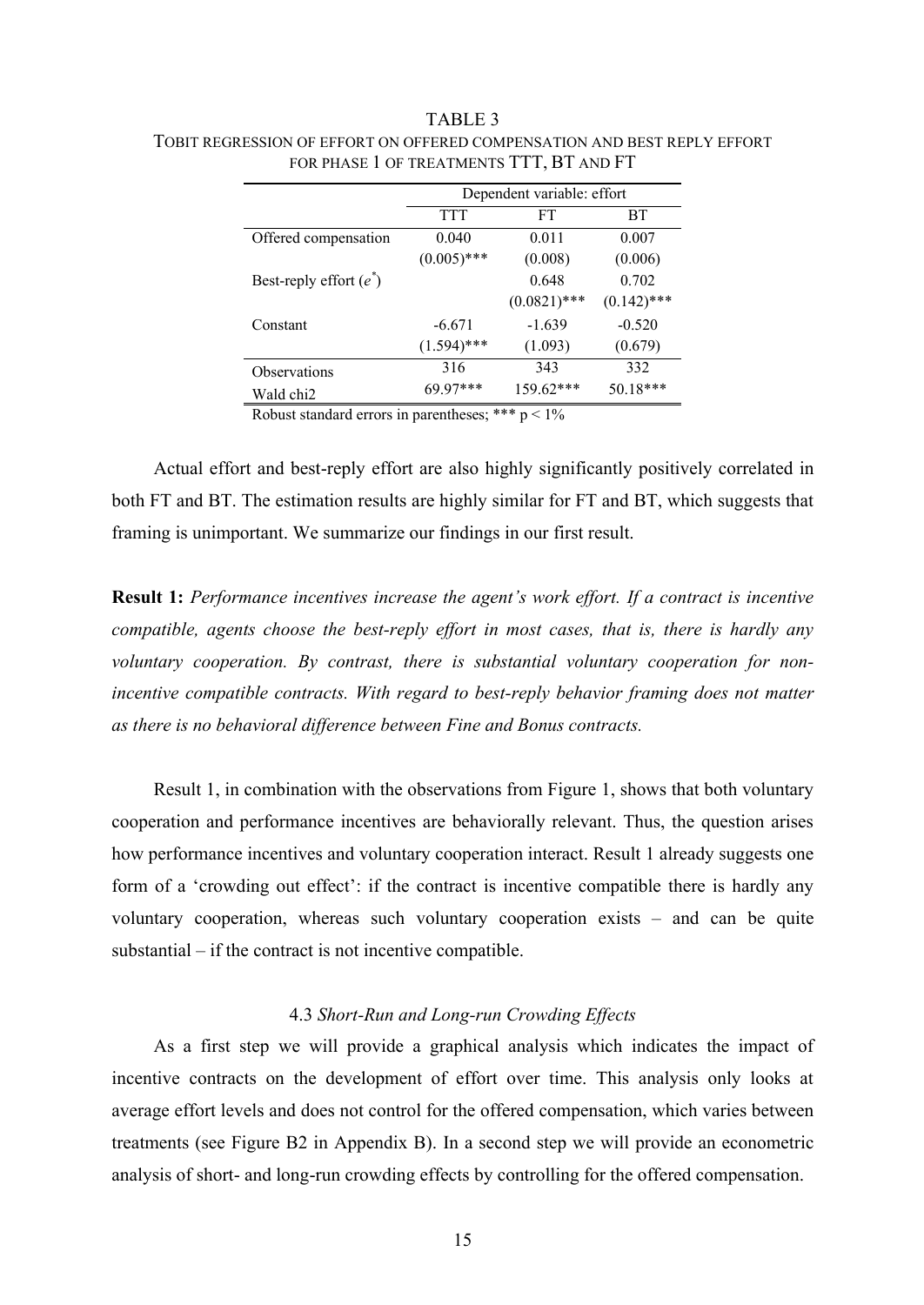Figure 3 shows the development of average effort choices over time for treatments TTT versus FT and BT. In phase 1 of FT or BT incentives are present whereas in phase 2 only Trust games are played. In the phase 1 data of FT and BT we do not distinguish between incentive compatible and non-incentive compatible contracts. The phase 1 data therefore tells us what the average effort level is in the presence of incentive contracts (be they incentive compatible or not) relative to the effort observed in the Trust games. We see that on average effort levels in phase 1 are lower in TTT than in FT and BT (with no systematic differences between the latter). Thus incentive contracts improve performance on average, in particular in the second half of phase 1; the framing of incentives is unimportant.



FIGURE 3: Mean effort levels over time in phase 1 and 2 of TTT, FT and BT

In phase 2 of FT and BT incentives are abolished and participants play Trust games for ten periods. We find that the average effort in phase 2 of both FT and BT is lower than in phase 2 of TTT. Thus, reverting to Trust contracts after a phase of incentives reduces effort compared to effort in TTT. This observation suggests the existence of a long-run crowding out effect, provided it also holds once we control for offered wages. Recall that a long-run crowding out effect occurs if  $\left(\overline{e}^{Trust \text{ AFTER Trust}} - \overline{e}^{Trust \text{ AFTER Fine/Bonus}}\right) > 0$  $\left. e^{T \text{rust AFIER Trust}} - \overline{e}^{T \text{rust AFIER Fine/Bonus}} \right|_w > 0$ . The regression analysis below will estimate the average long-run crowding out effect.

We turn now to the analysis of short-run crowding effects. Figure 4 shows effort levels in phase 1 of TTT and phase 1 of FT and BT in all those cases in which the offered contracts are *not* incentive compatible. These cases are interesting for two reasons. First, Figure 2 shows that if  $e^*$  > 1 people supply their best-reply effort in the large majority of cases, so there is not much left to explain. There is only substantial voluntary cooperation if the bestreply effort is *e \** = 1 and this voluntary cooperation needs an explanation. Second, like in TTT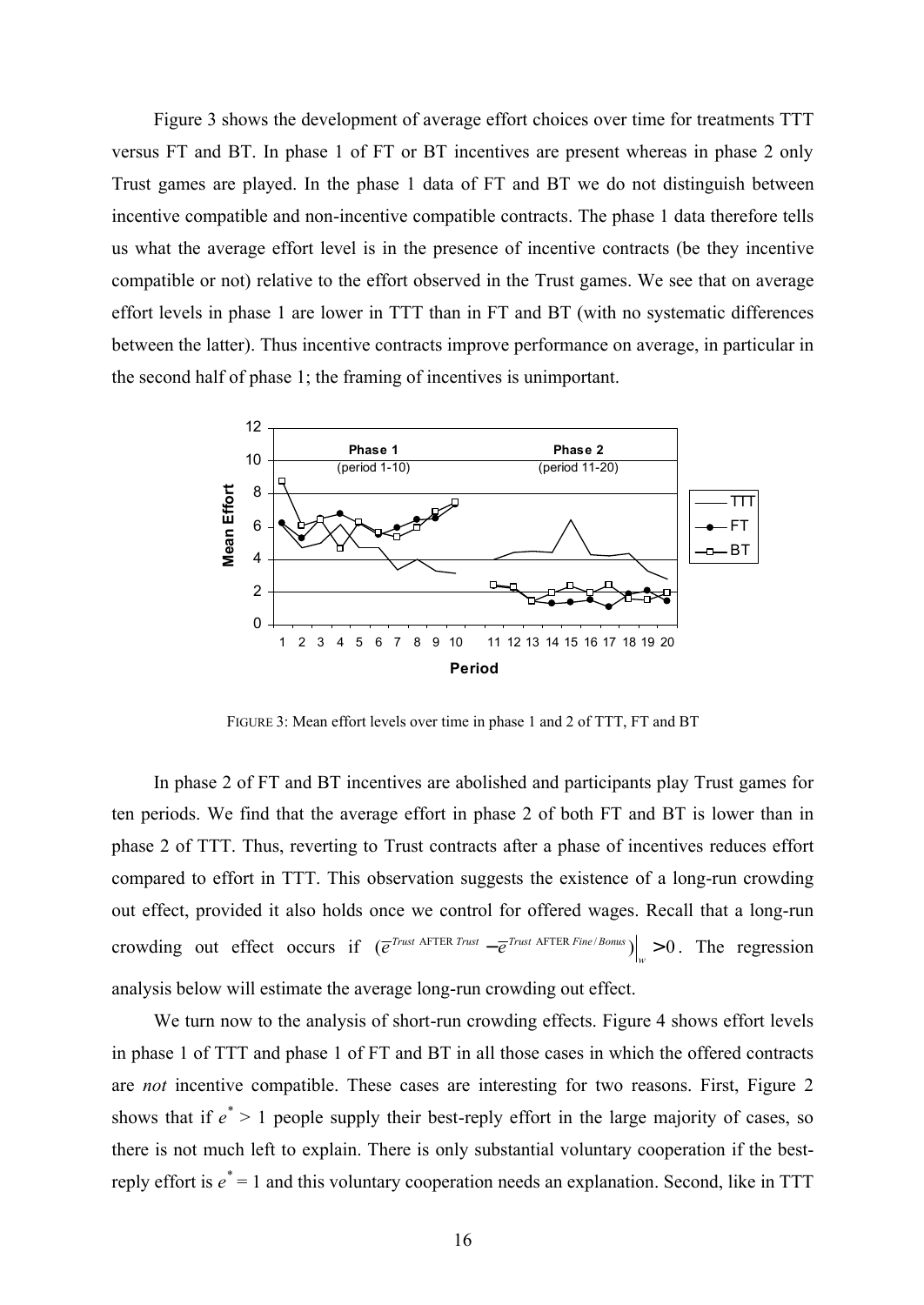$e^* = 1$  if the contract is not incentive compatible. Thus, given that people are prepared to supply non-minimal effort levels under Trust contracts and given there is no short-run crowding out, average effort levels with non-incentive compatible contracts in FT and BT should be the same as in TTT (provided the offered wages are the same).

Our results in Figure 4 suggest that if incentives are offered in a non-incentive compatible manner, effort slightly deteriorates compared to Trust contracts. However, an unambiguous identification of a short-run crowding out effect requires controlling for the offered compensation. Recall that we define short-run crowding out in FT as  $(\overline{e}^{Trust} - \overline{e}_{NIC}^{Fine}) \big|_{w-f} > 0$  $\left. e^{T \cdot x} - e^{F \cdot i n e}_{NIC} \right) \right|_{w-f} > 0$ , and in BT as  $\left. \left( e^{T \cdot x} - e^{B \cdot i n e}_{NIC} \right) \right|_{w} > 0$  $\overline{e}^{Trust} - \overline{e}^{Bonus}_{NIC}$ ) |<sub>w</sub> > 0.



FIGURE 4: Mean effort levels over time for non-incentive compatible contracts.

We now turn to an econometric analysis of short-run and long-run crowding out by controlling for the offered compensation. We ran a Tobit regression analysis which we report in Table 4. We estimate separate models for phase 1 and for phase 2 and we use the data of the respective phase of TTT as the benchmark. For phase 1 data we only use non-incentive compatible contracts. The dummy variables 'Dummy BT Phase 1 NIC' and 'Dummy FT Phase 1 NIC' measure the average short-run crowding out effects and 'Dummy BT Phase 2' and 'Dummy FT Phase 2' measure the average long-run crowding out effects. Crowding out predicts negative coefficients for these dummies.

The results suggest the existence of a significant long-run crowding out effect but no short-run crowding out effects. There is no systematic short-run crowding out because both phase 1 dummies are individually (and jointly,  $\chi^2(1)=0.45$ , p=0.501) insignificantly different from zero. By contrast, the phase 2 dummies, which identify a long-run crowding out effect, are significantly negative. This holds individually and jointly  $(\chi^2(1)=14.42, p<0.001)$ . The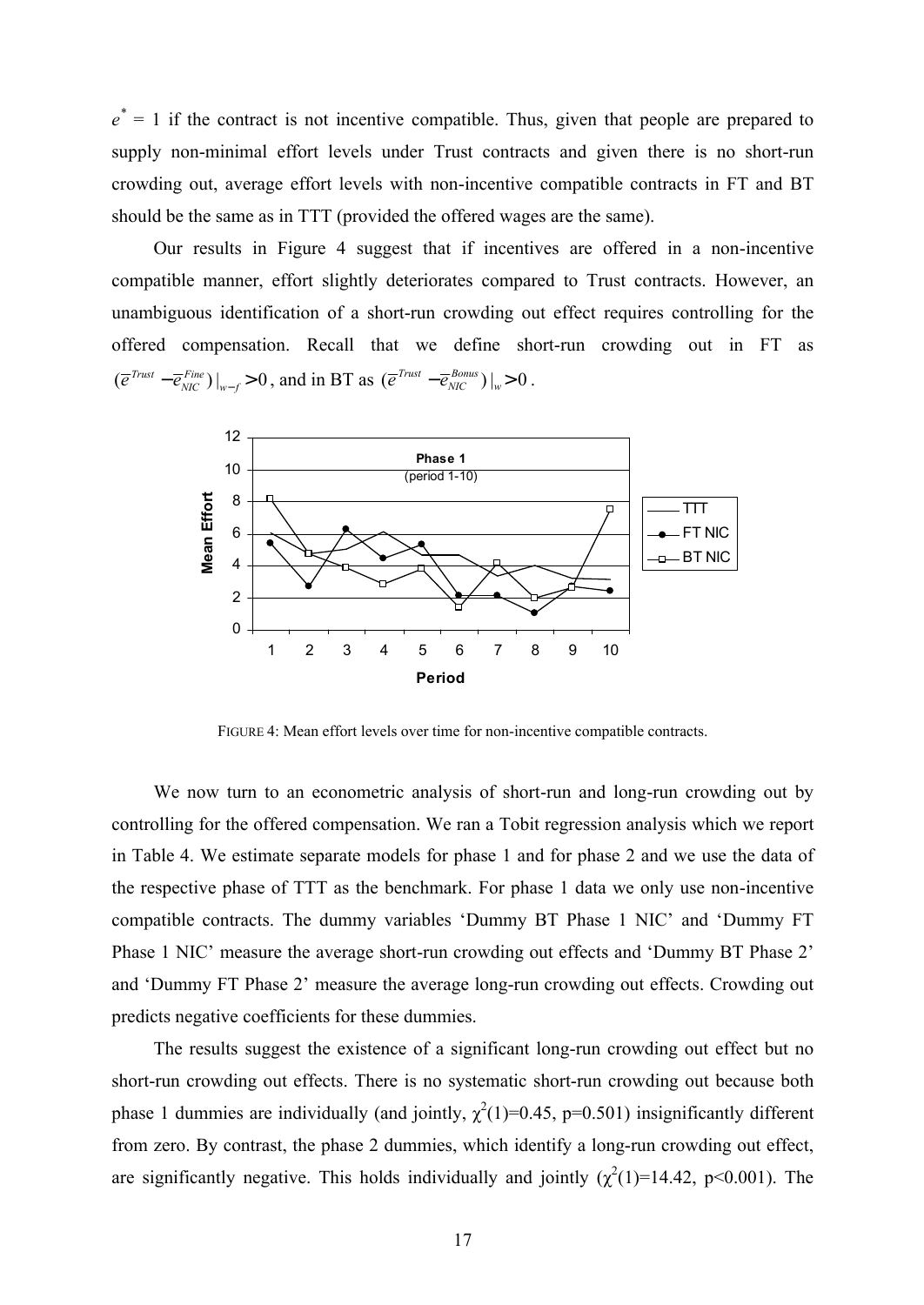phase 2 dummy coefficients also differ weakly significantly from one another  $(\chi^2(1)=3.58,$ p=0.059). This suggests a framing effect as the long-run crowding out effect seems to be (weakly) stronger after Fine contracts than after Bonus contracts.

|                         | Dependent variable: effort |               |
|-------------------------|----------------------------|---------------|
|                         | Phase 1                    | Phase 2       |
| Offered compensation    | 0.033                      | 0.044         |
|                         | $(0.005)$ ***              | $(0.003)$ *** |
| Dummy Fine Phase 1 NIC  | $-2.225$                   |               |
|                         | (1.939)                    |               |
| Dummy Bonus Phase 1 NIC | $-0.134$                   |               |
|                         | (2.193)                    |               |
| Dummy Fine Phase 2      |                            | $-3.859$      |
|                         |                            | $(0.694)$ *** |
| Dummy Bonus Phase 2     |                            | $-2.234$      |
|                         |                            | $(1.084)$ **  |
| Constant                | $-6.36$                    | $-5.741$      |
|                         | $(1.742)$ ***              | $(1.003)$ *** |
| <b>Observations</b>     | 545                        | 876           |
| Wald $chi2(3)$          | 49.69***                   | 309.84***     |

TABLE 4 MEASURING SHORT- AND LONG-RUN CROWDING OUT EFFECTS

Robust standard errors in parentheses; \*  $p < 10\%$ ; \*\*  $p < 5\%$ ; \*\*\*  $p < 1\%$ .

Figure 5 sheds light on the mechanisms behind the crowding effects by depicting the scatter plots of offered compensation and effort for phase 1 (Figure 5a) and phase 2 (Figure 5b).



FIGURE 5A: Offered compensation and effort under non-incentive compatible contracts in phase 1 of FT and BT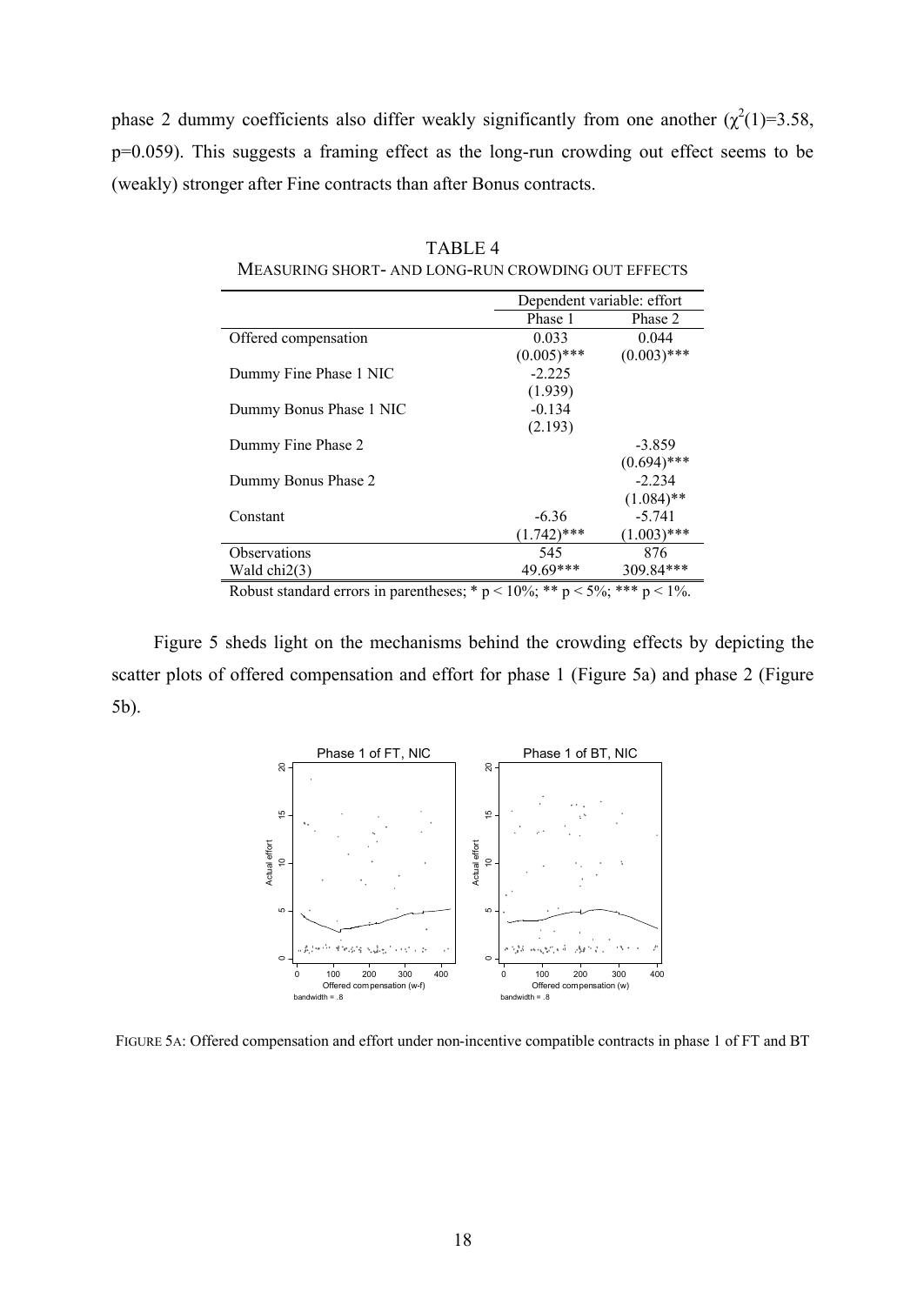

FIGURE 5B: Wages and effort in phase 2 of FT and BT

For phase 1 Figure 5a shows that the positive correlation between offered compensation and effort as displayed in TTT is destroyed under both non-incentive compatible Fine and Bonus contracts. An econometric analysis corroborates this finding (see Table B3 in Appendix B). Agents' effort is uninfluenced by the offered compensation but it is not equal to  $e^* = 1$  in many cases: effort is all over the place. By contrast, in phase 2 effort choices follow a reciprocal pattern: effort is positively correlated with offered wages on average (see Figure 5b). An econometric analysis (see Table B2 in Appendix B) shows that this relationship is highly significantly positive in both FT and BT.

In summary, there is no short-run crowding out effect despite a destroyed relationship between offered compensation and effort, whereas there is a long-run crowding out effect despite a significantly positive wage-effort relationship. Thus, there are two explanations for the average effort level as observed in phase 2 (see Figure 3): a genuine long-run crowding out effect (for a *given* wage, effort is significantly lower after the experience of an incentive contract) and overall wages are lower in phase 2 of either FT or BT compared to phase 2 of TTT. A comparison of phase 2 data in TTT (see Figure 1) and FT and BT (Figure 5b) suggests this is the case: in both FT and BT there is a stronger concentration on wages below 100 than in phase 2 of TTT (see also Figure B1 in Appendix B which shows the temporal patterns of wage payments). We collect our findings in our second main result.

**Result 2:** *Holding the offered compensation constant, we find evidence for long-run crowding out but not for short-run crowding out. Furthermore the long-run crowding out is* (*weakly*) *significantly stronger under Fine contracts than under Bonus contracts. The long-run crowding out effect is due to a weakened wage-effort relationship compared to TTT. There is*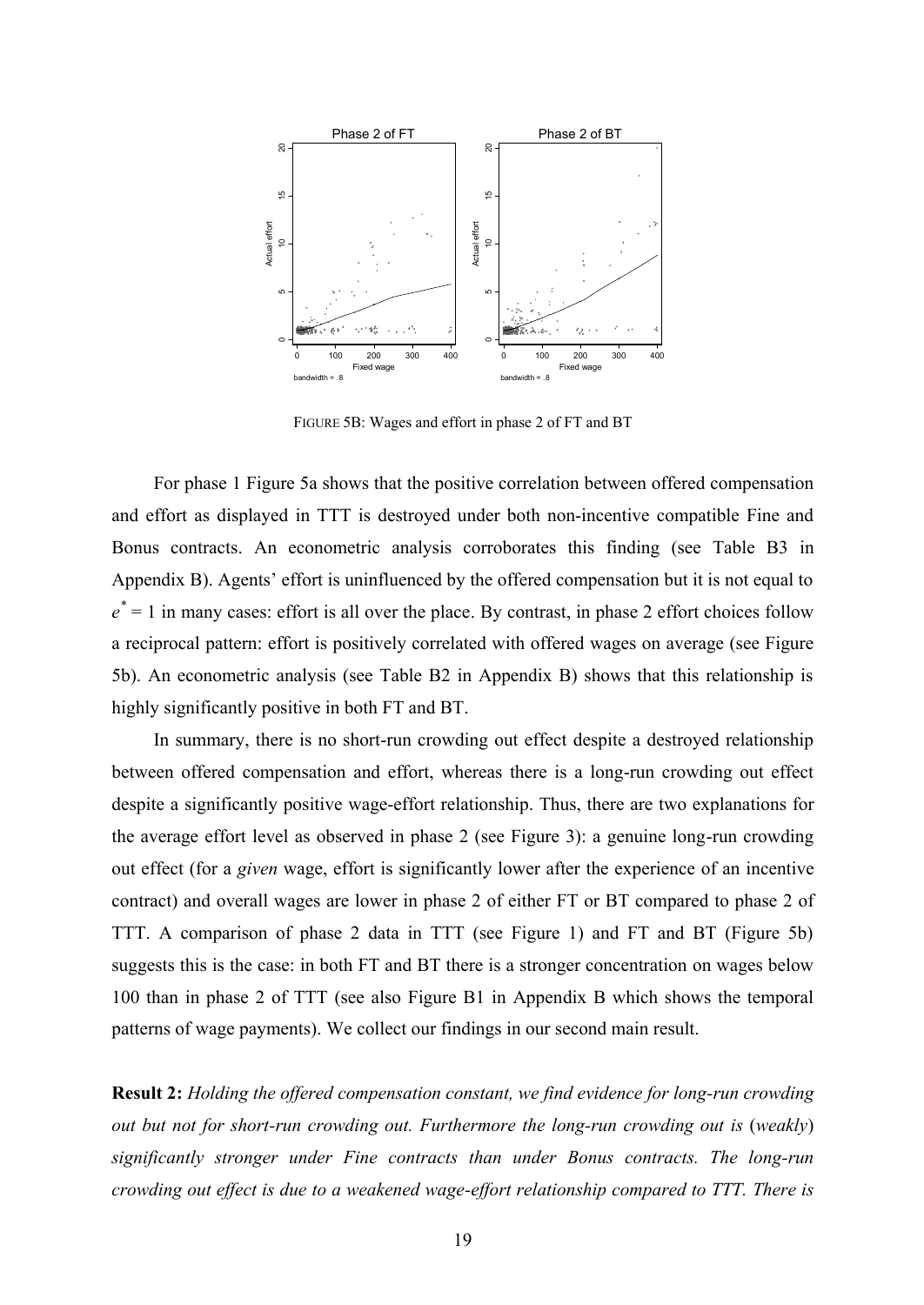*no short-run crowding out under non-incentive compatible contracts because agents on average choose similar effort levels e > e\* as in TTT which in FT and BT are unrelated to the offered compensation.* 

Result 2 suggests that the positive wage-effort relationship is only destroyed in the presence of incentive contracts; if performance incentives are not feasible anymore the positive wage-effort relationship 'appears' albeit weaker than under Trust contracts. How can we interpret this result? One possibility is that the destroyed wage-effort relationship under non-incentive compatible contracts might be due to the ambiguity of the signal sent by a nonincentive compatible contract. To see this, notice that under a Trust contract the level of an offered fixed wage is an unambiguous signal of the principal's generosity. People can readily interpret this signal and respond accordingly (Figure 1). Likewise, an incentive-compatible contract also sends an unambiguous signal by appealing to people's self-interest. If a contract uses incentives but does so in a non-incentive compatible way the contract neither appeals to an agent's self-regard nor to his or her other-regarding motivations, so agents either choose the minimal effort or some non-minimal effort they see as appropriate. In the second phase of FT and BT the only feasible contracts are Trust contracts, which send an unambiguous signal. This is why a positive wage-effort relationship appears.

The fact that the relationship is weaker than in phase 2 of TTT suggests that the experience of appeals to self-regard under incentive contracts has left its traces by making people less other-regarding compared to no such appeal to self-regard in TTT. If this explanation is correct then the crowding out effects should be mitigated if people first experience Trust contracts before they are exposed to Fine or Bonus contracts (and Trust contracts again). We investigate this issue in the next section.

#### 4.4 *Short-Run and Long-Run Crowding Out After the Experience of Trust Contracts*

To investigate the role of experience of Trust contracts for crowding out subjects in a new set of experiments first play a first phase of ten rounds of a Trust game before they are exposed to ten rounds of either a Fine game or a Bonus game in the second phase. In the third phase all play a Trust game again for ten rounds. The matching of principal and agent is again random in each period. We refer to these new experiments as TFT and TBT (see Table 2B for further details).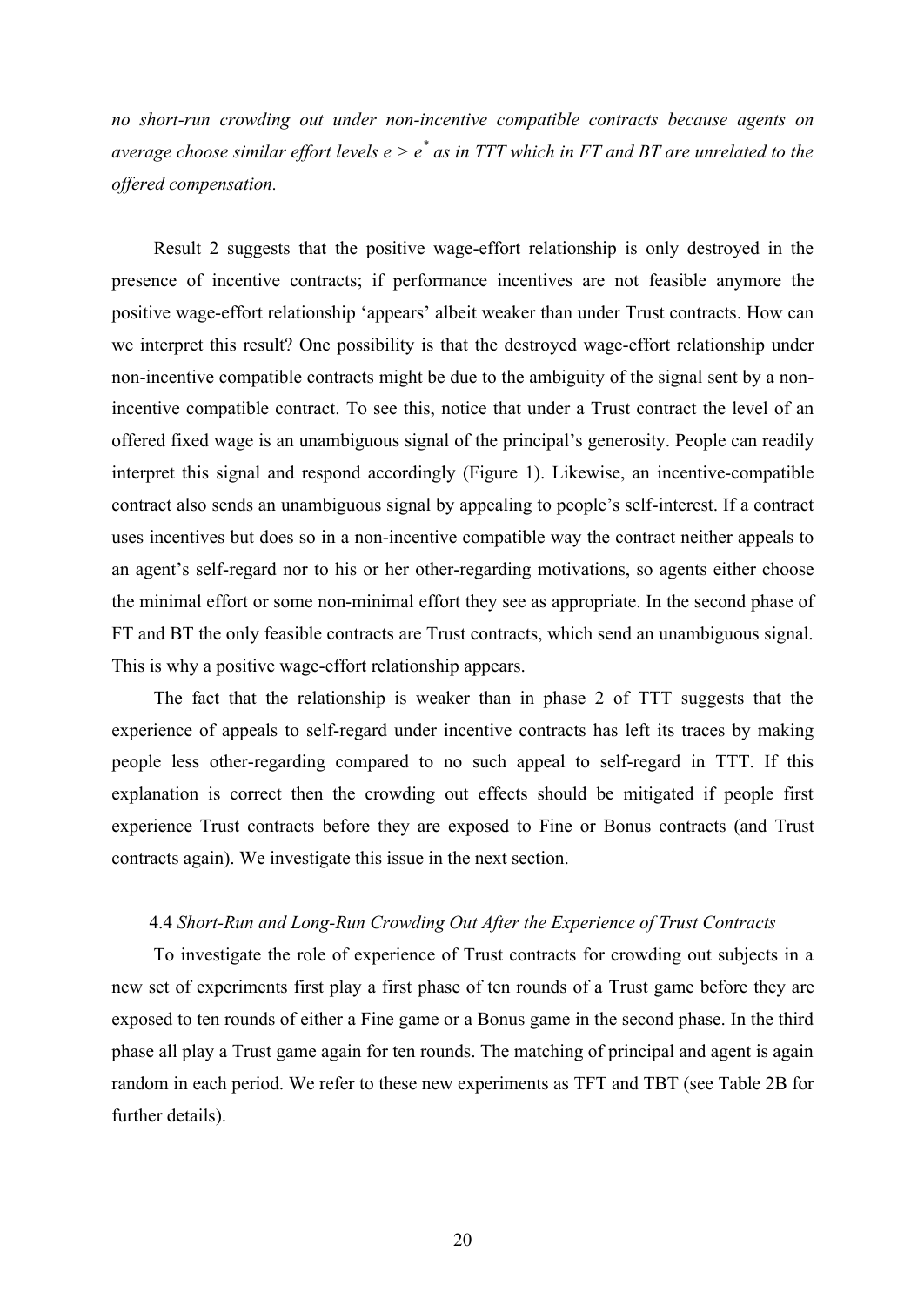Figure 6a documents the relation between the offered compensation (the fixed wage *w* in phases 1 and 3 and  $w - f$  in phase 2) and effort choices. Figure 6b shows the analogous results for TBT (where the offered compensation is the fixed wage *w* in all phases).

In contrast to the results from Figures 5a and 5b we find no strong change in the correlation of offered compensation and effort in phase 2 of both TFT and TBT. The econometric analysis of Table B1 in Appendix B supports this conclusion statistically. There is a positive correlation between offered compensation and effort in all phases, and there is a substantial amount of voluntary cooperation.



FIGURE 6A: Offered compensation and effort under non-incentive compatible contracts in TFT



FIGURE 6B: Offered compensation and effort under non-incentive compatible contracts in TBT

To identify the crowding out effects econometrically we estimate, separately for each phase, exactly the same models as in Table 4 by using the phase 2 and 3 TFT and TBT data (with non-incentive compatible contracts) and the TTT data as the benchmark. Our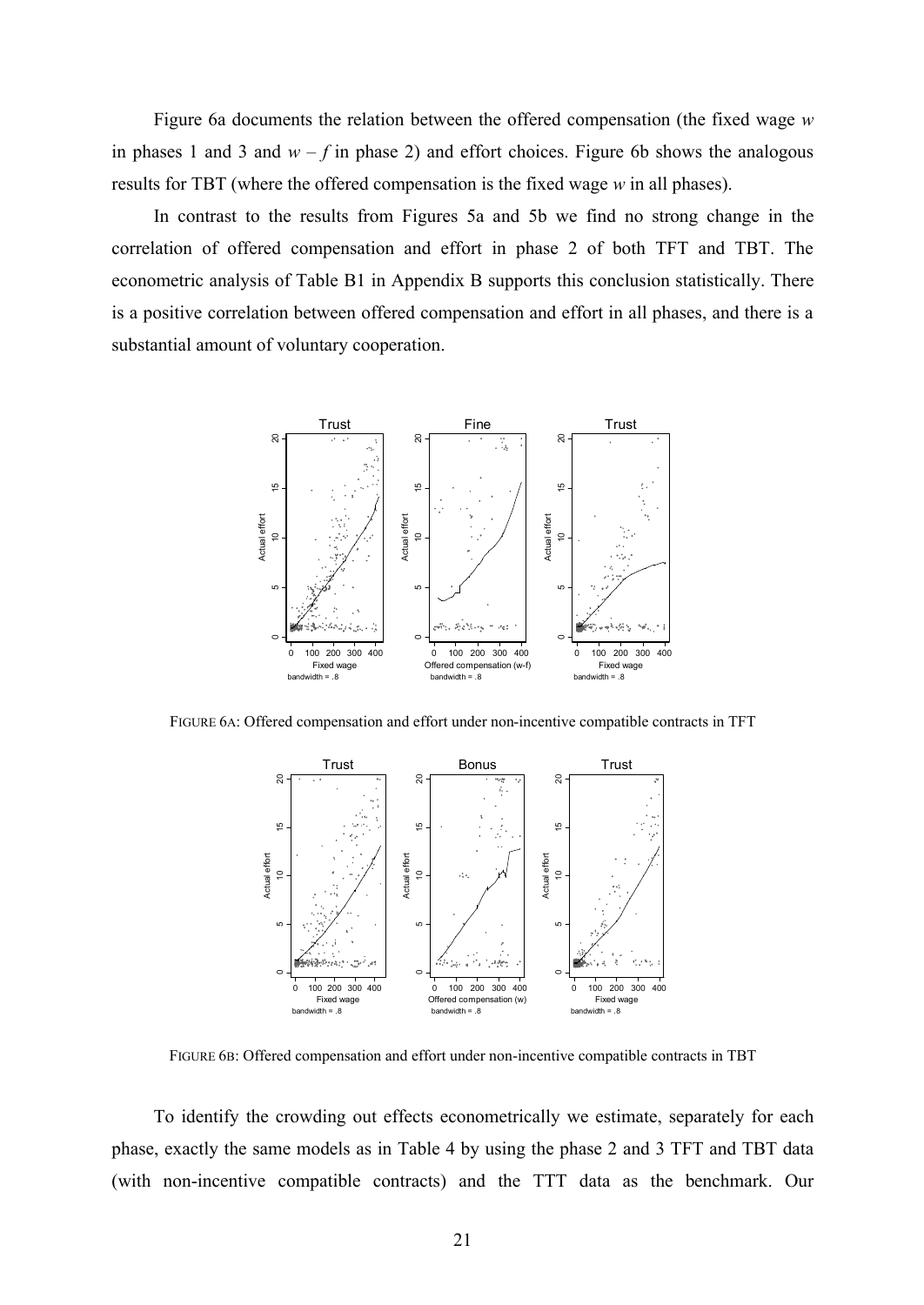econometric analysis (the details can be found in Table B3 in Appendix B) shows that there is neither a statistically significant short-run crowding out effect nor a long-run crowding out effect. Thus, experiencing Trust contracts in phase 1 eliminates both forms of crowding out. We collect our observations on the role of experience of Trust contracts for crowding out in our third main result.

**Result 3.** *The experience of Trust contracts in phase 1 of TFT and TBT eliminates both the short-run and the long-run crowding out effect. This holds for TFT and TBT.* 

Result 3 shows that the experience of Trust contracts before being exposed to incentive contracts matters for the occurrence of crowding out effects. The experience of Trust contracts makes it easier for agents to interpret the generosity of a contract even if it sends a mixed signal as it is the case for non-incentive compatible contracts. Experience of Trust contracts also eliminates the long-run crowding out effect possibly because agents are reminded of their own other-regarding behavior before they had been exposed to incentive contracts. Apparently, the appeal to self-interest has no long-lasting effects if one has practiced some other-regarding behavior beforehand.

## 4.5 *The Impact of Repeated Interaction*

So far we analyzed the data of random matching sessions. The main reason for this design feature was to minimize strategic effects that might confound the crowding effects we are interested in. However, in reality most employment relations are long-term relations where strategic effects might influence the amount of voluntary cooperation we see.

In a repeated interaction there might be implicit incentives that are absent in a one-shot interaction. As our above analysis has shown, in one-shot interactions high effort levels can only be achieved by either high incentives or very generous non-incentive compatible contracts. If implicit incentives are possible (which is the case, at least in principle, in repeated games) they may also give selfish people who in one-shot games would exert at most 12 (provided  $e^* = 12$ ), an incentive to provide more effort. We also see no reason why the voluntary cooperation of non-selfish people should be adversely affected by implicit incentives, quite the contrary. Strategic incentives might even reinforce reciprocal motivations. Thus, explicit incentives may not be necessary anymore as long as the implicit incentives are at least as strong as the explicit incentives.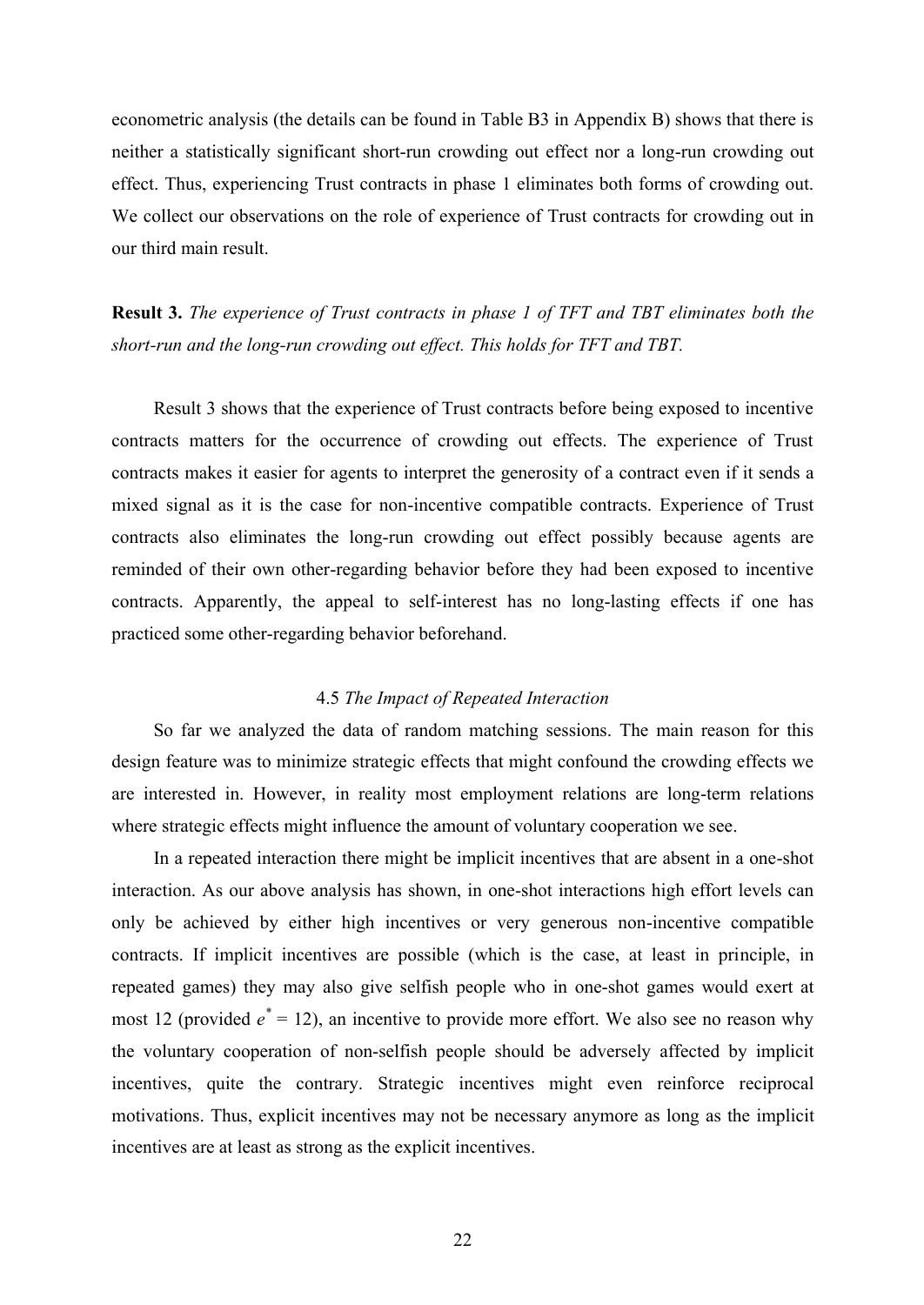To study the role of implicit incentives we adapt the design of the previous section by changing the interactions from random matching to so-called 'Partner'-matching. Under Partner-matching a randomly formed pair of a principal and an agent remains paired for the whole experiment, and they know this. We can study repeated game effects by comparing treatments TFT-R, TBT-R and TTT-R with the respective random matching treatments TFT, TBT and TTT. See Table 2C for further details.

We proceed in four steps in presenting the results. We first compare the setting of incentives in one-shot and repeated games. Second, we look at the impact of implicit incentives on average effort levels, and thirdly we will investigate crowding effects. Finally, we will compare the relationship between offered wages and effort in the one-shot and the repeated games.

#### *Incentive setting*

 $\overline{a}$ 

We start by looking at how the presence of implicit incentives influences the use of explicit incentives. We find a clear difference with respect to the design of incentive contracts (Bonus contracts and Fine contracts). With random matching 74.6 percent of contracts are incentive compatible, whereas with repeated matching only 26.3 percent of the offered contracts are incentive compatible. The reason for this striking difference is not in the design of fines and bonuses (60.4 (71.2) percent of contracts stipulate maximal fines (bonuses)) but in the desired effort levels. In the one-shot experiments the average desired effort level is 11.1 (11.6) in phase 2 of TFT (TBT), whereas it is 16.7 (16.1) in phase 2 of TFT-R (TBT-R). See Figure B2 in Appendix B for further details.

Figure 7 shows the relation of best-reply effort and actually chosen effort. The left panel depicts the data from the one-shot games of TFT and TBT analyzed above and the right panel shows the data from the repeated games of TFT-R and TBT-R.<sup>11</sup> If the contract is incentive compatible, agents choose their best reply effort in most cases. This is in particular true in the repeated games. Besides similarities between the two graphs important differences are that in repeated games the bulk of observations are for non-incentive compatible contracts and above the maximally enforceable effort level  $(e = 12)$ . This is not the case for one-shot games.

<sup>&</sup>lt;sup>11</sup> We pool the data of TFT and TBT, as well as of TFT-R and TBT-R since there are no differences the incentive effects of Fine and Bonus contracts both in the one-shot and the repeated games.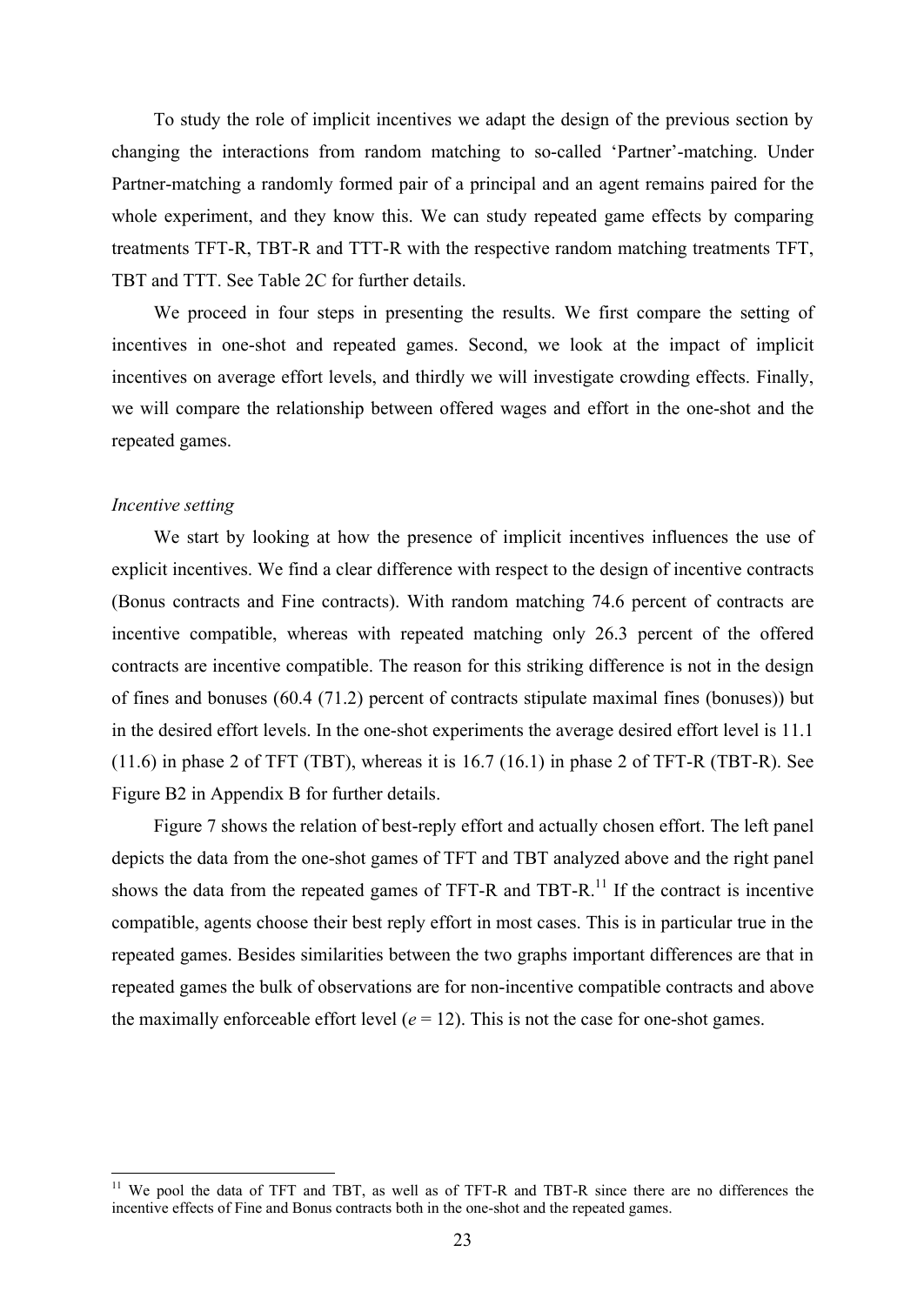

FIGURE 7: Relation between actual effort and best reply effort in phase 2 of one-shot interactions (TFT, and TBT) and repeated interactions (TFT-R and TBT-R).

Thus, as predicted Figure 7 suggests that explicit and implicit incentives are indeed substitutes. To corroborate this finding econometrically we run a regression similar to the one in Table 3. We run this analysis separately for TFT and TBT and TFT-R and TBT-R. We record the results in Table 6.

|                           | TOBIT REGRESSION OF EFFORT ON OFFERED COMPENSATION AND BEST REPLY FOR PHASE Z OF<br>TREATMENTS TFT & TBT AND TFT-R & TBT-R |                                   |
|---------------------------|----------------------------------------------------------------------------------------------------------------------------|-----------------------------------|
|                           |                                                                                                                            | Dependent variable: Actual effort |
|                           | TFT & TBT Phase 2                                                                                                          | TFT-R & TBT-R Phase 2             |
|                           | (One-shot interactions)                                                                                                    | (Repeated interactions)           |
| Offered compensation      | 0.030                                                                                                                      | 0.079                             |
|                           | $(0.006)$ ***                                                                                                              | $(0.009)$ ***                     |
| Best-reply effort $(e^*)$ | 0.427                                                                                                                      | 0.290                             |
|                           | $(0.109)$ ***                                                                                                              | $(0.152)$ *                       |
| Constant                  | $-0.766$                                                                                                                   | $-5.711$                          |

Observations 697 296 Wald chi2(2) 77.47\*\*\* 82.88\*\*\* 83.88 88 89.88 88 89.88 89.88 89.88 89.88 89.88 89.88 89.88 89.88 89.88 89.88 89.88 89.88 89.88 89.88 89.88 89.88 89.88 89.88 89.88 89.88 89.88 89.88 89.88 89.88 89.88 89.88 89.88 89.88 89.88

 $(0.751)$   $(2.223)$ <sup>\*\*</sup>

TABLE 6  $T$  a tion and degt dedi v cod bilage  $2$  of

Robust standard errors in parentheses; \*  $p < 10\%$ ; \*\*  $p < 5\%$ ; \*\*\*  $p < 1\%$ .

We find that the coefficients for 'Offered compensation' are highly significant for both the one-shot and the repeated interactions but the coefficient for the repeated game is more than twice the coefficient of the one-shot games. The 95-percent confidence bounds also do not overlap, which suggests that offered compensation is significantly higher in the repeated games than in the one-shot games (more on this below). The coefficient for best-reply effort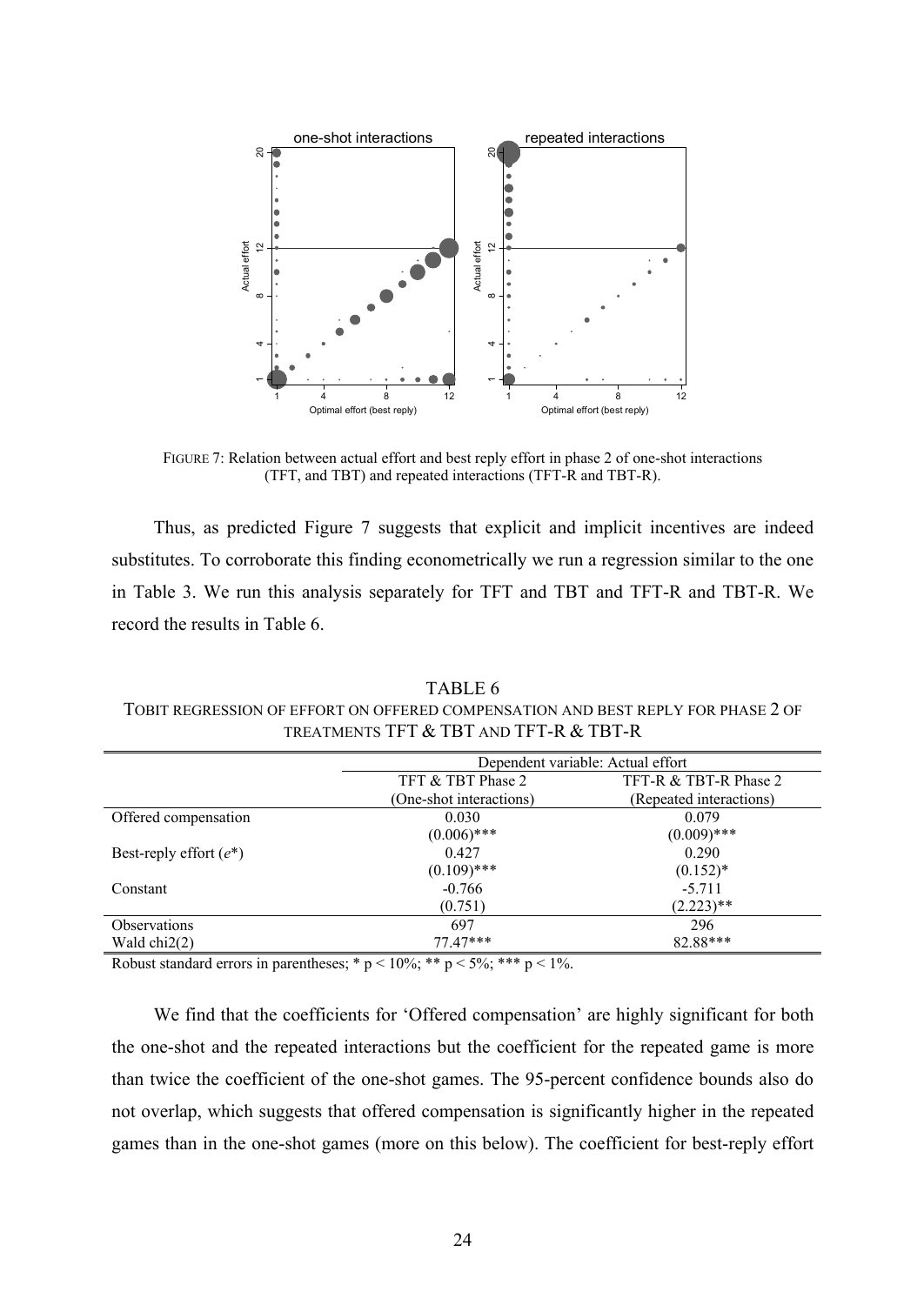is highly significant for the one-shot interactions and only weakly significant (and much smaller) for the repeated interactions.

#### *The impact of implicit incentives on effort levels*

Figures 8a-c illustrates the impact of implicit incentives on average effort levels by showing the time series of mean effort levels. We compare one-shot and repeated games separately for each treatment ((a) TTT  $\&$  TTT-R; (b) TFT  $\&$  TFT-R; and (c) TBT  $\&$  TBT-R). Effort is much higher in the repeated games than for in one-shot games in all treatments.



FIGURE 8: Mean effort over time in the one-shot games (TTT, TFT and TBT) and in the repeated games (TTT-R, TFT-R and TBT-R)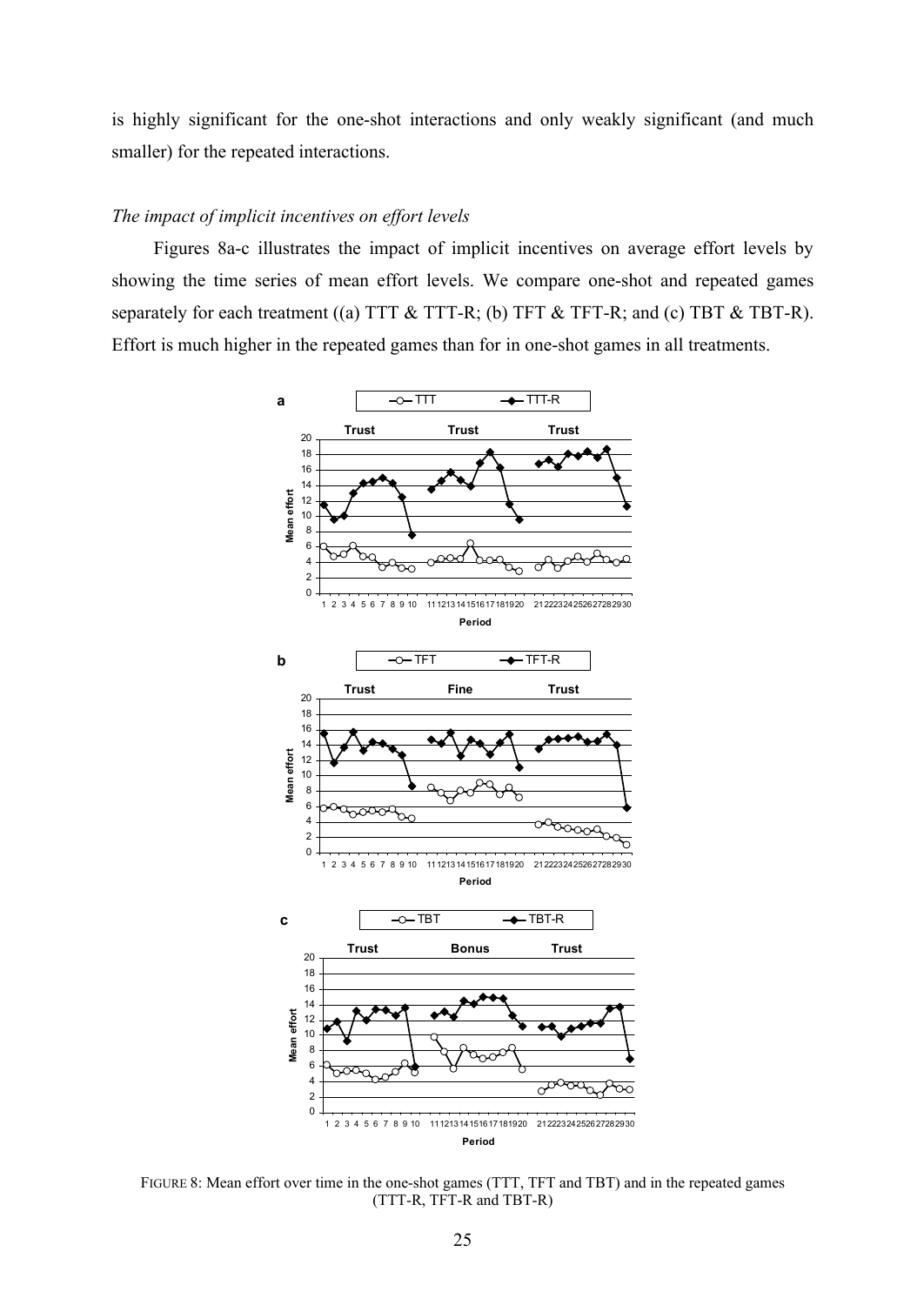In treatment TTT-R mean effort is increasing over time within each phase and across phases, except for a pronounced end-game effect in each phase. In phase 3, mean effort is even close to the maximal and efficient effort level 20. Thus, under conditions of repeated interaction, long-term experience and trust – and without an intervening phase of explicit incentives – voluntary cooperation almost reaches the maximal level.

As a next step we measure the impact of implicit incentives econometrically by holding the offered compensation fixed and by comparing with the respective one-shot treatment. Thus, we estimate how, *for a given offered compensation*, effort changes relative to the oneshot experiment. We model the repeated game effects as follows. We pool the data of the one-shot and the repeated games. We add a dummy ('Dummy Repeated Game') that is one if the treatment is TTT-R, or TFT-R or TBT-R, and zero if TTT, TFT or TBT. We also include a dummy that captures endgame effects in the repeated games (this dummy equals 1 in period 8-10, 18-20 and 28-30 of the repeated experiments, and 0 in all other periods of repeated games and all periods of the one-shot experiments). We also include dummies for phase 2 and phase 3 in the one-shot games ('Dummy Phase 2 (3) one-shot') as well as dummies for phases 2 and 3 in the repeated games ('Dummy Phase 2 (3) repeated'). We estimate our model separately for treatments TTT  $&$  TTT-R, TFT  $&$  TFT-R and TBT  $&$  TBT-R. Thus, given our construction, the phase dummies in the one-shot experiments measure the change in contribution relative to phase 1 of the respective one-shot treatment, whereas the phase dummies in the repeated games measure the change in effort levels relative to phase 1 of the respective repeated game. 'Dummy Repeated Game' measures the mean increase in effort levels across all phases compared to the respective one-shot treatment. We report the results in Table 7.

We start by comparing treatments TTT & TTT-R. We find that there is no strong change in average effort levels over the three phases of the one-shot games, although we do get a significantly higher effort in phase 2 compared to phase 1. The dummy for the repeated game is highly significant. In TTT-R we observe an increase in effort over the three phases; in particular we find that effort in the third phase is significantly higher than in phase 1 of TTT-R. In summary, holding offered wages constant, the implicit incentives inherent in the repeated Trust games elicit substantially higher and even increasing effort levels compared to the one-shot games.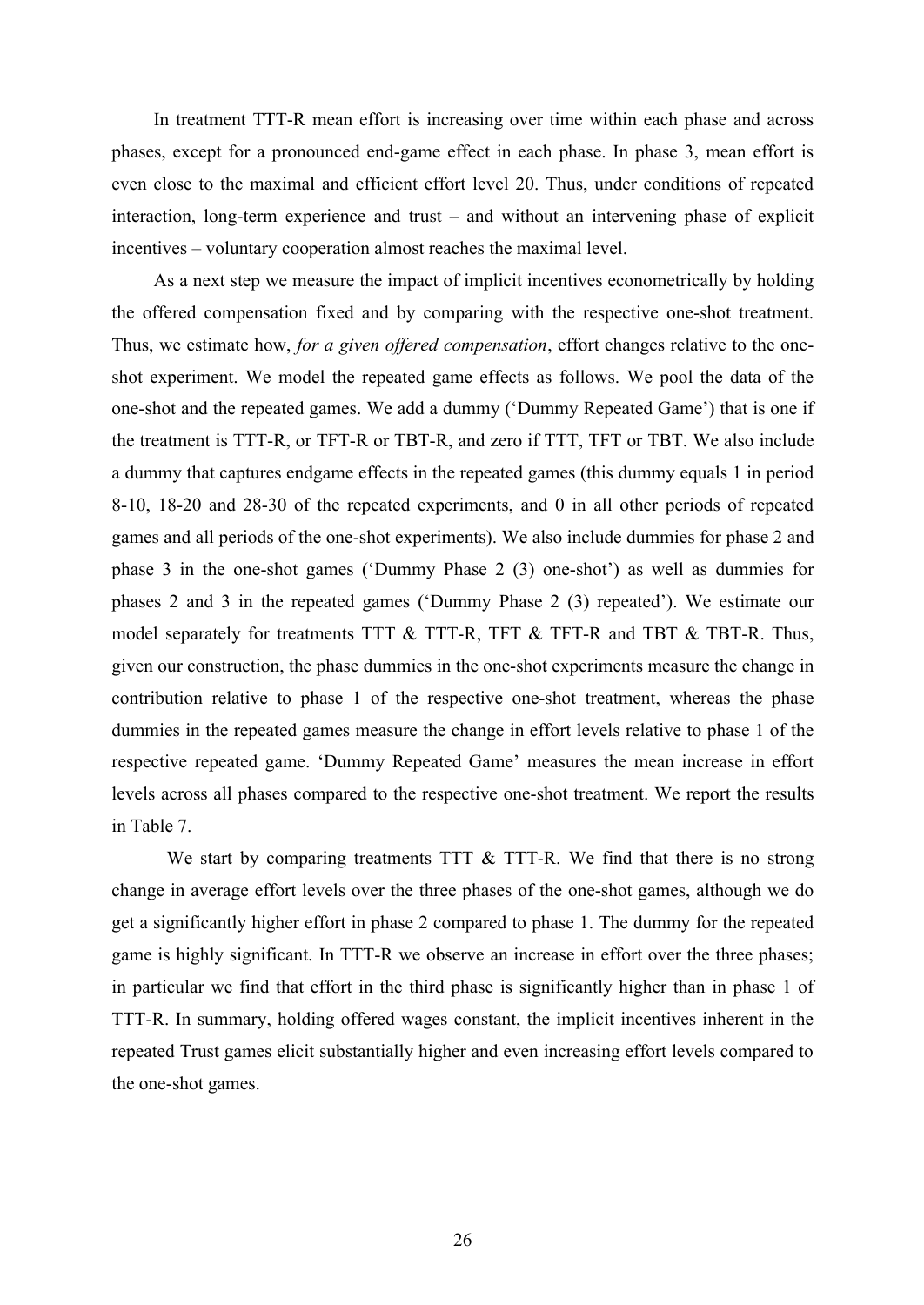|                           | Dependent variable: Actual effort |               |               |  |
|---------------------------|-----------------------------------|---------------|---------------|--|
| Data used:                | TTT & TTT-R                       | TFT & TFT-R   | TBT & TBT-R   |  |
| Offered compensation      | 0.042                             | 0.053         | 0.052         |  |
|                           | $(0.003)$ ***                     | $(0.004)$ *** | $(0.003)$ *** |  |
| Best-reply effort $(e^*)$ |                                   | 0.430         | 0.421         |  |
|                           |                                   | $(0.109)$ *** | $(0.191)$ **  |  |
| Dummy Phase 2 one-shot    | 0.908                             | 3.563         | 2.663         |  |
|                           | $(0.460)$ **                      | $(0.999)$ *** | $(0.778)$ *** |  |
| Dummy Phase 3 one-shot    | 0.595                             | $-2.504$      | $-0.790$      |  |
|                           | (0.608)                           | $(0.698)$ *** | (1.157)       |  |
| Dummy Repeated Game       | 7.563                             | 4.652         | 5.192         |  |
|                           | $(1.500)$ ***                     | $(1.292)$ *** | $(1.529)$ *** |  |
| Dummy Phase 2 repeated    | 0.429                             | $-0.691$      | 0.514         |  |
|                           | (0.907)                           | (1.422)       | (0.960)       |  |
| Dummy Phase 3 repeated    | 2.494                             | 3.733         | 1.379         |  |
|                           | $(1.063)$ **                      | $(1.133)$ *** | (1.362)       |  |
| Endgame effect            | $-2.625$                          | $-1.357$      | $-0.487$      |  |
|                           | $(1.076)$ **                      | (0.114)       | (0.848)       |  |
| Constant                  | $-6.147$                          | $-6.746$      | $-7.727$      |  |
|                           | $(0.982)$ ***                     | $(1.196)$ *** | $(1.645)$ *** |  |
| Observations              | 1216                              | 1541          | 1422          |  |
| Wald chi <sub>2</sub>     | 488.47***                         | 237.07***     | 484.97***     |  |

TABLE 7 MEASURING THE IMPACT OF IMPLICIT INCENTIVES

Robust standard errors in parentheses; \*  $p < 10\%$ ; \*\*  $p < 5\%$ ; \*\*\*  $p < 1\%$ .

The results of TFT & TFT-R and TBT & TBT-R are similar to one another. Incentives in phase 2 of the one-shot game increase effort highly significantly compared to phase 1. Average effort in phase 3 of the one-shot TFT is significantly lower than the average effort in phase 1 of TFT; in TBT the decrease in effort is not significant.<sup>12</sup> Although still substantial and highly significant, the average increase in the repeated games is weaker in TFT-R and TBT-R than in TTT-R. This is no surprise given that phase 2 effort is significantly higher in TFT and TBT than in TTT. There are some interesting differences between TFT-R and TBT-R. While in phase 2 of TFT-R the average effort is weakly significantly lower than in phase 1, *ceteris paribus*, this is not the case in TBT-R. In phase 3 of TFT-R effort is significantly higher than in phase 1; this is not the case in TBT-R.

In summary, the implicit incentives are very strong and induce agents to put forward much higher effort levels than in the one-shot games. The implicit incentives are so strong that they induce agents even in Trust games to provide effort above level 12, which is the highest effort level that can be induced by incentives. This power of the implicit incentives in

 $\overline{a}$ 

<sup>&</sup>lt;sup>12</sup> One may view this decrease in effort as a crowding out effect *relative to voluntary effort in phase 1*. Our definition of crowding out compared *phase 3* efforts in TTT and TFT, respectively. According to this latter (and more conservative) definition, we do not find a significant crowding out effect.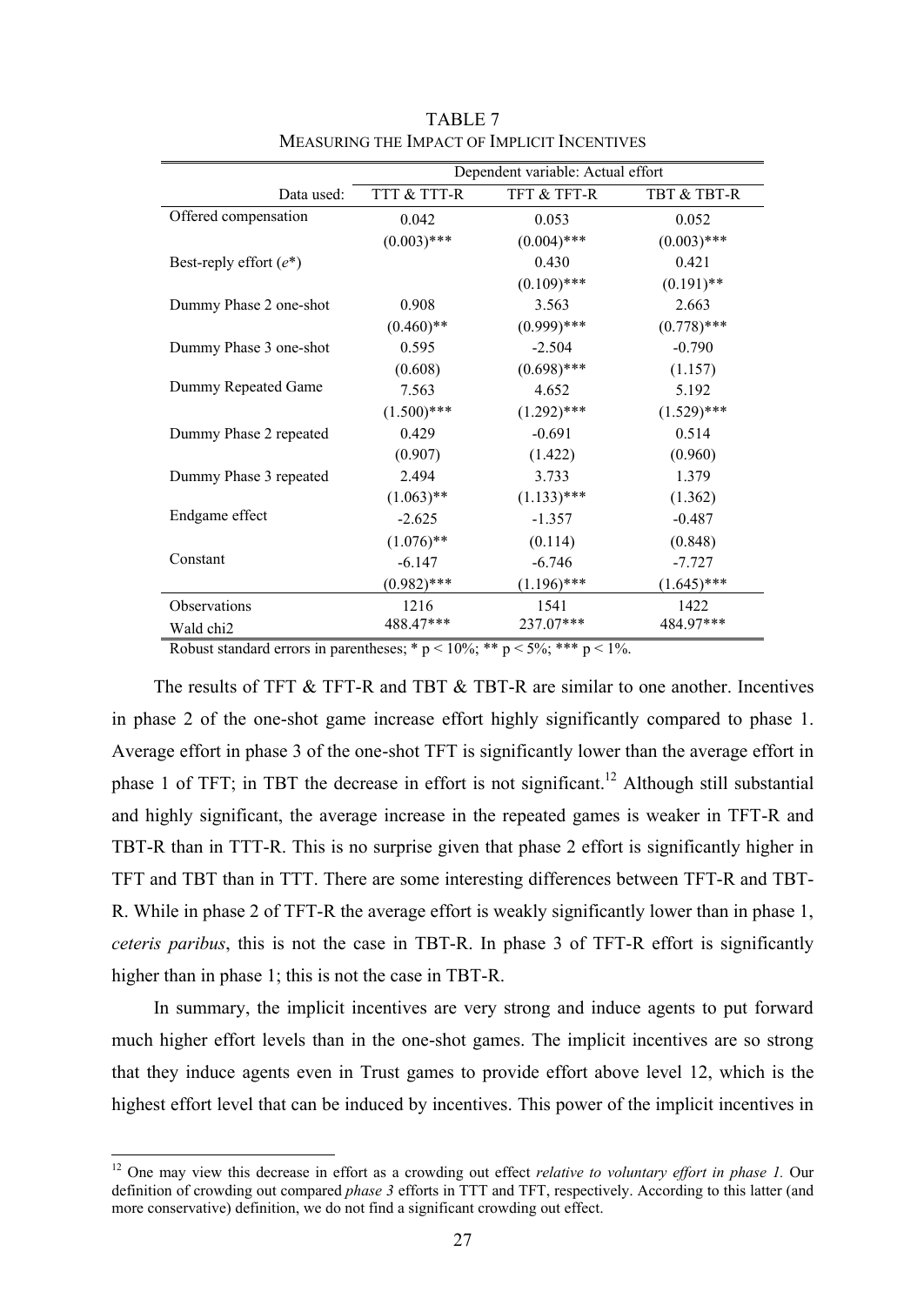our experiments explains why principals deliberately designed contracts that were not incentive compatible.

#### *Crowding effects in repeated games*

The above analysis has already shown that the implicit incentives inherent in repeated interactions lead to a strong increase in reciprocity. This also holds for phase 2 games. The purpose of the following analysis is to calculate the increase in effort levels that is due to a 'crowding in', that is, an increase in effort levels compared to the one-shot TFT and TBT games in phases 2 and 3, respectively. Our methodology is exactly the same as in the previous analyses of crowding effects (in Tables 4 and B3 in Appendix B). We measure the mean crowding effects by dummies of the respective phase (phase 2 for short-run crowding and phase 3 for long-run crowding). In phase 2 we only take non-incentive compatible contracts. The benchmark games are the one-shot experiments in TFT or TBT, respectively. Table 8 reports the results.

|                         | Dependent variable: Actual effort |               |               |               |
|-------------------------|-----------------------------------|---------------|---------------|---------------|
| Data used:              |                                   | TFT & TFT-R   |               | TBT & TBT-R   |
|                         | Phase 2                           | Phase 3       | Phase 2       | Phase 3       |
| Offered compensation    | 0.086                             | 0.064         | 0.078         | 0.056         |
|                         | $(0.016)$ ***                     | $(0.006)$ *** | $(0.017)$ *** | $(0.004)$ *** |
| Dummy TFT-R Phase 2 NIC | 7.216                             |               |               |               |
|                         | $(2.813)$ **                      |               |               |               |
| Dummy TBT-R Phase 2 NIC |                                   |               | 9.225         |               |
|                         |                                   |               | $(3.722)$ **  |               |
| Dummy TFT-R Phase 3     |                                   | 8.397         |               |               |
|                         |                                   | $(1.888)$ *** |               |               |
| Dummy TBT-R Phase 3     |                                   |               |               | 4.696         |
|                         |                                   |               |               | $(1.589)$ *** |
| Endgame effect          | 2.279                             | $-3.374$      | 3.241         | 0.704         |
|                         | (1.930)                           | $(1.344)$ **  | (2.848)       | (0.830)       |
| Constant                | $-13.892$                         | $-11.399$     | $-13.800$     | $-7.452$      |
|                         | $(5.113)$ ***                     | $(2.072)$ *** | $(5.970)**$   | $(1.976)$ *** |
| <b>Observations</b>     | 227                               | 493           | 224           | 467           |
| Wald $chi2(3)$          | 31.84***                          | $114.5***$    | 22.68***      | 217.27***     |

## TABLE 8 CROWDING EFFECTS IN REPEATED GAMES (COMPARED TO THE BENCHMARK ONE-SHOT GAMES)

Robust standard errors in parentheses; \*  $p < 10\%$ ; \*\*  $p < 5\%$ ; \*\*\*  $p < 1\%$ 

We find highly significant and substantial crowding in of voluntary cooperation. This holds for both phase 2 (short-run) and phase 3 (long-run).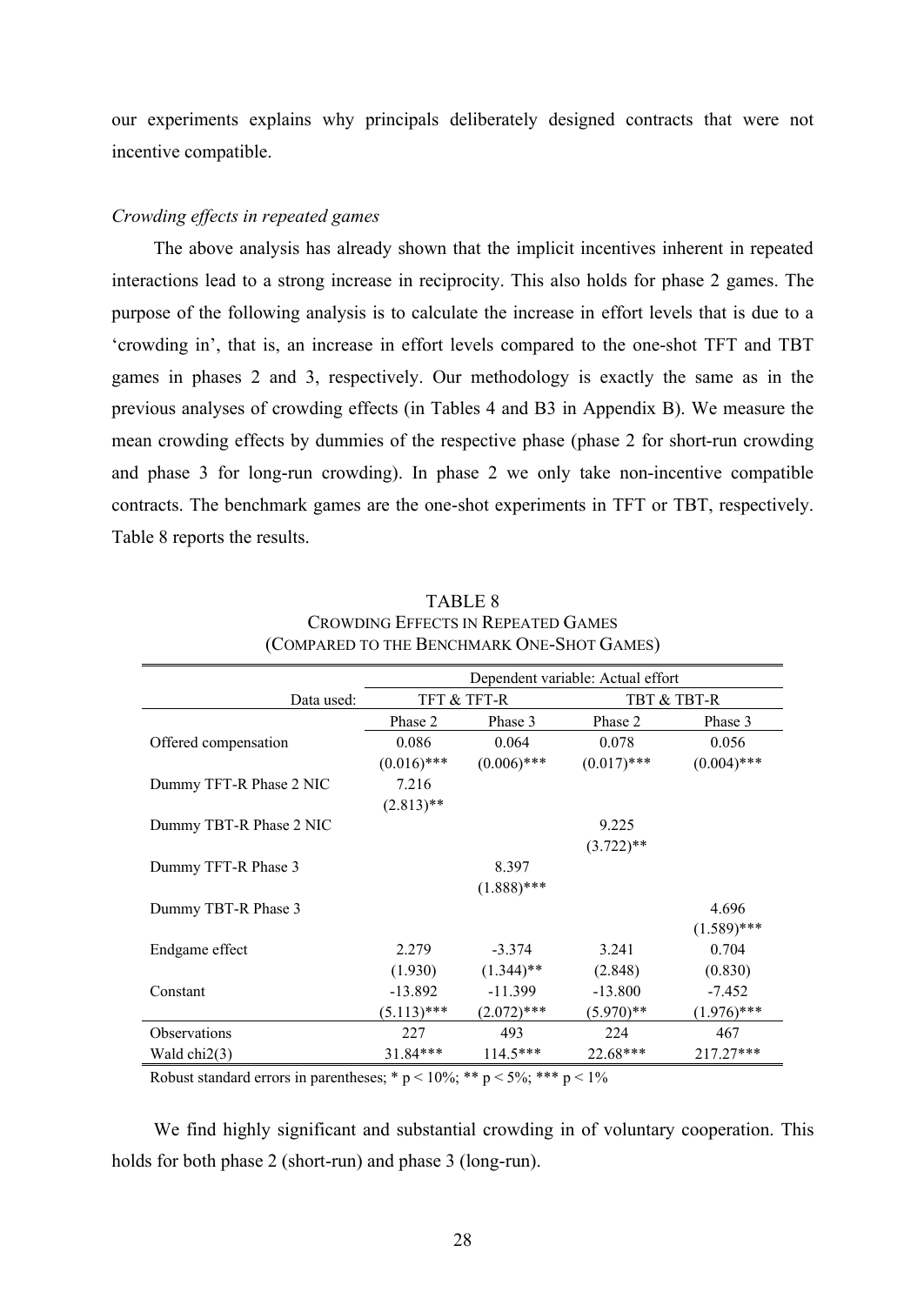## *The relationship between offered compensation and effort in one-shot and repeated games*

Figure 9 describes the relation between offered compensation and actual effort for the treatments TTT-R, TFT-R and TBT-R. Like in all previous similar analyses we restrict our attention to non-incentive compatible contracts in phase 2.



FIGURE 9: Actual effort and offered compensation in the three phases of TTT-R (upper panel) TFT-R (middle panel) and TBT-R (lower panel).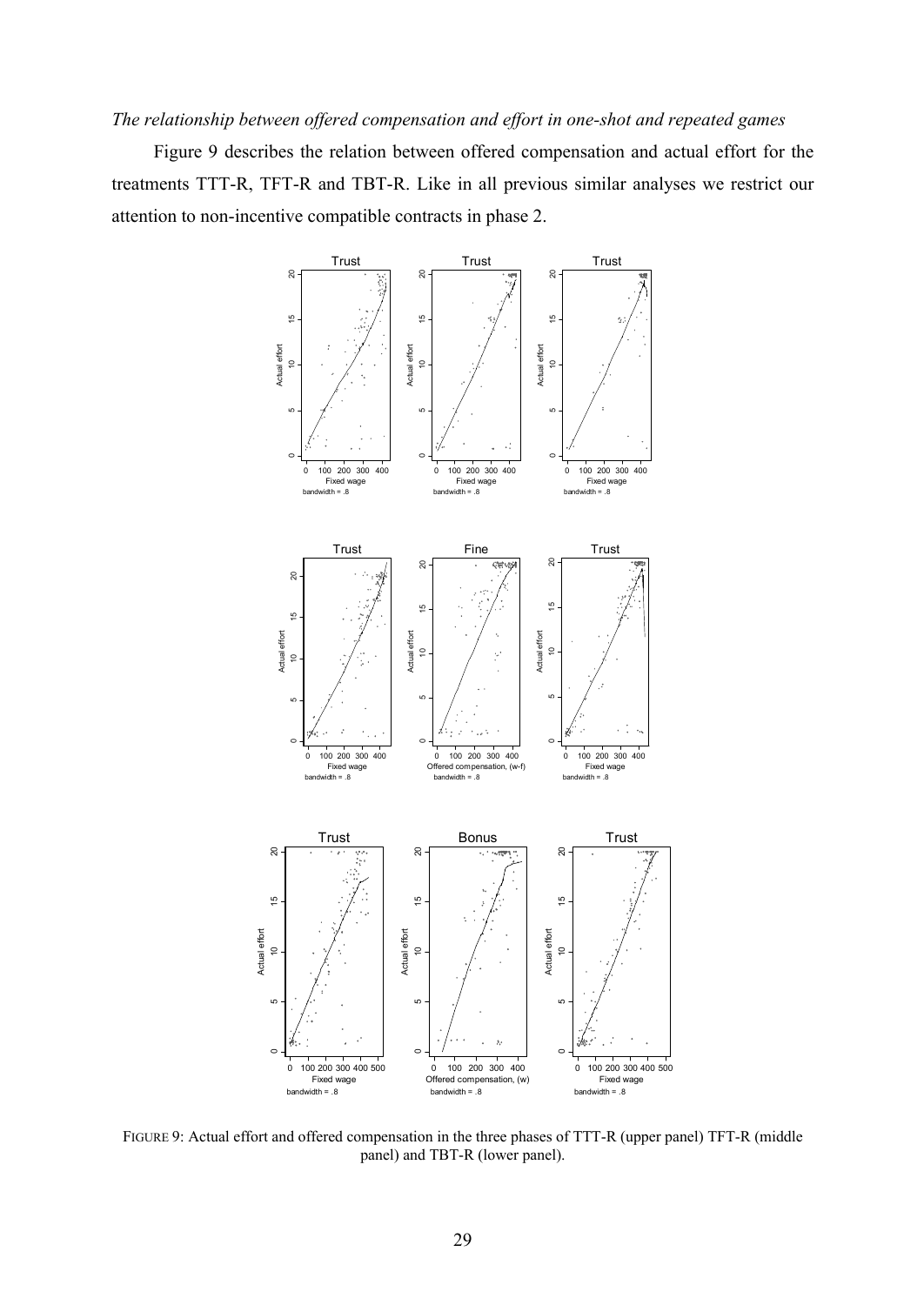There is a very strong and stable wage-effort relationship in all repeated games, which is steeper in all cases than in the respective one-shot game. An econometric analysis corroborates this conclusion (see Section B6 in Appendix B). If we interpret this relationship as a reciprocity-relationship then we have to conclude that the implicit incentives have led to a crowding-in of reciprocity.

We collect the observations on the repeated games in our final main result.

**Result 4:** *The implicit incentives inherent in repeated interactions have a very strong behavioral impact on voluntary cooperation in our experiments. We find that the implicit incentives are strong enough to make explicit incentives unnecessary. A comparison of repeated games and one-shot games shows that explicit and implicit incentives are substitutes. Implicit incentives lead to a crowding in of voluntary cooperation that far exceeds the crowding out effects we observe in the one-shot games. The implicit incentives also strengthen the reciprocal relationship between offered compensation and effort.* 

#### 5. SUMMARY

In this study we analyzed the data of a comprehensive experimental study on a principal-agent game that allows for either incentive contracts or pure fixed wage contracts. We looked at the data from 13420 games played by 500 participants. We investigated the influence of trust, performance incentives, framing of incentives, experience, repeated interaction, and, more specifically, crowding effects within a unified framework. It is to our knowledge the most comprehensive laboratory study of this kind.

A synopsis of our results suggests that voluntary cooperation, the effects of incentive compatible explicit incentives, and the crowding in of voluntary cooperation by implicit incentives are first-order effects; short- and long-run crowding out effects and in particular framing effects are of second-order importance.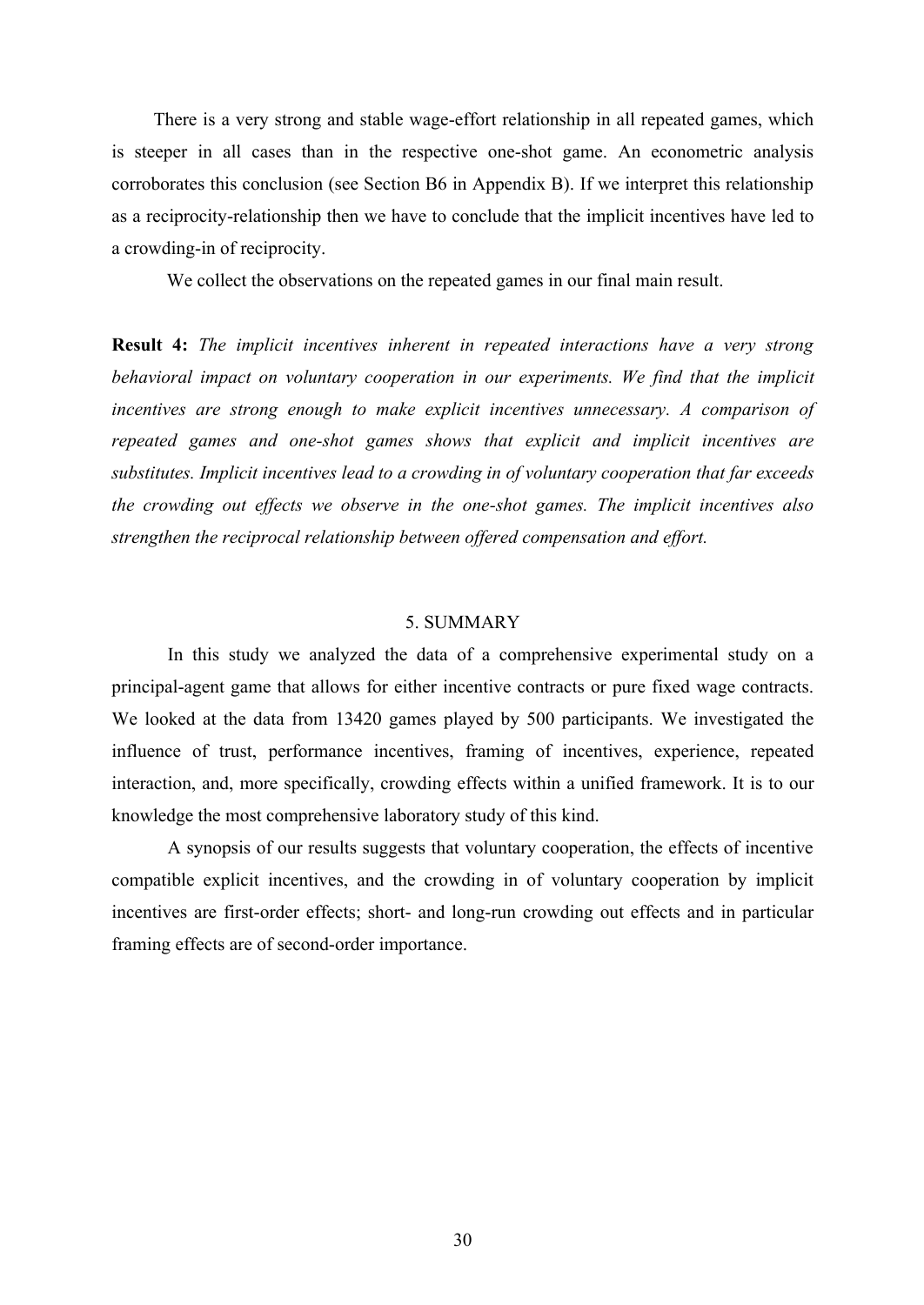## Appendix A: Instructions

*Here we document the instructions of the Trust game and the Fine game used in our TFT experiment. The instructions in the other treatments were adapted accordingly. The instructions were originally written in German.*

The experiment in which you participate today is joint research with the Humboldt-University Berlin. It is financed by several science foundations.

During the experiment your income will be calculated in points. In the beginning you get a lump-sum of 1500 points. It is possible that some of your decisions lead to losses. You will have to finance them out of the gains from your other decisions, or, if necessary out of your lump-sum. **However, you can always make decisions that avoid any losses.** 

The exchange rate of points into Swiss Francs is:

#### **1 Point = 0.6 Rappen.**

At the end of the experiment all points which you have earned will be summed up, exchanged into Swiss Francs and paid out to you in cash.

#### **Please note that during the experiment communication is not allowed. If you have any questions, please raise your hand. We will answer your questions individually.**

#### **Instructions**

#### **1. Introduction**

In this experiment you will learn about a decision problem that involves two persons. The persons will be called participant X and participant Y. **All participants in this experiment are allocated into two groups: the group of the participants X and the group of the participants Y. After the experiment has started you can see on your computer's display whether you are participant X or participant Y.** 

At the beginning you will be **randomly** matched with a participant of the other group. You will make your decisions at the computer. Your decisions will be transmitted via computer to the participant of the other group. This participant will only get informed about your decision. He will never learn about your name or your participant - number, i.e. your decisions remain anonymous.

#### **2. An overview of the experiment**

It may help you to understand the decision situation if you think about the following scenario. Participant X decides in the role of a "firm". The firm engages an employee (participant Y), who's work effort produces some period return. Y can choose his work effort freely in each period. Below we will explain what work effort means and how the period return comes about. A higher effort leads to a higher period return, but it also causes costs that Y has to bear.

Y's payment is determined in an **employment contract**. The employment contract consists of a **fixed wage** defined by X and a "desired effort". The fixed salary has to be paid by participant X to participant Y regardless of the period return.

Thus, each period consists of **three stages:**

1. Participant X proposes in accordance with the rules a employment contract including the fixed salary and the

#### "**desired effort"**.

- 2. Participant Y decides to accept or reject the contract.
- 3. Y chooses his effective effort. The desired effort of X is not binding for Y.

Afterwards X and Y will be paid according to the rules. There are 10 periods. You will be matched in each period randomly with another person.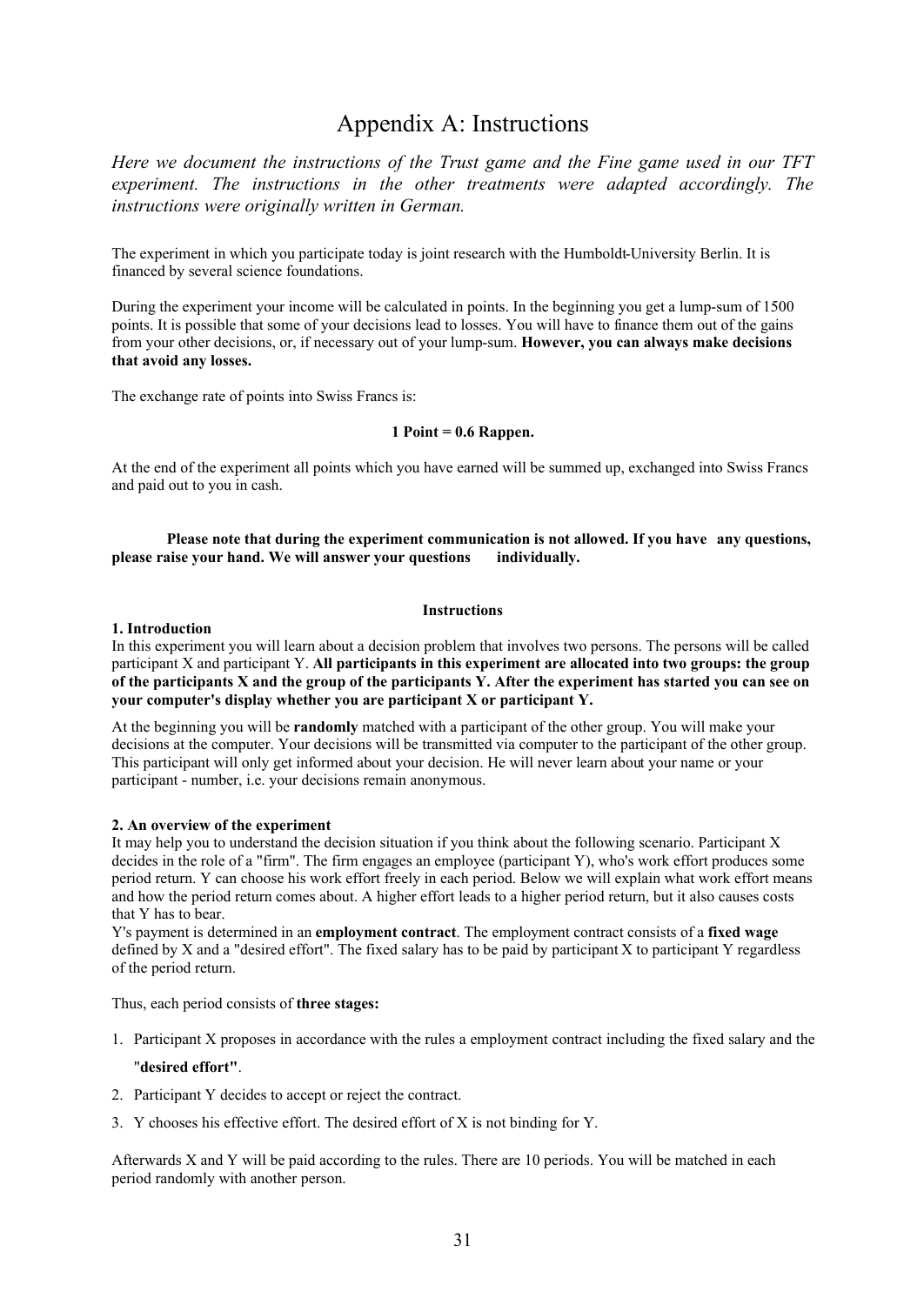#### **3. The experimental details**

#### **3.1 Employment contract: The proposal of participant X**

At the beginning of each period a employment contract will be determined. For the employment contract the following rules hold:

The proposed employment contract consists of two components: a fixed wage and a desired effort. Participant X can design the contract according to the below-mentioned rules.

- The contract can contain a positive or a negative **fixed salary**. If the fixed salary is positive, this means that participant Y gets the wage form participant X, regardless of the period return. A negative fixed wage means that Y has to pay that amount to  $\overline{X}$ , regardless of the period return.
- The proposed employment contract is only valid if participant Y accepts the labour contract. If Y accepts the contract, then Y decides about his effective work effort. X's desired work effort is not binding for Y. The participant Y can choose an effective work effort, which is higher, equal or lower than the desired effort.
- **For the contract design the following rules hold:**

 $-700 \leq$  fixed wage  $\leq 700$ 

 $1 ≤$  desired work effort  $≤$  20

#### **All numbers must be integer.**

#### **In designing the contracts all combinations that are compatible with these rules are possible!**

To make the rules clear to you, we depict the screen that will be shown to X at the beginning of period 1:



On this screen (as well as in all other screens in which you have to make a decision) you see the current period number on top left and the remaining time on top right. Participant X makes up his proposed employment contract on this screen.

#### **3.2 Employment contract: Acceptance of the contract**

After participant Y has received the proposal of the contract, he decides whether he accepts or rejects the contact.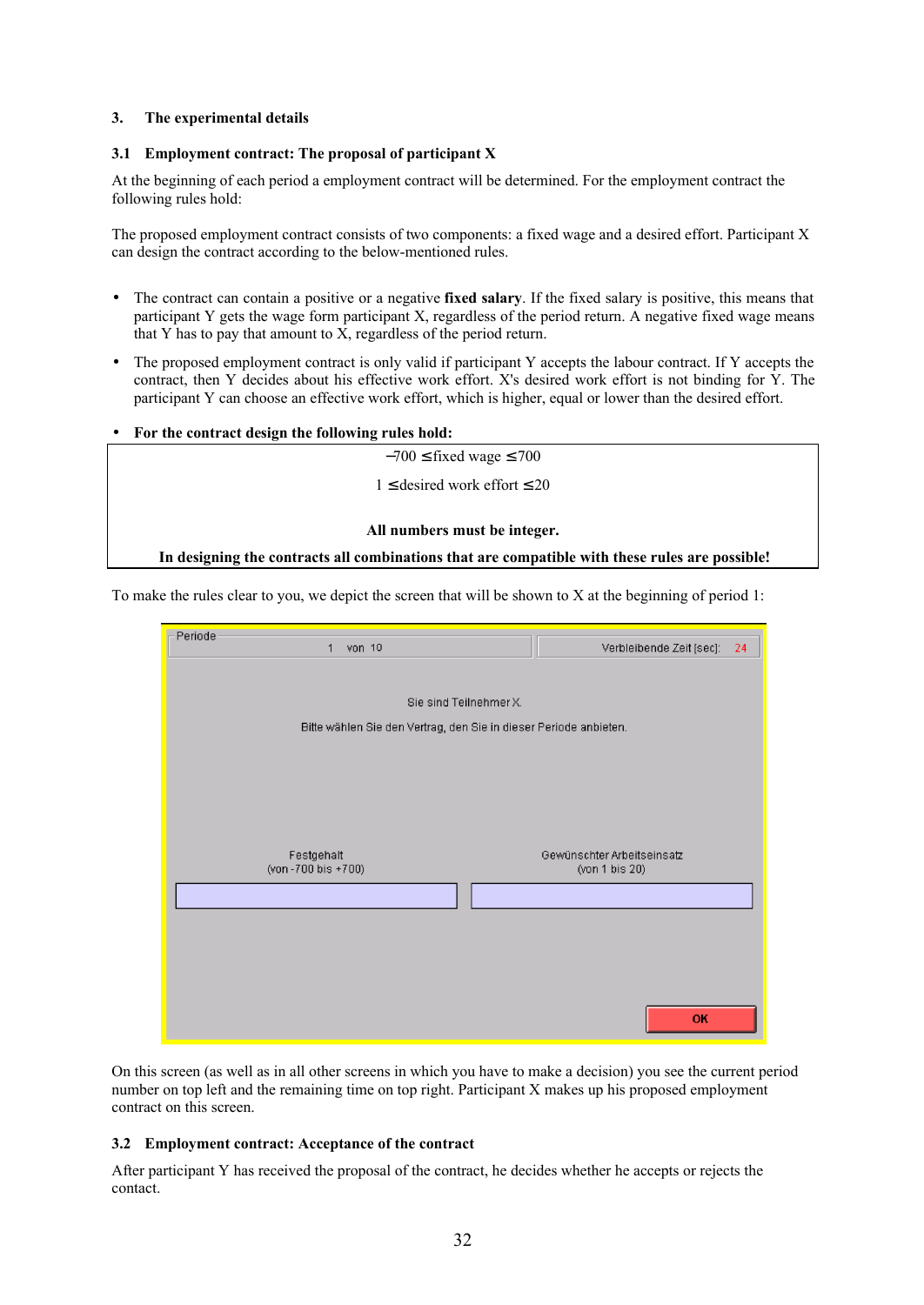#### **3.3 Work effort of participant Y**

After the acceptance of the contract Y determines his **work effort**. The desired work effort stated by participant X in the contract is not binding for participant Y. The effort is expressed as a number. In the enclosed **table** all possible work effort (all integer numbers between 1 and 20) as well as the produced returns are given. The table also contains the **cost**s of the work that Y has to bear. The higher the work effort, the higher is the return, but also the costs of the work effort.

| Periode | von $10$<br>1                                  | Verbleibende Zeit [sec]:<br>0 |
|---------|------------------------------------------------|-------------------------------|
|         | Ihr Festgehalt                                 | Gewünschter Arbeitseinsatz    |
|         | Sie sind Teilnehmer Y.                         |                               |
|         | Bitte wählen Sie nun Ihren Arbeitseinsatz      |                               |
|         | Wählen Sie Ihren Arbeitseinsatz (von 1 bis 20) |                               |
|         |                                                | OK                            |

#### The screen of participant Y is shown below.

#### **3.4 Period payoffs and end of period**

After participant Y has entered his work effort into the computer, the period gains will be calculated and shown on the display. The following cases result for the calculation of the profits:

| <b>Profit of X:</b>                                                            | <b>Profit of Y:</b>                            |  |  |  |
|--------------------------------------------------------------------------------|------------------------------------------------|--|--|--|
|                                                                                |                                                |  |  |  |
| <i>Y rejects the contract:</i>                                                 |                                                |  |  |  |
| Zero                                                                           | Zero                                           |  |  |  |
|                                                                                |                                                |  |  |  |
| $Y$ accepts the contract:                                                      |                                                |  |  |  |
| Period return of the effective work effort<br>- fixed wage                     | Fixed wage – cost of the effective work effort |  |  |  |
| Please note: For the profit only the <b>effective</b> work effort is relevant. |                                                |  |  |  |

After this-screen the period is finished and the next one starts. On the whole there are 10 periods.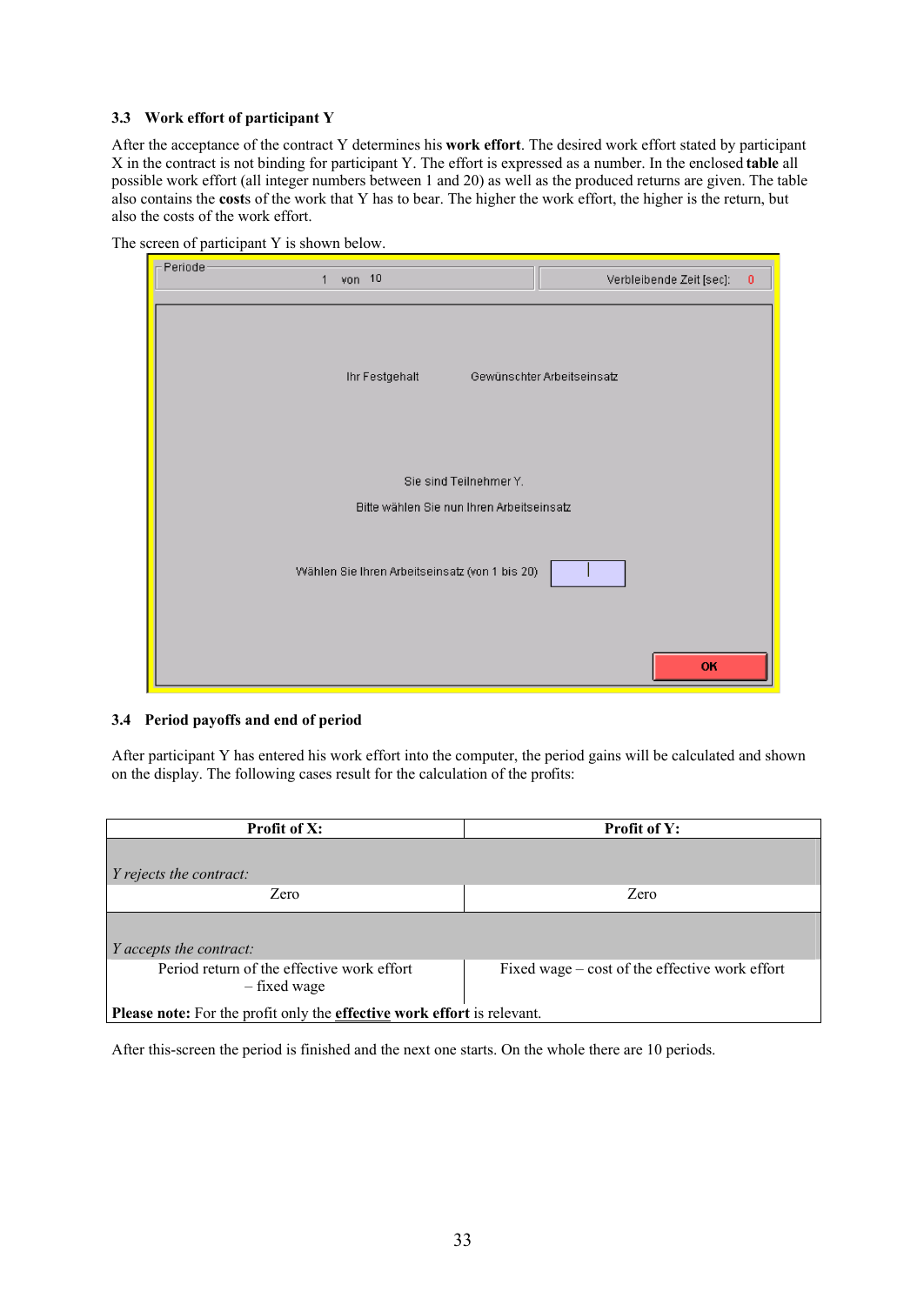| Work effort:            | Period return of the work effort | costs of the work effort for Y |
|-------------------------|----------------------------------|--------------------------------|
| 1                       | 35                               | $\boldsymbol{0}$               |
| $\boldsymbol{2}$        | 70                               | 7                              |
| $\overline{\mathbf{3}}$ | 105                              | 14                             |
| 4                       | 140                              | 21                             |
| 5                       | 175                              | 28                             |
| 6                       | 210                              | 35                             |
| 7                       | 245                              | 42                             |
| $\bf{8}$                | 280                              | 49                             |
| $\boldsymbol{9}$        | 315                              | 56                             |
| 10                      | 350                              | 63                             |
| 11                      | 385                              | 70                             |
| 12                      | 420                              | 77                             |
| 13                      | 455                              | 84                             |
| 14                      | 490                              | 91                             |
| 15                      | 525                              | 98                             |
| 16                      | 560                              | 105                            |
| 17                      | 595                              | 112                            |
| 18                      | 630                              | 119                            |
| 19                      | 665                              | 126                            |
| 20                      | 700                              | 133                            |

**Effort, period return of the work effort and costs of the work effort for Y:** 

Profit of Y: Fixed wage – costs of the effective work effort

**Profit of X:** Period return of the effective work effort – fixed wage

**Profit of Y and X by rejection of the contract of Y:** Zero

**Only the effective work effort is relevant for the calculation of the profits!**

#### $\mathcal{L}_\mathcal{L} = \{ \mathcal{L}_\mathcal{L} = \{ \mathcal{L}_\mathcal{L} = \{ \mathcal{L}_\mathcal{L} = \{ \mathcal{L}_\mathcal{L} = \{ \mathcal{L}_\mathcal{L} = \{ \mathcal{L}_\mathcal{L} = \{ \mathcal{L}_\mathcal{L} = \{ \mathcal{L}_\mathcal{L} = \{ \mathcal{L}_\mathcal{L} = \{ \mathcal{L}_\mathcal{L} = \{ \mathcal{L}_\mathcal{L} = \{ \mathcal{L}_\mathcal{L} = \{ \mathcal{L}_\mathcal{L} = \{ \mathcal{L}_\mathcal{$ **Information about the new experiment**

The new experiment also consists of 10 periods. In this experiment, too, you are matched randomly with another person in each period. Again you don't get to know the others person's identity. As before all decisions are anonymous. The only change compared to the first experiment is given by an additional parameter that X can offer in the proposed employment contract. In addition to the fixed salary and the desired effort participant X determines a potential deduction from wages. This is **the only difference** to the previous experiment. The potential deduction from wages is enforced if Y chooses a work effort that is lower than the desired effort of X. If Y choose a work effort which is higher or equal than the desired effort than the deduction from wages isn't enforced. There are four possible levels of potential deduction from wages. The deduction from wages can be either **0** or **24** or **52** or **80. The deduction from wages will only be enforced if the effective effort is lower than the desired effort!**

#### **For the contract design the following rules hold:**

 $-700 \leq$  fixed wage  $\leq 700$ 

Potential deduction from wages: *either* 0 *or* 24 *or* 52 *or* 80

 $1 \le$  desired work effort  $\leq 20$ 

**All numbers must be integers. In designing the contract all combinations that are compatible with these rules are possible!** 

To make the rules clear to you, we depict the screen that will be shown to X at the beginning of the first period.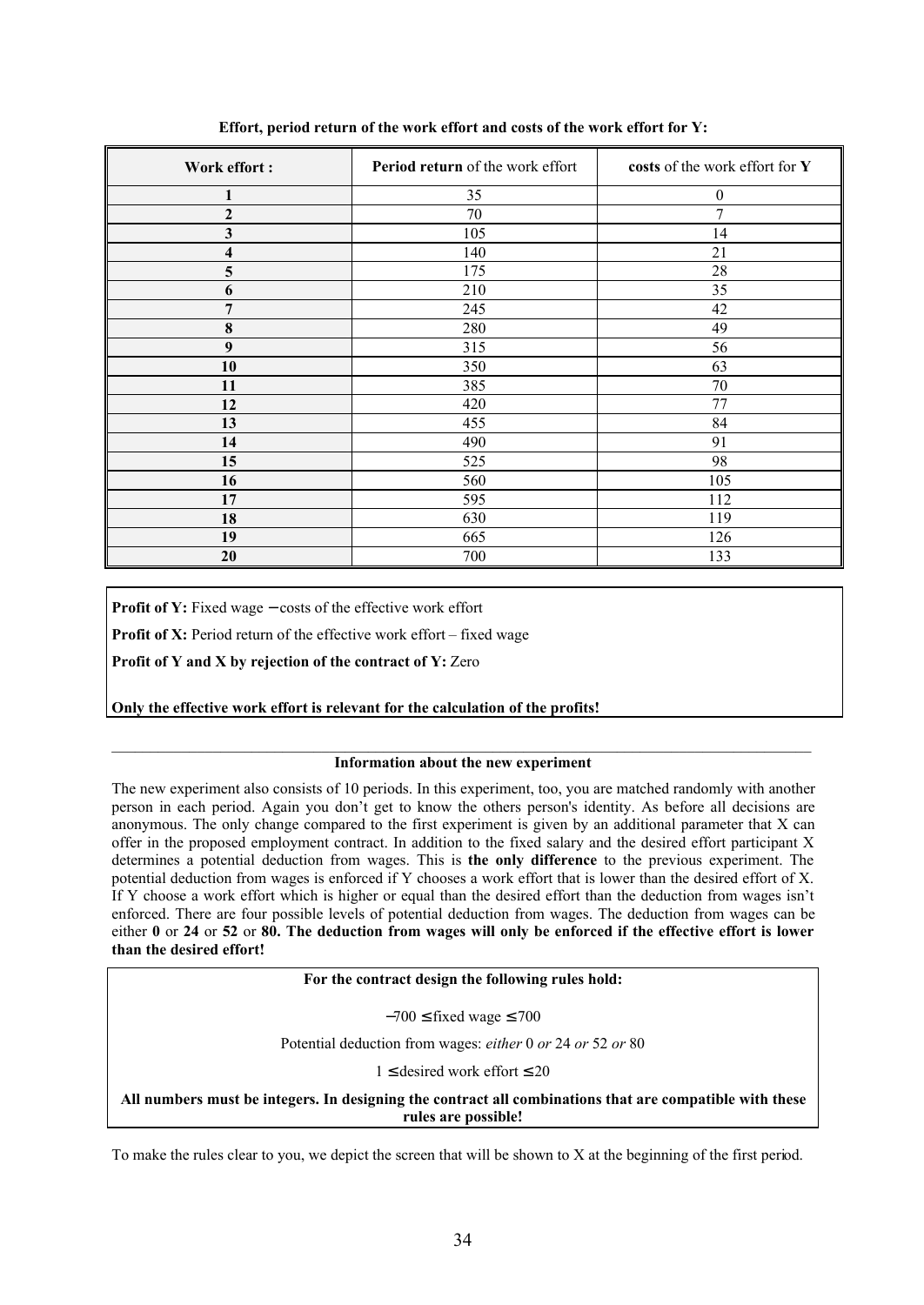| Periode                          |                                                                                             |                                                           |
|----------------------------------|---------------------------------------------------------------------------------------------|-----------------------------------------------------------|
| von 10<br>$\mathbf{1}$           |                                                                                             | Verbleibende Zeit [sec]:<br>$\mathbf 0$                   |
|                                  | Sie sind Teilnehmer X.<br>Bitte wählen Sie den Vertrag, den Sie in dieser Periode anbieten. |                                                           |
| Festgehalt<br>(von-700 bis +700) | Potentieller Lohnabzug<br>$\mathbf{C}$ 0<br>$C$ 24<br>C <sub>52</sub><br>C.80               | Gewünschter Arbeitseinsatz<br>(von 1 bis 20)<br><b>OK</b> |

## The profits are calculated as follows:

| <b>Profit of X:</b>                                                               | <b>Profit of Y:</b>                                                          |  |  |  |  |
|-----------------------------------------------------------------------------------|------------------------------------------------------------------------------|--|--|--|--|
| $Y$ rejects the contract:                                                         |                                                                              |  |  |  |  |
| Zero                                                                              | Zero                                                                         |  |  |  |  |
| The effective work effort is higher or equal than the desired work effort.        |                                                                              |  |  |  |  |
| Period return of the effective work effort – fixed wage                           | Fixed wage – costs of the effective work effort                              |  |  |  |  |
| The effective work effort is lower than the desired work effort:                  |                                                                              |  |  |  |  |
| Period return of the effective work effort – fixed wage<br>+ deduction from wages | Fixed wage $-deduction$ from wage $-\cos ts$ of the<br>effective work effort |  |  |  |  |

The process of this experiment is identical with the previous experiment.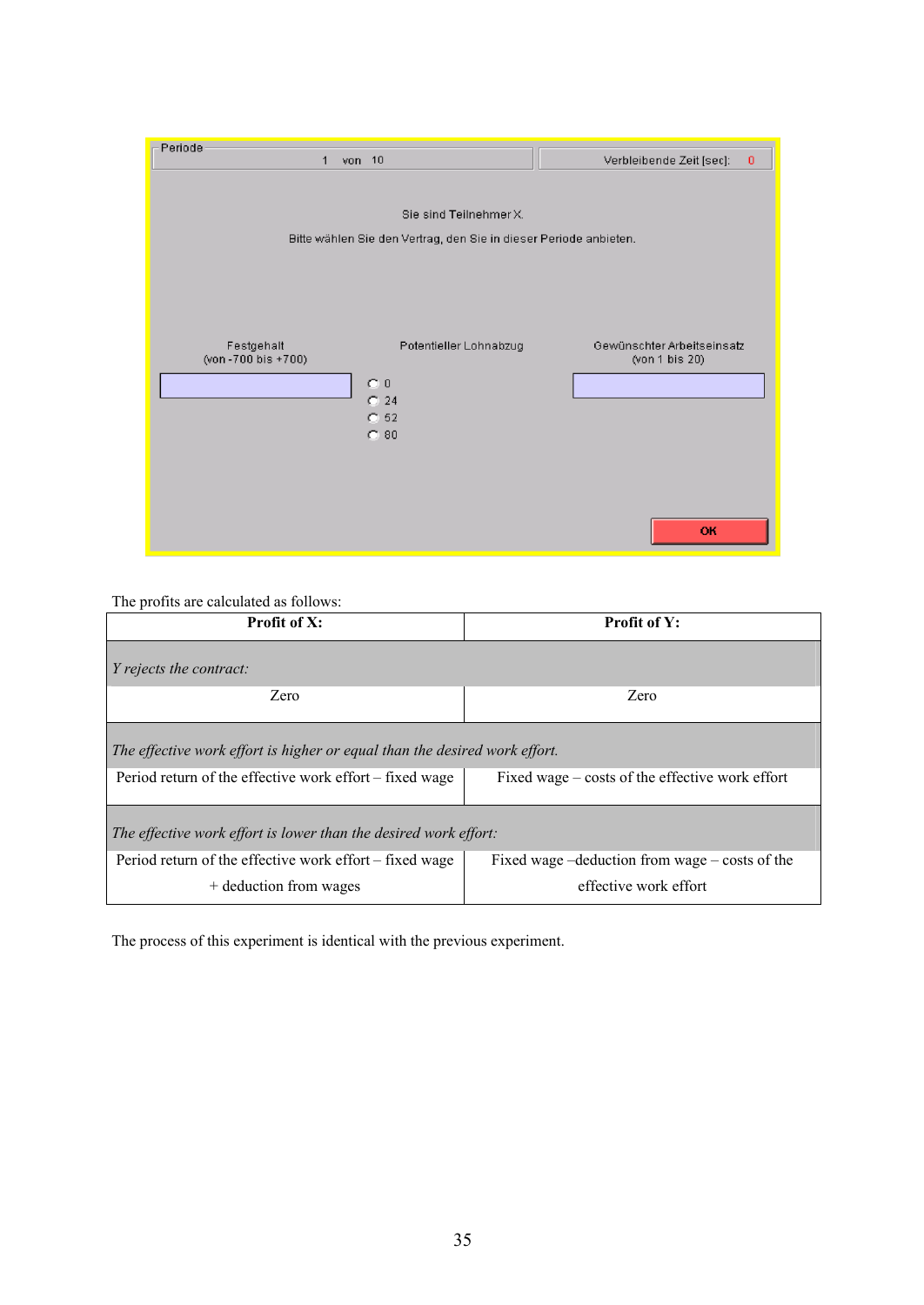### APPENDIX B: SUPPORTING ANALYSES

B1. *The Stability of the Wage-Effort Relationship in Treatments TTT, TFT and TBT*

We start with the TTT data. The scatter plots of Figure 1 show that the offered wages and actual effort in the TTT treatments are positively correlated on average. This holds in all three phases. Moreover, Figure 1 suggests that the wage-effort relationship is very similar in all three phases. We investigate the stability of the wage-effort relationship by running a Tobit estimation (with robust standard errors clustered on the independent matching groups). The explanatory variables are "Offered compensation"<sup>13</sup>, dummies for the respective phase ("Dummy Phase 2" and "Dummy Phase 3") and interaction variables of offered compensation with the respective phase dummy ("Offered compensation  $\times$  Dummy Phase 2 (3)"). Thus, by construction, "Offered compensation" measures the relationship between the offered compensation (i.e., the fixed wage) and actual effort in phase 1 of TTT. The interaction variables "Offered compensation  $\times$  Dummy Phase 2 (3)" measure the slope differential of the wage-effort relationship in phase 2 (3) relative to phase 1. The phase dummies measure the fixed effect differences between phase 2 (or 3) relative to phase 1. We report the results in Table B1.

|                                             | Dependent variable: actual effort |               |               |
|---------------------------------------------|-----------------------------------|---------------|---------------|
|                                             | <b>TTT</b>                        | <b>TFT</b>    | <b>TBT</b>    |
| Offered compensation                        | 0.038                             | 0.049         | 0.046         |
|                                             | $(0.003)$ ***                     | $(0.003)$ *** | $(0.003)$ *** |
| Dummy Phase 2                               | $-1.626$                          | 4.309         | 1.535         |
|                                             | (1.162)                           | (2.718)       | (3.582)       |
| Dummy Phase 3                               | $-0.390$                          | $-2.417$      | $-3.283$      |
|                                             | (1.103)                           | $(1.401)^*$   | $(1.745)^*$   |
| Offered compensation $\times$ Dummy Phase 2 | 0.013                             | $-0.005$      | 0.008         |
|                                             | $(0.005)$ ***                     | (0.008)       | (0.015)       |
| Offered compensation $\times$ Dummy Phase 3 | 0.005                             | 0.007         | 0.022         |
|                                             | (0.005)                           | (0.007)       | $(0.007)$ *** |
| Constant                                    | $-5.662$                          | $-8.558$      | $-8.427$      |
|                                             | $(0.848)$ ***                     | $(1.544)$ *** | $(1.925)$ *** |
| Observation                                 | 881                               | 1180          | 1202          |
|                                             | 434.25***                         | 494.68***     | 415.89***     |

TABLE B1 TOBIT REGRESSION OF WAGE-EFFORT RELATIONSHIP IN TREATMENTS TTT, TFT, TBT.

Robust standard errors in parentheses; \*  $p < 10\%$ ; \*\*  $p < 5\%$ ; \*\*\*  $p < 1\%$ .

 $\overline{a}$ 

We find that wages and effort are highly significantly positively correlated in phase 1 of TTT. There are no fixed effect differences in average actual effort in phases 2 and 3 relative to phase 1. Similarly, the slopes of the wage-effort relationships in phases 2 and 3 are not significantly different from the slope of the wage-effort relationship in phase 1. We conclude, therefore, that the wage-effort relationship is stable over the three phases of our benchmark treatment TTT.

We estimated the same model also for treatments TFT and treatment TBT. These estimations complement the graphical analyses of Figures 6a (for TFT) and 6b (for TBT). In TFT we find no significant changes in the slopes of the offered compensation-effort relationships in phases 2 and 3 relative to phase 1. In TBT the phase 2 slope is statistically the same as the phase 1 slope; the phase 3 slope is highly significantly steeper than the phase

<sup>&</sup>lt;sup>13</sup> Since we only look at non-incentive compatible contracts "Offered compensation" equals the fixed wage *w* in all phases of treatments TTT and TBT. In the treatments TFT "offered compensation" is equal to the fixed wage *w* in phases 1 and 3, and equals  $w - f$  in phase 2.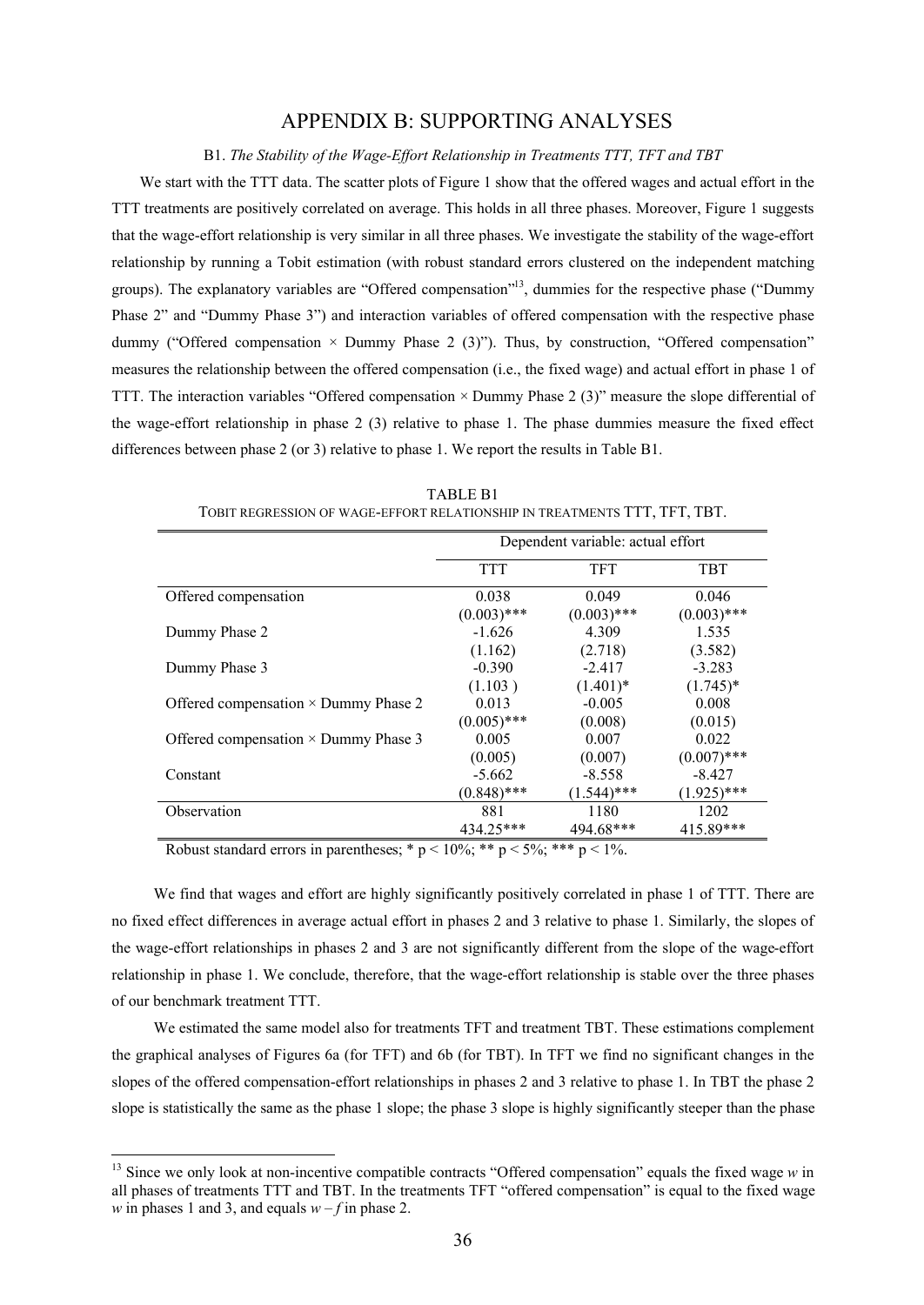1 slope. The phase 2 dummies are not significantly different from zero in both TFT and TBT. The phase 3 dummies, however, indicate a weakly significantly lower effort level in phase 3 compared to phase 1. Thus, we have a weakly significant reduction of effort *compared to phase 1.*<sup>14</sup>

#### B2. *Offered and accepted contracts in TTT (phases 1 and 2) and FT and BT*

When we calculate short- and long-run crowding out effects we hold the offered compensation fixed, because only in this way we can identify whether incentives crowd out voluntary cooperation, *ceteris paribus.*  Of course, the offered compensation may be different as well between treatments and thereby exert an additional influence on the overall effort as observed in Figures 3 and 4. Figure B1 (left panel) documents the average offered compensation of accepted contracts (incentive compatible and non-incentive compatible ones). For the sake of completeness we also document the mean desired effort levels.



FIGURE B1: Offered and accepted contracts in the first two phases of TTT and in FT and BT. Left panel: Mean accepted offered compensation over time; Right panel: mean accepted desired effort levels over time.

#### B3. *The relationship of offered compensation and effort under non-incentive compatible contracts in FT and BT*

The analysis in Table B2 complements Figures 5a and 5b. Figure 5a shows that for non-incentive compatible contracts in phase 1 of both FT and BT there is no positive relation between offered compensation and actual effort, which is in stark contrast to phase 1 of TTT (see Figure 1). Figure 5b shows there is a positive relationship of wage and effort in phase 2 of both FT and BT.

|                      | Dependent variable: Actual effort |              |               |               |
|----------------------|-----------------------------------|--------------|---------------|---------------|
|                      | FT Phase 1                        | BT Phase 1   | FT Phase 2    | BT Phase 2    |
| Offered compensation | 0.018                             | 0.006        | 0.045         | 0.037         |
|                      | (0.016)                           | (0.009)      | $(0.005)$ *** | $(0.003)$ *** |
| Constant             | $-8.379$                          | $-3.222$     | $-10.873$     | $-6.476$      |
|                      | $(3.096)$ ***                     | $(1.621)$ ** | $(1.063)$ *** | $(2.190)$ *** |
| <b>Observations</b>  | 109                               | 120          | 281           | 311           |
| Wald $chi2(1)$       | 1.18                              | 0.46         | 93.13***      | 132.49***     |

TABLE B2 TOBIT REGRESSIONS OF WAGE-EFFORT RELATIONSHIPS FOR NON-INCENTIVE COMPATIBLE CONTRACTS

Robust standard errors in parentheses; \*  $p < 10\%$ ; \*\*  $p < 5\%$ ; \*\*\*  $p < 1\%$ 

 $\overline{a}$ 

<sup>&</sup>lt;sup>14</sup> One may view this reduction in effort also as evidence for long-run crowding out. Recall, however, that we measured a long-run crowding out effect in the main text by comparing effort levels in *phase 3* of TTT with effort levels of phase 3 of either TFT or TBT (that is, by holding the phase and therefore the level of experience constant).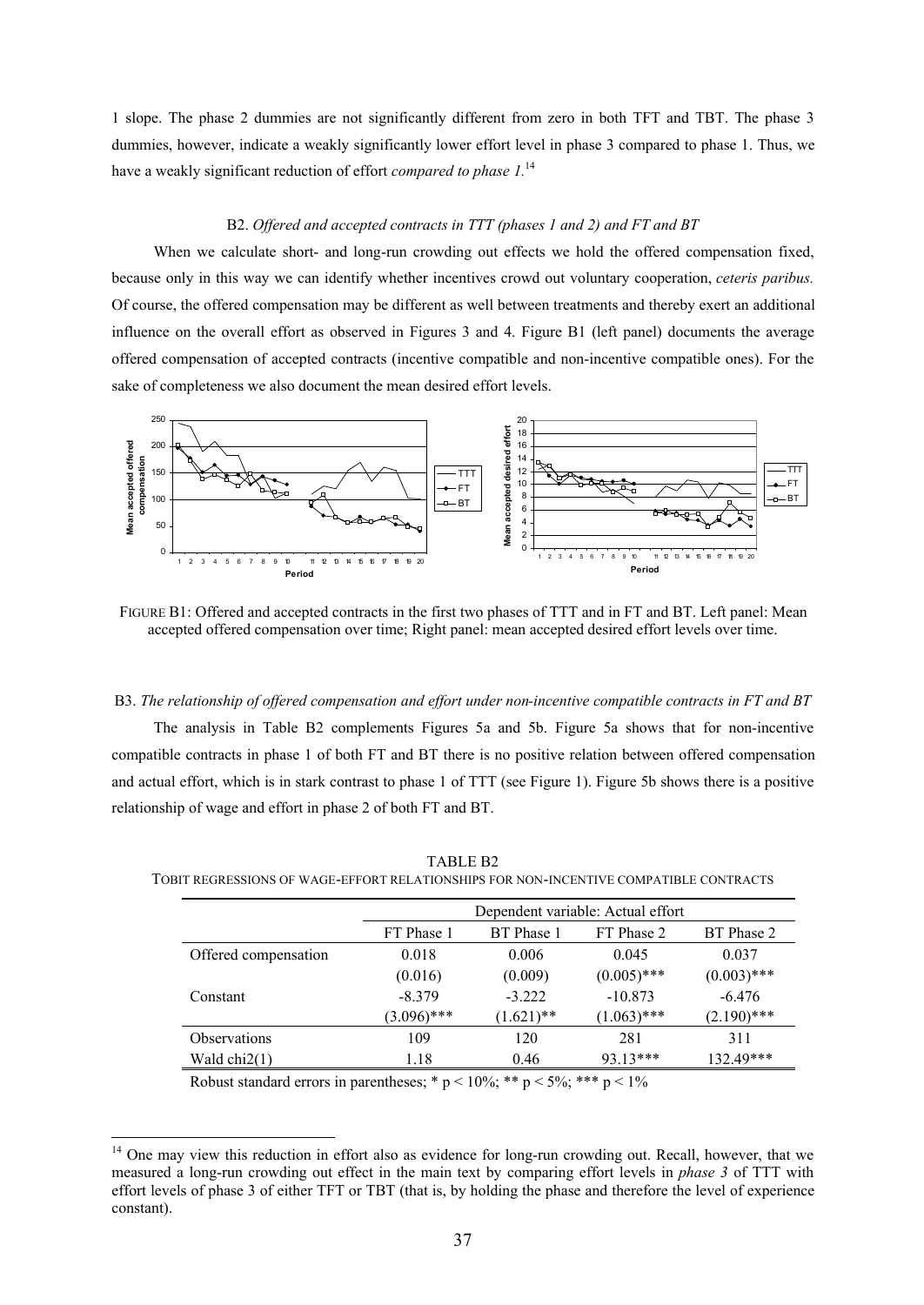The Tobit regressions (with robust standard errors clustered on the independent matching groups) simply relate the actual effort to the offered compensation. We run four models: FT Phase 1 and BT Phase 1 (which complement Figure 5a) and FT Phase 2 and BT Phase 2 (to complement Figure 5b). We find that offered compensation has no significant impact on actual effort in phase 1 for both FT and BT but a highly significant one in phase 2 of both FT and BT.

#### B4. *Short-run and long-run crowding out after the experience of Trust contracts*

Table B3 reports the econometric analysis of the non-incentive compatible contracts in TTT, TFT and TBT. The goal is to identify the short-run and the long-run crowding out effects. The rationale for the estimation model is exactly the same as in Table 4. Thus the phase 2 variables "Dummy TFT (TBT) Phase 2 NIC" measure the average short-run crowding out effect relative to phase 2 in the benchmark TTT. The phase 3 variables "Dummy TFT (TBT) Phase 3" measure the average long-run crowding effect relative to phase 3 of TTT.

|                       | Dependent variable: Actual effort |               |  |
|-----------------------|-----------------------------------|---------------|--|
|                       | Phase 2                           | Phase 3       |  |
| Offered compensation  | 0.060                             | 0.049         |  |
|                       | $(0.008)$ ***                     | $(0.003)$ *** |  |
| Dummy TFT Phase 2 NIC | 2.707                             |               |  |
|                       | (2.098)                           |               |  |
| Dummy TBT Phase 2 NIC | 2.073                             |               |  |
|                       | (2.800)                           |               |  |
| Dummy TFT Phase 3     |                                   | $-1.113$      |  |
|                       |                                   | (1.317)       |  |
| Dummy TBT Phase 3     |                                   | $-0.058$      |  |
|                       |                                   | (1.564)       |  |
| Constant              | $-10.864$                         | $-7.280$      |  |
|                       | $(2.434)$ ***                     | $(1.084)$ *** |  |
| <b>Observations</b>   | 492                               | 929           |  |
| Wald chi2(3)          | $67.43***$                        | 268.16***     |  |

TABLE B3 SHORT-RUN AND LONG-RUN CROWDING OUT EFFECTS (TTT, TFT, TBT)

Robust standard errors in parentheses; \*  $p < 10\%$ ; \*\*  $p < 5\%$ ; \*\*\*  $p < 1\%$ .

The results for phase 2 estimations show that the respective dummies are neither individually (TFT:  $\chi^2(1)=1.66$ , p= 0.1970), (TBT:  $\chi^2(1)=0.55$ , p= 0.4590) nor jointly significantly different from zero ( $\chi^2(1)=1.57$ , p= 0.2099). A similar conclusion holds for phase 3 ( $\chi^2(1)=0.26$ , p=0.609). Thus, we conclude that the experience of Trust games in phase 1 has eliminated crowding effects, in particular the long-run crowding out effect.

#### B5. *Accepted contracts in one-shot and repeated games*

Figure B2 is the analogue to Figure B1. It depicts the development of desired effort levels (right panel) and the offered compensation (left panel) for the three-phase one-shot and repeated game experiments.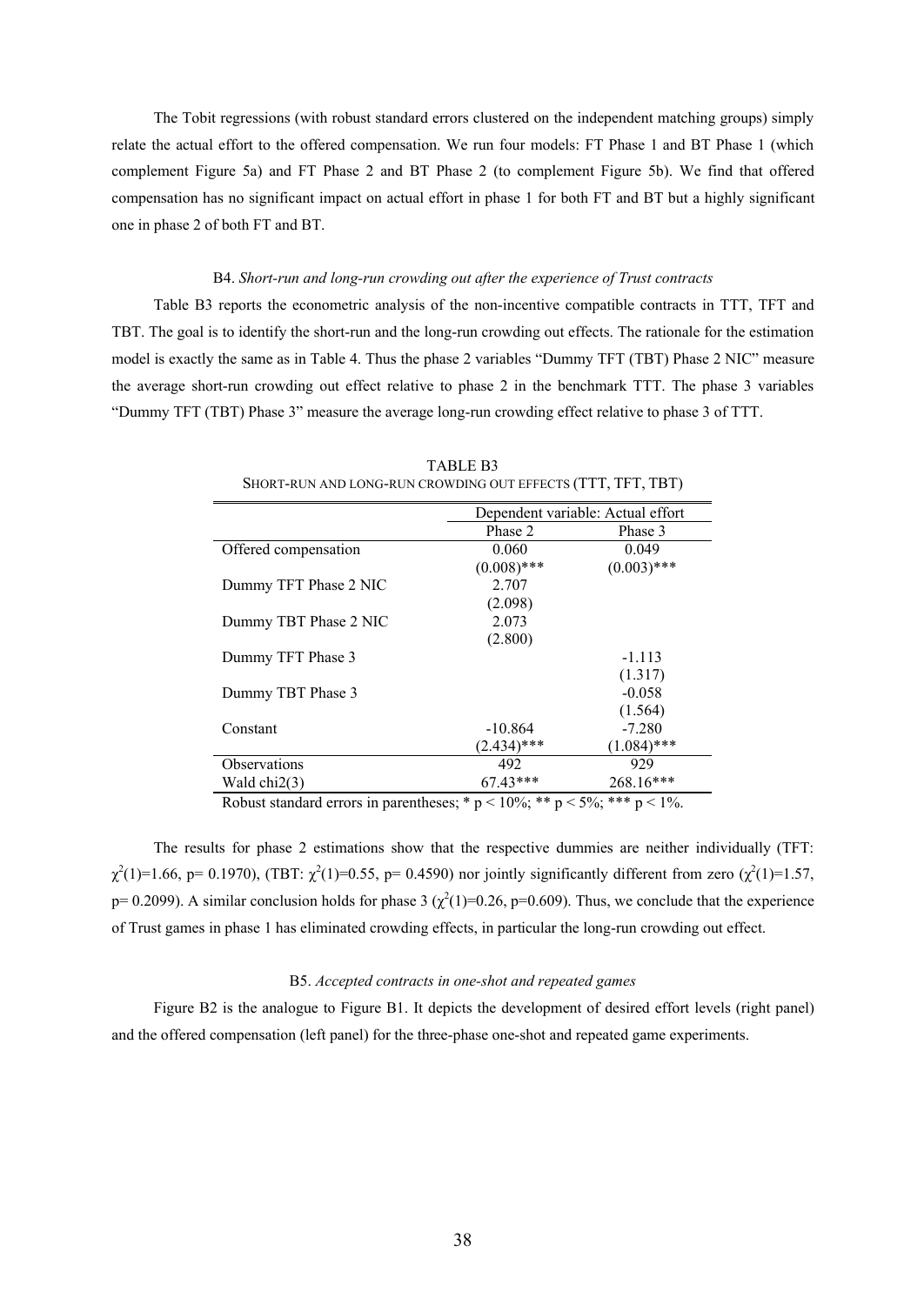

FIGURE B2: Accepted contracts in the one-shot and repeated games. Left panel: Mean accepted desired effort levels over time; Right panel: mean accepted offered compensation over time.

#### B6. *The relationship between offered compensation and effort in one-shot and repeated games*

Inspection of Figures 1, 6a and 6b (for one-shot games) and Figures 9a-c (for repeated games) suggests that the relationship between offered compensation is remarkably similar across treatments and phases. This holds for both the one-shot and the repeated games. Moreover, a comparison of the relationship between offered compensation and repeated games suggests that this relationship is steeper in all nine cells of the repeated game treatments than in the comparable cells of the one-shot treatments. In the following supplementary econometric analysis we pool all non-incentive compatible contracts of all one-shot treatments, and all repeated game treatments, and run simple Tobit regressions of actual effort on offered compensation. We then calculate predicted effort levels (by taking into account the censoring at effort levels 1 and 20) and plot them in Figure B3.



FIGURE B3: The predicted relationship between offered compensation and actual wages in one-shot and repeated games

We find that the predicted relationship between the offered compensation and actual effort across all phases of the one-shot game and the repeated game is indeed steeper in the repeated games. Thus, implicit incentives "crowd in" reciprocal behavior.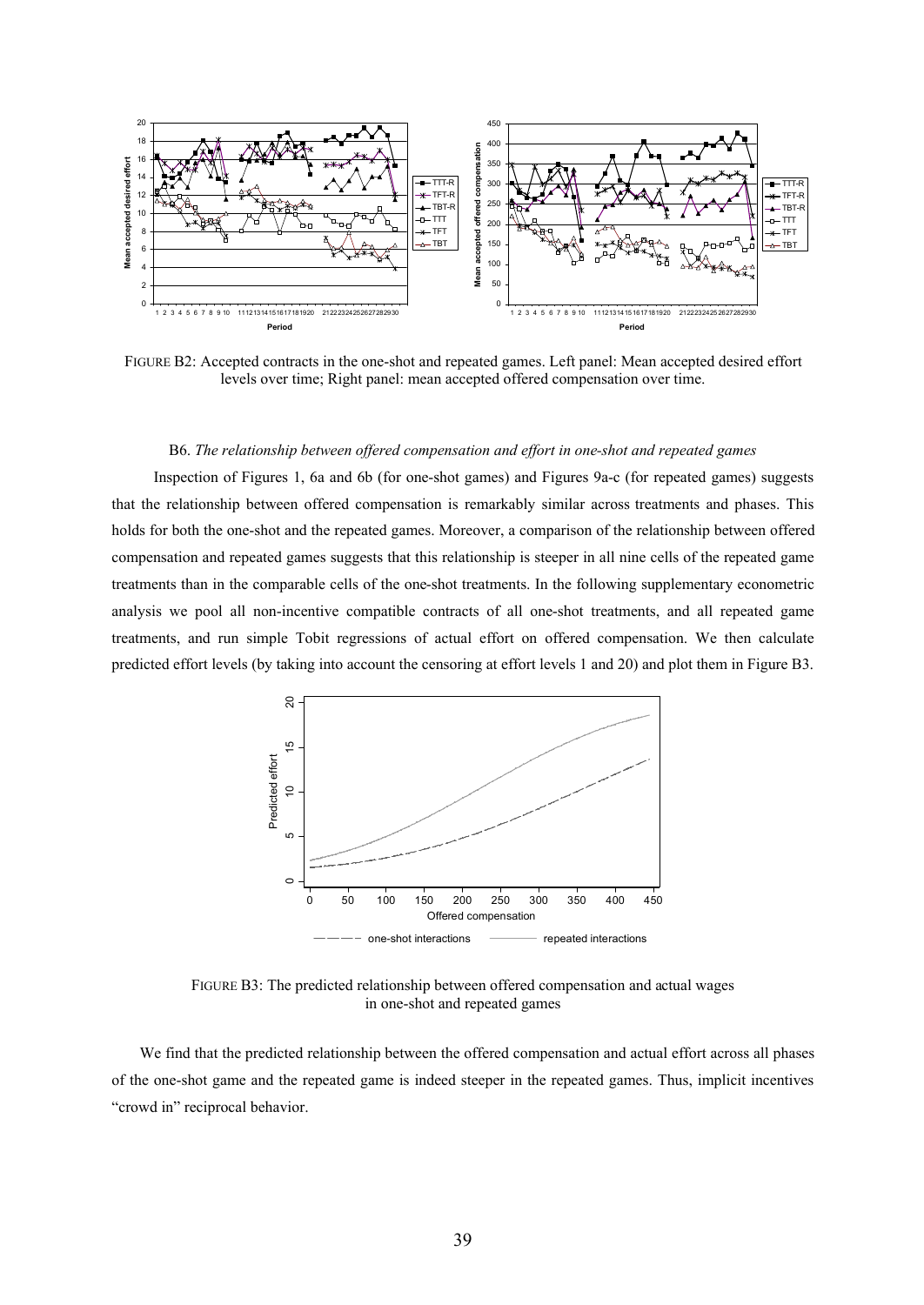#### REFERENCES

- ADAMS, J. S. (1965): "Inequity in Social Exchange," New York: Academic Press, 267-299.
- AKERLOF, G. A. (1982): "Labor Contracts as Partial Gift Exchange," *Quarterly Journal of Economics*, 97, 543-569.
- BEWLEY, T. (1999): *Why Wages Don't Fall in a Recession.* Cambridge: Harvard University Press.
- BOLTON, G. E., and A. OCKENFELS (2000): "Erc: A Theory of Equity, Reciprocity, and Competition," *American Economic Review*, 90 1, 166-93.
- BOWLES, S. (2007): "Social Preferences and Public Economics: Are Good Laws a Substitute for Good Citizens?," *Working paper, Santa Fe Institute and University of Siena*.
- BRANDTS, J., and G. CHARNESS (2004): "Do Labour Market Conditions Affect Gift Exchange? Some Experimental Evidence," *Economic Journal*, 114, 684-708.
- CHARNESS, G. (2004): "Attribution and Reciprocity in an Experimental Labor Market," *Journal of Labor Economics*, 22, 665-688.
- CHARNESS, G., and M. DUFWENBERG (2006): "Promises and Partnership," *Econometrica*, 74, 1579-1601.
- DECI, E. L., R. KOESTNER, and R. M. RYAN (1999): "A Meta-Analytic Review of Experiments Examining the Effects of Extrinsic Rewards on Intrinsic Motivation," *Psychological Bulletin*, 125, 627-668.
- DUFWENBERG, M., S. GÄCHTER, and H. HENNIG-SCHMIDT (2006): "The Framing of Games and the Psychology of Strategic Choice," *CeDEx Discussion Paper 2006-20, University of Nottingham*.
- DUFWENBERG, M., and U. GNEEZY (2000): "Measuring Beliefs in an Experimental Lost Wallet Game," *Games and Economic Behavior*, 30, 163-182.
- DUFWENBERG, M., and G. KIRCHSTEIGER (2004): "A Theory of Sequential Reciprocity," *Games and Economic Behavior*, 47, 268-298.
- FALK, A. (in print): "Gift Exchange in the Field," *Econometrica*.
- FALK, A., and E. FEHR (2003): "Why Labour Market Experiments?," *Labour Economics*, 10, 399-406.
- FALK, A., and U. FISCHBACHER (2006): "A Theory of Reciprocity," *Games and Economic Behavior*, 54, 293-315.
- FALK, A., and M. KOSFELD (2006): "The Hidden Costs of Control," *American Economic Review*, 96, 1611-1630.
- FEHR, E., and A. FALK (2002): "Psychological Foundations of Incentives," *European Economic Review*, 46, 687-724.
- FEHR, E., and S. GÄCHTER (2000): "Fairness and Retaliation: The Economics of Reciprocity," *Journal of Economic Perspectives*, 14, 159-181.
- (2002): "Do Incentive Contracts Undermine Performance?," *Mimeo, Unversity of Zurich*.
- FEHR, E., S. GÄCHTER, and G. KIRCHSTEIGER (1997): "Reciprocity as a Contract Enforcement Device: Experimental Evidence," *Econometrica*, 65, 833-860.
- FEHR, E., E. KIRCHLER, A. WEICHBOLD, and S. GÄCHTER (1998): "When Social Norms Overpower Competition: Gift Exchange in Experimental Labor Markets," *Journal of Labor Economics*, 16, 324-351.
- FEHR, E., G. KIRCHSTEIGER, and A. RIEDL (1993): "Does Fairness Prevent Market Clearing an Experimental Investigation," *Quarterly Journal of Economics*, 108, 437-459.
- FEHR, E., A. KLEIN, and K. M. SCHMIDT (2007): "Fairness and Contract Design," *Econometrica*, 75, 121-154.
- FEHR, E., and K. M. SCHMIDT (1999): "A Theory of Fairness, Competition, and Cooperation," *Quarterly Journal of Economics*, 114 3, 817-68.
- FISCHBACHER, U. (2007): "Z-Tree: Zurich Toolbox for Readymade Economic Experiments," *Experimental Economics*, 10, 171-178.